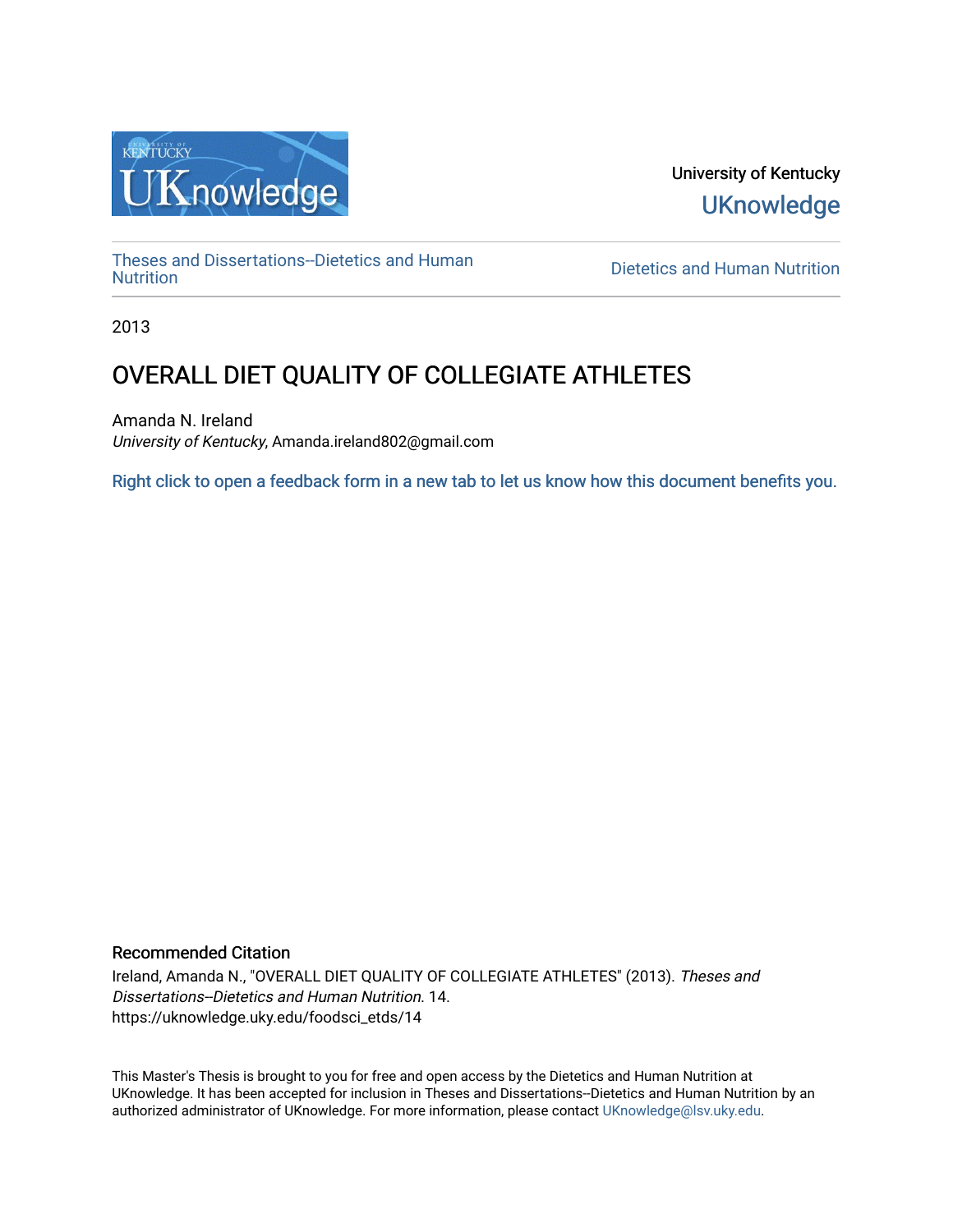# STUDENT AGREEMENT:

I represent that my thesis or dissertation and abstract are my original work. Proper attribution has been given to all outside sources. I understand that I am solely responsible for obtaining any needed copyright permissions. I have obtained and attached hereto needed written permission statements(s) from the owner(s) of each third-party copyrighted matter to be included in my work, allowing electronic distribution (if such use is not permitted by the fair use doctrine).

I hereby grant to The University of Kentucky and its agents the non-exclusive license to archive and make accessible my work in whole or in part in all forms of media, now or hereafter known. I agree that the document mentioned above may be made available immediately for worldwide access unless a preapproved embargo applies.

I retain all other ownership rights to the copyright of my work. I also retain the right to use in future works (such as articles or books) all or part of my work. I understand that I am free to register the copyright to my work.

# REVIEW, APPROVAL AND ACCEPTANCE

The document mentioned above has been reviewed and accepted by the student's advisor, on behalf of the advisory committee, and by the Director of Graduate Studies (DGS), on behalf of the program; we verify that this is the final, approved version of the student's dissertation including all changes required by the advisory committee. The undersigned agree to abide by the statements above.

> Amanda N. Ireland, Student Kelly Webber, PhD, MPH, RD, LD, Major Professor Kelly Webber, PhD, MPH, RD, LD, Director of Graduate Studies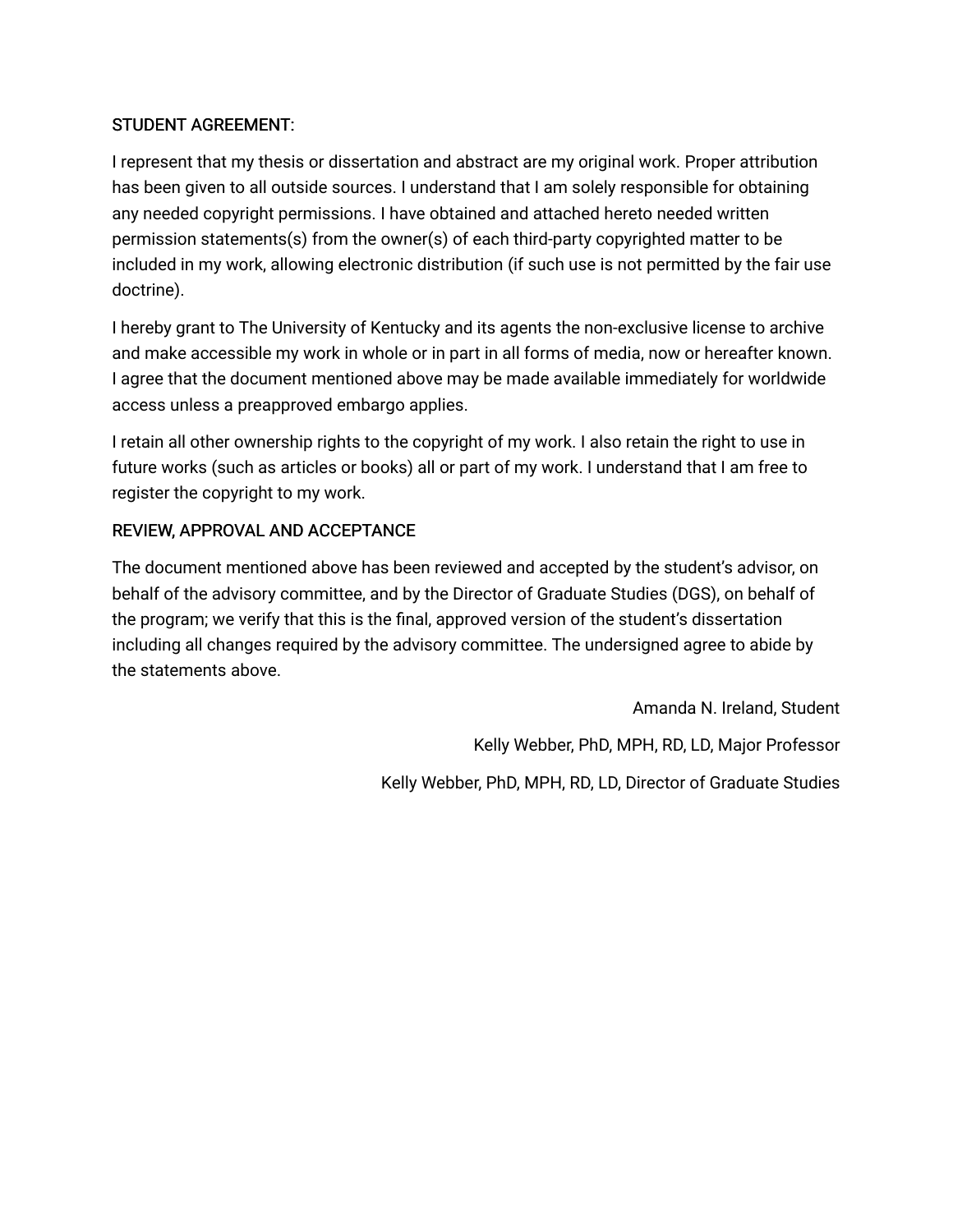# OVERALL DIET QUALITY OF COLLEGIATE ATHLETES

THESIS \_\_\_\_\_\_\_\_\_\_\_\_\_\_\_\_\_\_\_\_\_\_\_\_\_\_\_\_\_\_\_\_\_\_\_\_\_\_\_\_\_\_\_

\_\_\_\_\_\_\_\_\_\_\_\_\_\_\_\_\_\_\_\_\_\_\_\_\_\_\_\_\_\_\_\_\_\_\_\_\_\_\_\_\_\_\_

A thesis submitted in partial fulfillment of the requirements for the degree of Master of Science in the College of Agriculture at the University of Kentucky

By

Amanda Nicole Ireland

Lexington, Kentucky

Director: Kelly Webber, PhD, MPH, RD, LD, Assistant Professor of Dietetics and Human Nutrition

Lexington, Kentucky

2013

Copyright © Amanda Nicole Ireland 2013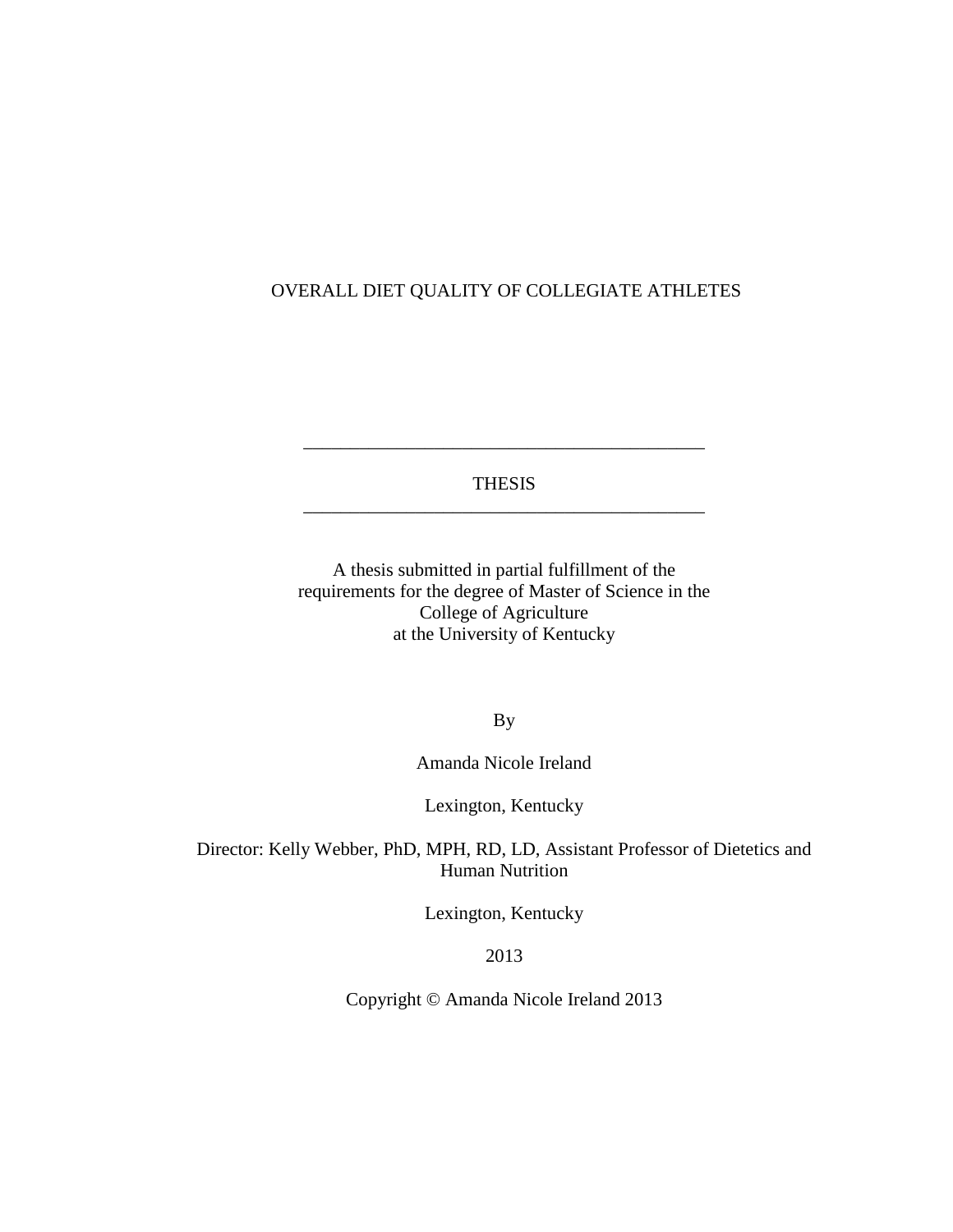# ABSTRACT OF THESIS

# OVERALL DIET QUALITY OF COLLEGIATE ATHLETES

Athletes appear healthy according to weight for height and body fat standards. Though athletes appear to be healthy, little is known about their diets. Research states there is a connection between athletic performance and nutrition. The objective of this study was to determine the diet quality of 138 collegiate athletes. Data were collected in a laboratory. Demographics were collected via survey. Anthropometrics were assessed using a free standing stadiometer and the BodPod® for body fat assessment. Block 2005 Food Frequency Questionnaire© was used to assess diets. The Healthy Eating Index (HEI) 2005 was used to calculate diet quality scores. The average BMI was 23.2 (2.3) kg/m<sup>2</sup> and the average body fat was17.8 % (6.5). The average HEI score was 51.2 (8.8). Higher HEI scores were correlated with higher body fat percentage in this sample. Diets were adequate in: calcium, iron, and vitamin C. Diets were inadequate in: fiber, fruits and vegetables intakes. The athletes had excessive intakes of sodium and total percent fats. These findings demonstrate the need for nutrition education for collegiate athletes.

KEYWORDS: Diet quality, collegiate athletes, Healthy Eating Index 2005, Block 2005 Food Frequency Questionnaire, Nutrition knowledge

Amanda Nicole Ireland

July 5, 2013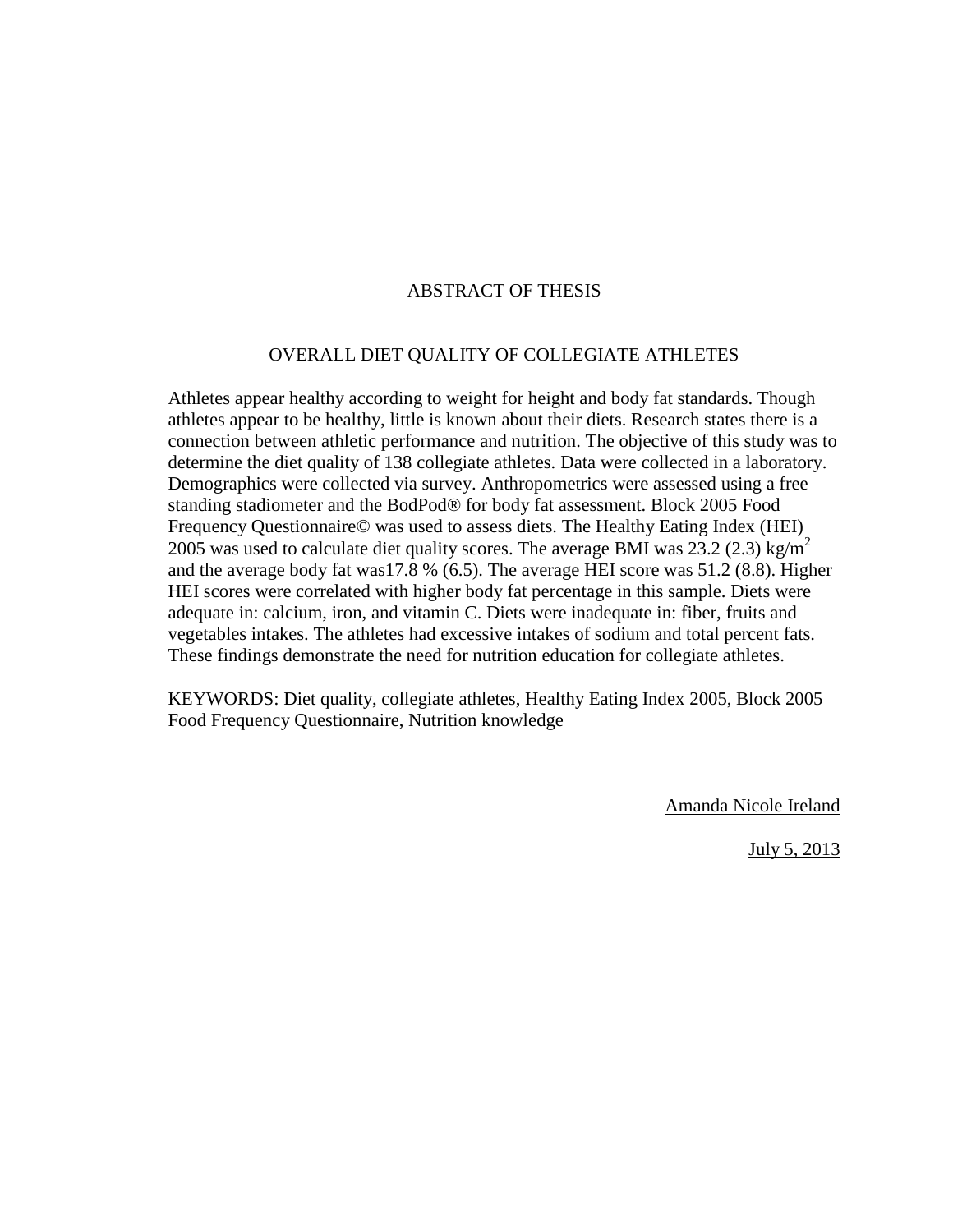# OVERALL DIET QUALITY OF COLLEGIATE ATHLETES

By:

Amanda Nicole Ireland

 Kelly Webber, PhD, MPH, RD, LD Director of Thesis

 Kelly Webber, PhD, MPH, RD, LD Director of Graduate Studies

> July 5, 2013 Date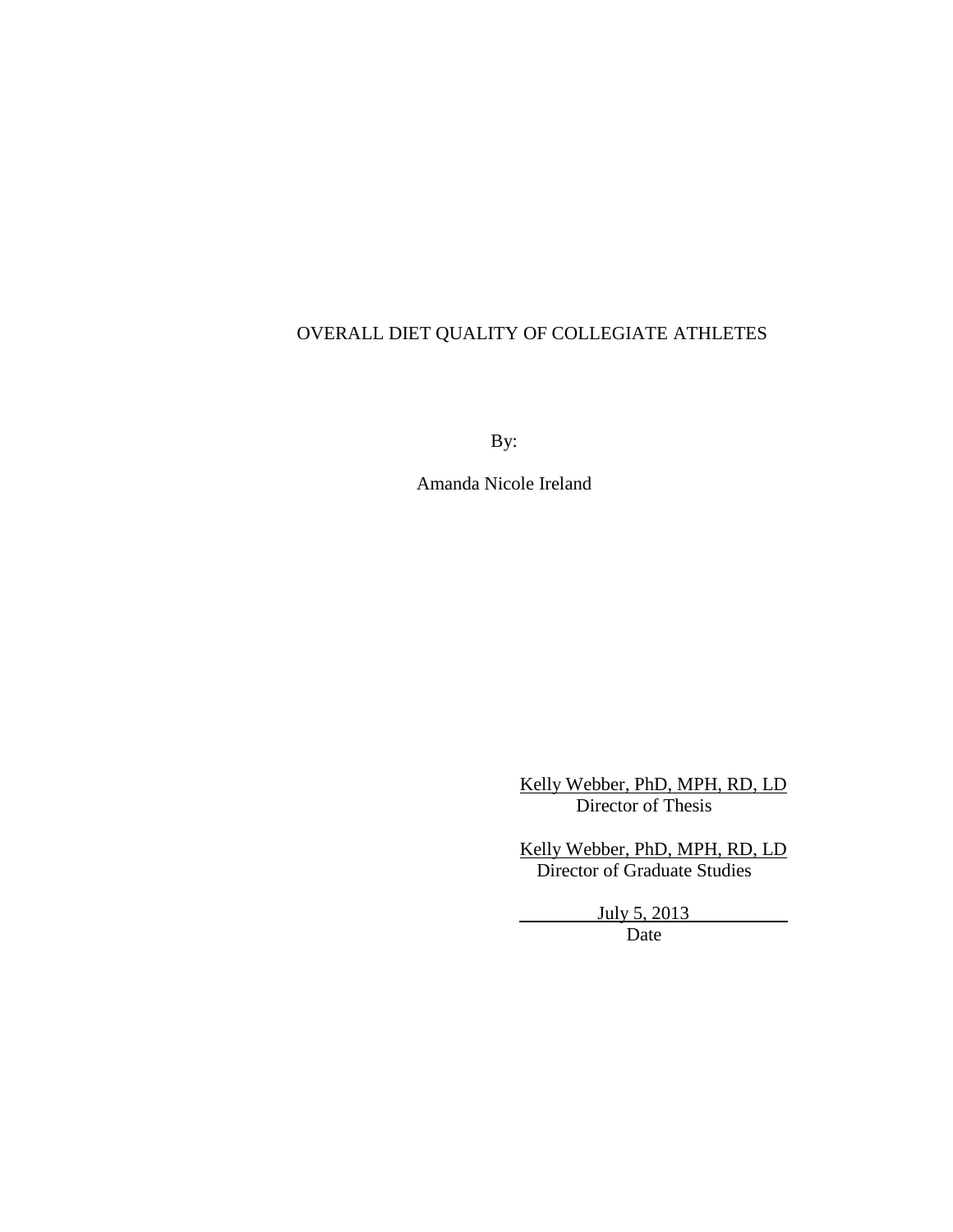#### ACKNOWLEDGEMENTS

<span id="page-5-0"></span>I would like to recognize those who have dedicated their time to help make this thesis possible. I would like to thank Dr. Kelly Webber, my thesis committee chair. Dr. Webber encouraged and motivated me to proceed with this thesis. Dr. Webber has been a great inspiration and great mentor throughout my road as a graduate student. I would like to thank Dr. Janet Kurzynske who has also supported me through this research study. Dr. Kurzynske guided me through the thesis process and encouraged success. I would like to thank Dr. Hazel Forsythe and Dr. Ingrid Adams who have also helped me with many suggestions during the research process.

I would like to thank the Dietetics and Human Nutrition department chair, Dr. Sandra Bastin, who offered support and encouragement throughout the time I have been in graduate school. Dr. Bastin has been a great motivator to succeed and to perform to the best of my ability.

I would like to thank my family, friends, and fellow graduate students who have given me much support to complete this degree. These groups of people have helped push me to my fullest potential and have supported me in all my decisions that I have made.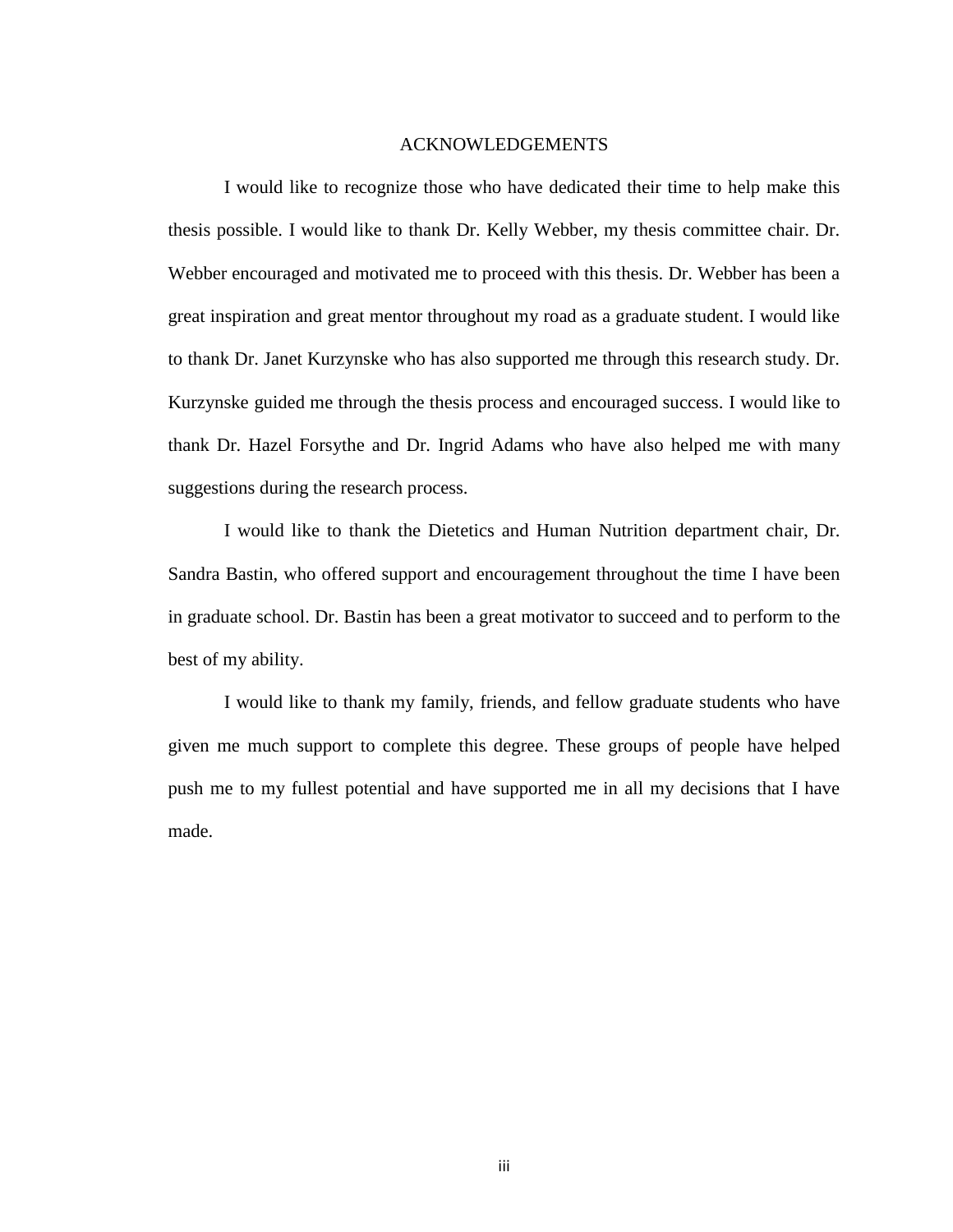# TABLE OF CONTENTS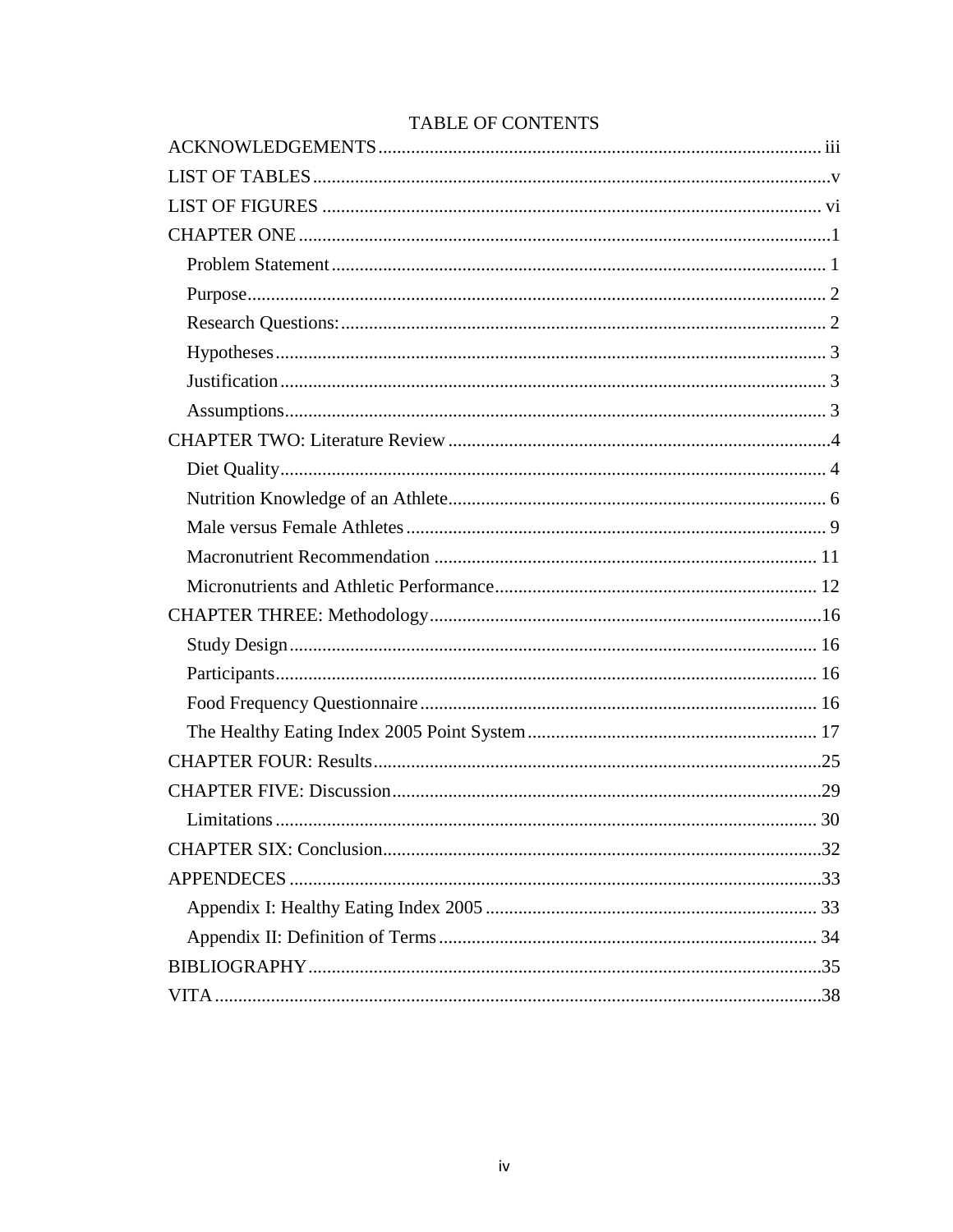# LIST OF TABLES

<span id="page-7-0"></span>

| Table 3.4 HEI Point Distribution for Dark Green and Orange Vegetables, and Legumes 19 |  |
|---------------------------------------------------------------------------------------|--|
|                                                                                       |  |
|                                                                                       |  |
|                                                                                       |  |
| Table 3.8 HEI Point Distribution for Sum of Ounces of Meat, Fish, and Poultry21       |  |
|                                                                                       |  |
|                                                                                       |  |
|                                                                                       |  |
|                                                                                       |  |
|                                                                                       |  |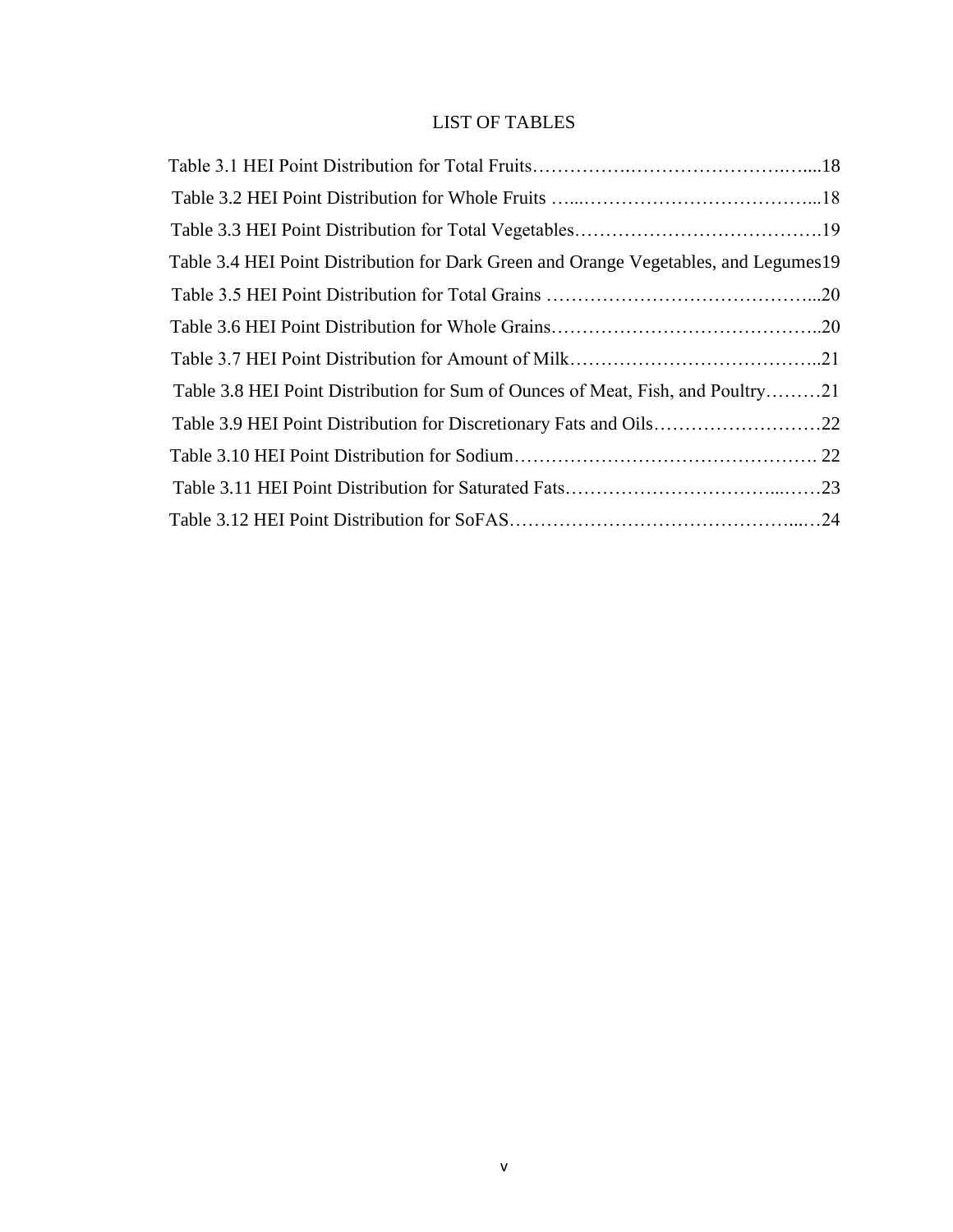# LIST OF FIGURES

<span id="page-8-0"></span>

| Figure 4.1 Male and Female Recommendations compared to Intake of Fruits and        |  |
|------------------------------------------------------------------------------------|--|
|                                                                                    |  |
| Figures 4.2 Male and Female Recommendations compared to Intake of Sodium and       |  |
|                                                                                    |  |
|                                                                                    |  |
| Figure 4.4 Male and Female Recommendations compared to Intake of Vitamin C and     |  |
|                                                                                    |  |
| Figure 4.5 Male and Female Recommendations compared to Intake of Total Percent Fat |  |
|                                                                                    |  |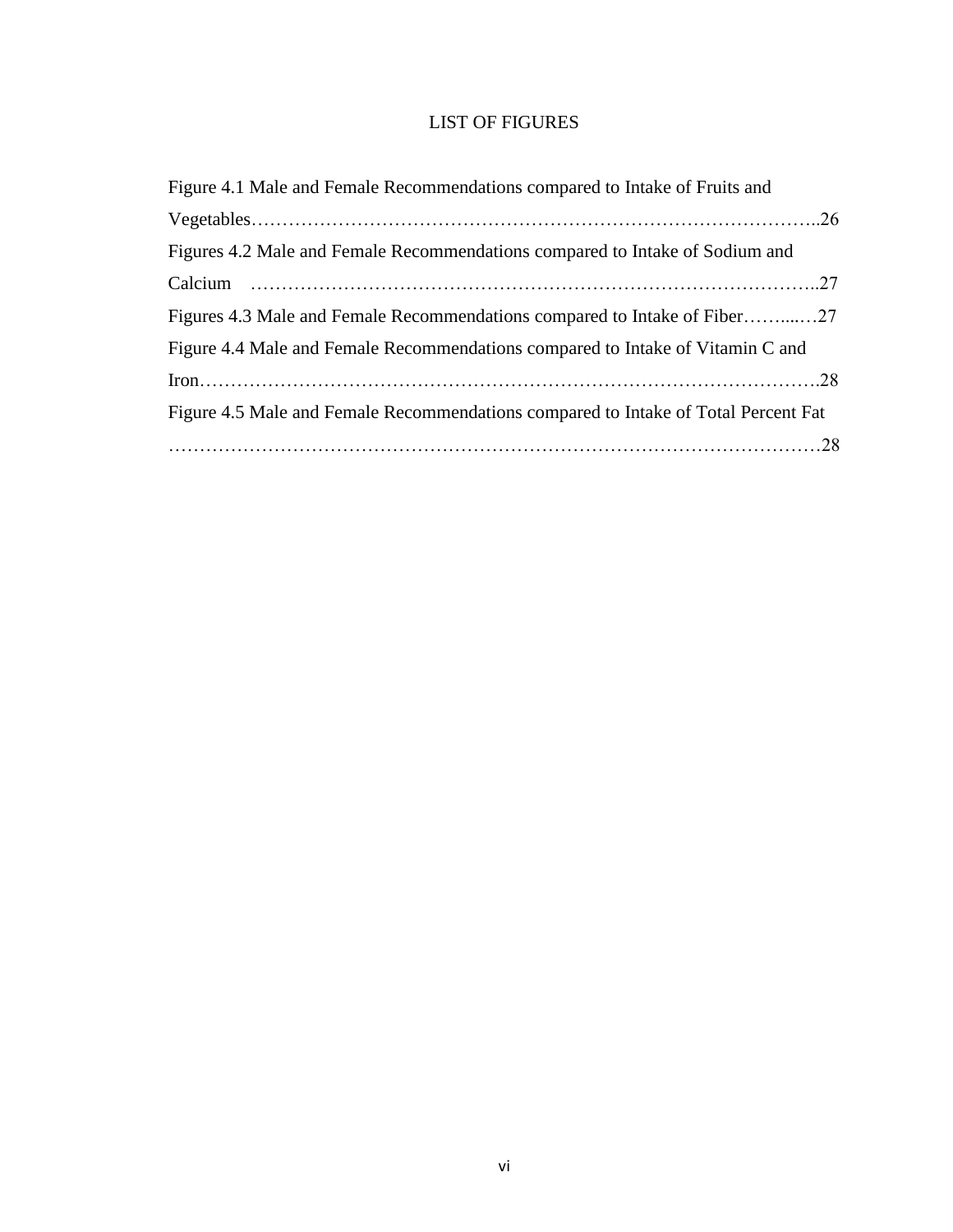#### <span id="page-9-0"></span>**CHAPTER ONE**

Collegiate athletes are an inspiration for many younger athletes and should be an influence on how to perform efficiently at the position that is being played. Today, collegiate athletes are considered to be some of the healthiest people based on their body weight composition and should have an ideal body appearance. Collegiate athletes are required to fit a specific body appearance for their position and the sport in which they participate. Collegiate athletes may be pressured by their coaches and strength staff to fit a specific body size because of performance expectations and the comparison with other competitors. Despite appearances, collegiate athletes' overall performances may be hindered by nutritional deficiencies.

### <span id="page-9-1"></span>**Problem Statement**

Poor dietary habits can lead an athlete to be underweight during his/her athletic career and lead to being obese post-athletic career. Other post-athletic health problems that may be of concern include type 2 diabetes mellitus, coronary heart disease, increased risked of certain cancers, and osteoporosis. Most athletes do not worry about the potential future of diseases during their collegiate years. Instead, they are focused on their athletic performance and what the coaches expect from them.

It is known that the diet of an athlete can have an effect on his/her overall performance (Bronci, 2011). Athletes, who have healthy and balanced diets, can perform better due to having adequate nutrient stores built up in their body. When those stores are maximized in the body, the body will utilize them as needed during physical activity. In poor quality diets, these nutrient stores will not be replenished to their maximized state. With these minimal stores, the body cannot perform to its full potential.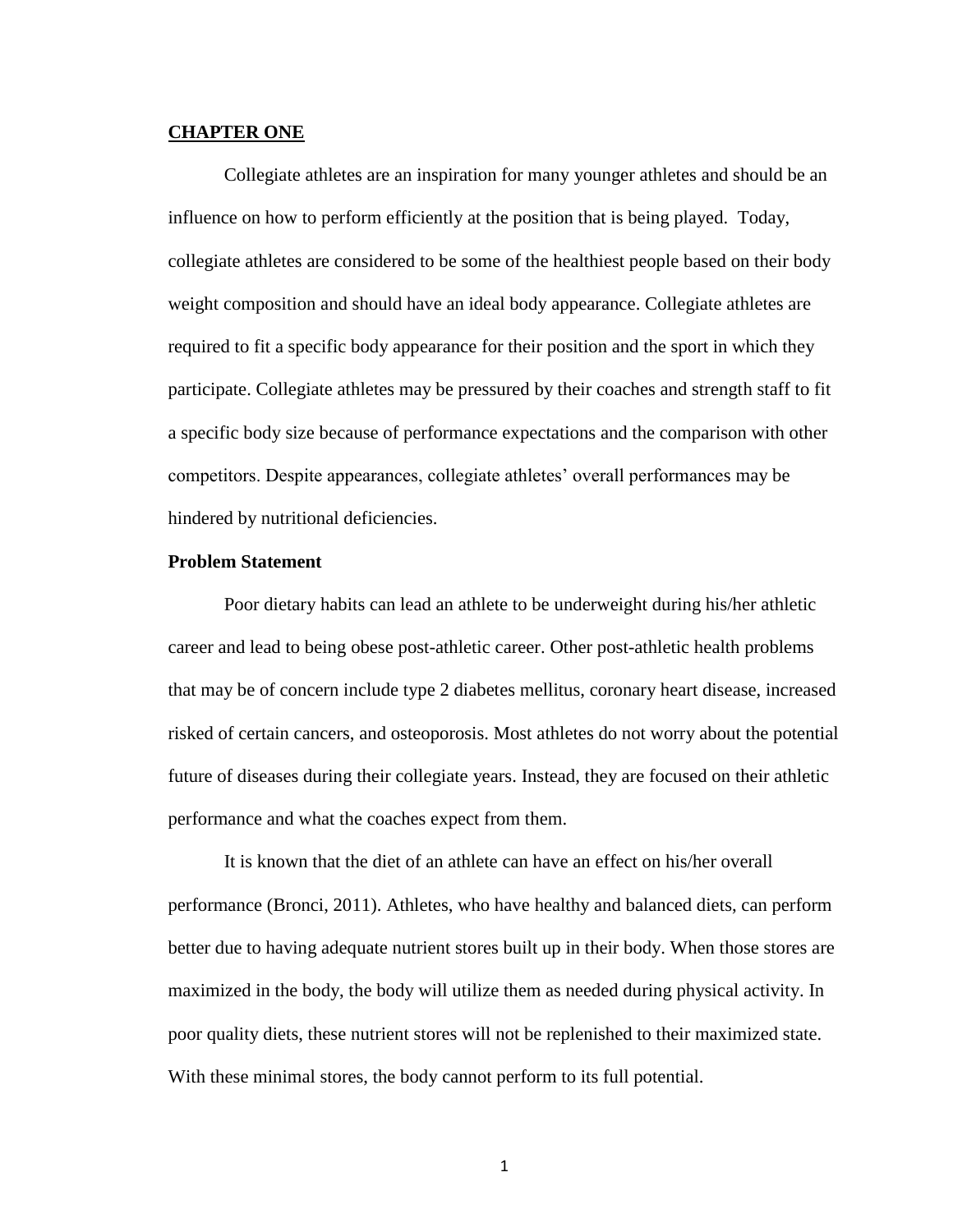Athletes receive most of their nutrition knowledge from the coaching staff, strength and conditioning staff, and athletic training staff; however, it is questionable how accurate the information is (Torres-McGehee, Pritchett, Zippel, Minton, Cellamare, Sibilia, 2012). These athletic professionals may have some general knowledge of nutrition; however, these are not nutrition professionals. The staff of the institution who may offer nutrition information to athletes may or may not have a strong understanding about nutrition. A registered dietitian can give the athlete the most accurate information on which food options are best to reach his/her goal. Registered dietitians can offer nutrition counseling and presentations, develop meal plans for the athlete, and work closely with the food service program at the college to check the nutritional status of the meals that are offered.

#### <span id="page-10-0"></span>**Purpose**

The purpose of this study is to assess the diet and body composition of collegiate athletes. This study will compare and contrast the diets of collegiate athletes by sport, and gender. The objective of this study is to determine the nutritional quality of the diet of 138 collegiate athletes.

#### <span id="page-10-1"></span>**Research Questions:**

- 1. What are the dietary excesses and deficiencies found among the athletes?
- 2. Is there a relationship between body fat percentage and diet quality in the collegiate athletes in this study?
- 3. Is there a difference between the diet quality of male and female athletes in this study?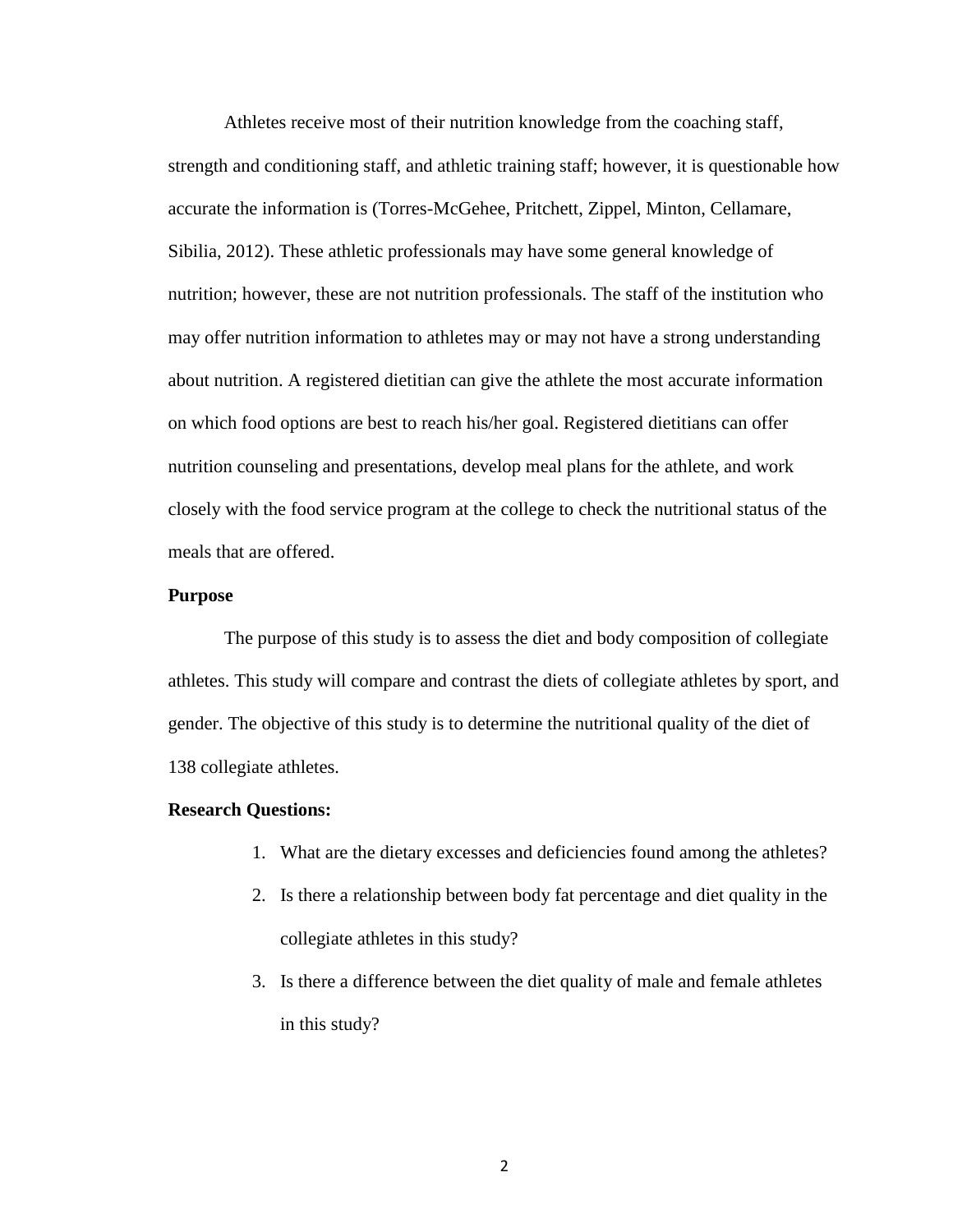# <span id="page-11-0"></span>**Hypotheses**

- 1. Athletes will have excesses and deficiencies in their diet similar to those found in the general population.
- 2. There is a negative correlation between body fat and diet quality in athletes.
- 3. Females will report higher diet quality than males.

### <span id="page-11-1"></span>**Justification**

According to a joint position paper written by the American Dietetic Association, Dietitians of Canada, and American College of Sports Medicine, it was reported that for someone who is physically active, cares about athletic performance, and strives for good recovery from these physical performances, proper nutrition is crucial (JCSM, 2009). An athlete's overall performance could improve if the athlete receives proper nutrition education. This research study will evaluate the current dietary intake of collegiate athletes.

#### <span id="page-11-2"></span>**Assumptions**

The participants in this study are a small representation of collegiate athletes. It is assumed that athletes care about their overall performance and have the desire to perform to their fullest potential. It is believed that the results from a food frequency questionnaire are an accurate representation of the diet of the athletes that participated in the study. It is believed they answered accurately to the best of their ability.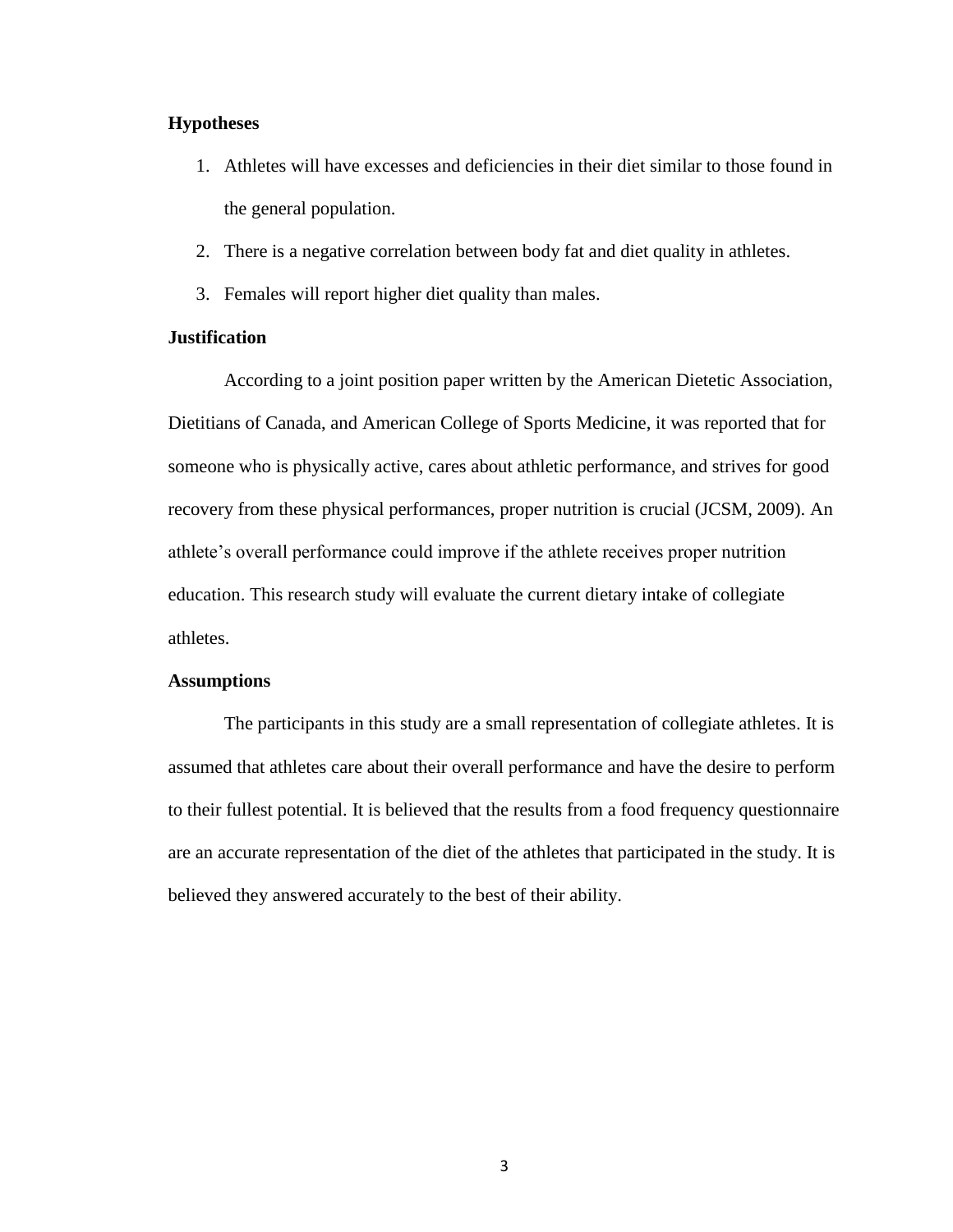## <span id="page-12-0"></span>**CHAPTER TWO: Literature Review**

The overall diet for athletes could significantly affect their performance. Many people offer nutrition advice to collegiate athletes. However, it is unclear if the information that is being received is completely accurate. Although these athletes receive nutrition education, some athletes ignore what is being taught or do not know how to effectively apply the diet to their everyday life. There are certain macronutrient and micronutrient requirements that can play a significant role in athletic performance.

#### <span id="page-12-1"></span>**Diet Quality**

Diet quality is determined by the food choices that are made. A diet high in quality consists of but not limited to whole grains, lean meats, fresh fruits and vegetables and low-fat milk consumption. Diet quality is also based on frequency of these food items. Those who are more conscious of their food choice are more aware of what types of foods offer more nutrients and may be fewer calories. Some components that can affect the diet quality are: vitamins, minerals, fiber, whole grains, healthy fats, and fruits and vegetables ("Diet quality and nutrition", 2013). Those who are less concerned about the foods they are consuming, generally choose foods that are high in fat, sugar, and sodium. These diets are low in nutrient density. When a diet has poor quality, the concern for chronic health conditions rises. Some of these conditions are obesity, type 2 diabetes mellitus, and cardiovascular disease.

The Healthy Eating Index of 2005 (HEI-2005), created by the USDA, is a measure of diet quality in conformance to Federal dietary guidance (Guenther, Reedy, & Krebs-Smith, 2008). It is a standardized tool that can be used in nutrition monitoring, interventions, and research. The standards for this measurement were created using a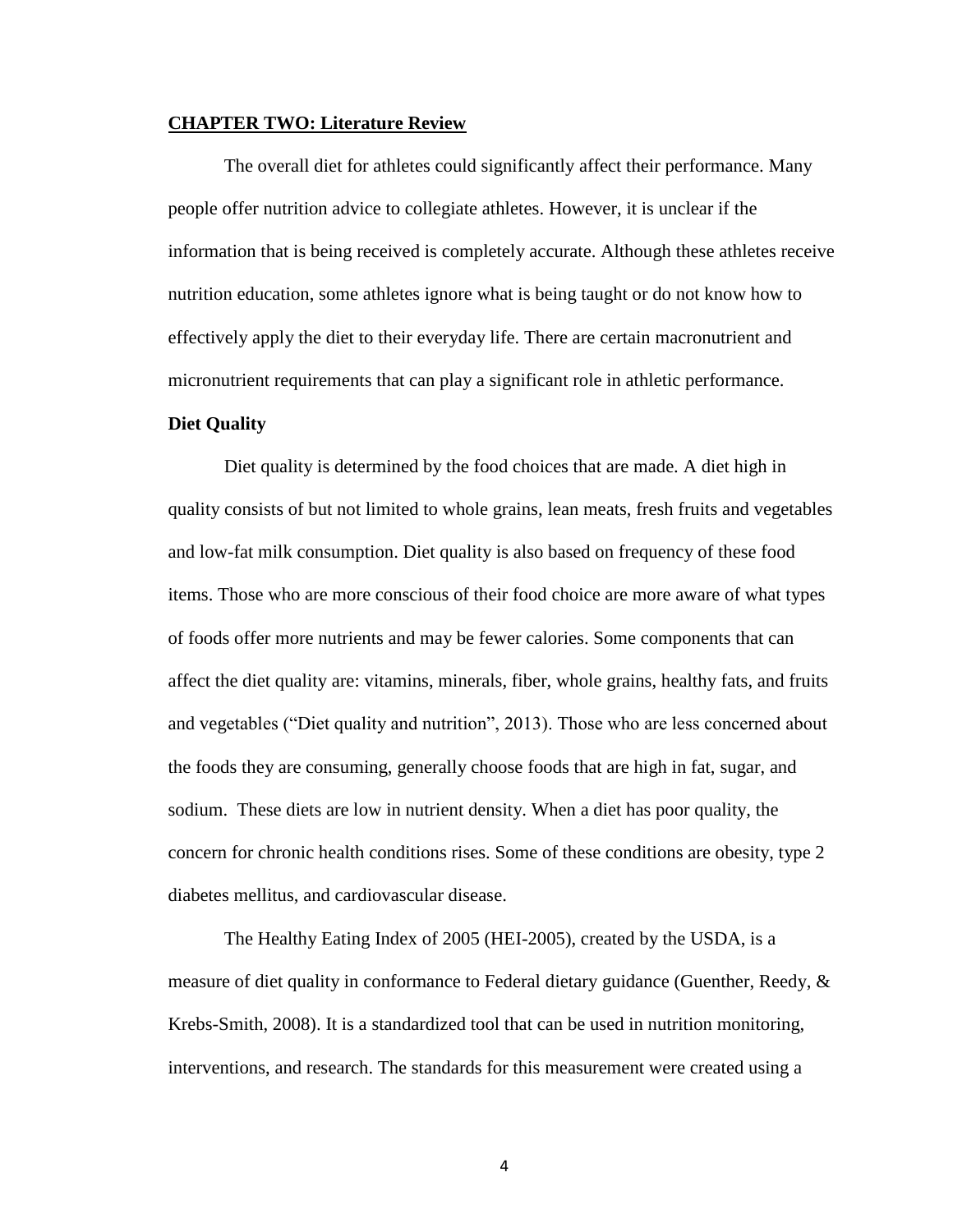density approach (expressed as amount per 1,000 calories). The components of the HEI-2005 are: total fruit (including 100% juice), whole fruit (not juice), total vegetables, dark green and orange vegetables and legumes, total grains, whole grains, meat and beans, oils, saturated fats, sodium, and calories from solid fats, alcoholic beverages, and added sugars. To determine the standards for scoring, intervals must be determined that will move through the number of points allotted for that component. The scores for each component, are then added together to determine the overall score. This determines the overall diet quality score. One of the strengths of the HEI-2005 are assessing diets on a 1,000 calorie basis to be able to evaluate diet quality per a standard diet quantity. Other strengths are evaluating energy-dense, nutrient-poor food consumption, as well as evaluating American diets that are furthest from the recommendations (Guenther et al., 2008). Some limitations of the HEI-2005 are that it does not assess the diet of those who are younger than 2 years of age, it does not assess the diet of those whose dietary patterns are different from the American typical diet, and it does not delineate specific fats: oils, total fats, cholesterol, and *trans* fats. When evaluating participants about their average diet, a questionnaire is one method of gathering the appropriate data. Participants can be honest about their food choices, especially when the questionnaire covers many different food options that are not generally mentioned when discussing food patterns with a participant.

The Block 2005 Food Frequency Questionnaire was developed using large surveys, such as the National Health and Nutrition Examination Survey (NHANES) to examine food groups and physical activities. This questionnaire was designed to estimate usual intake of a wide variety food groups ("Assessment and analysis," 2013).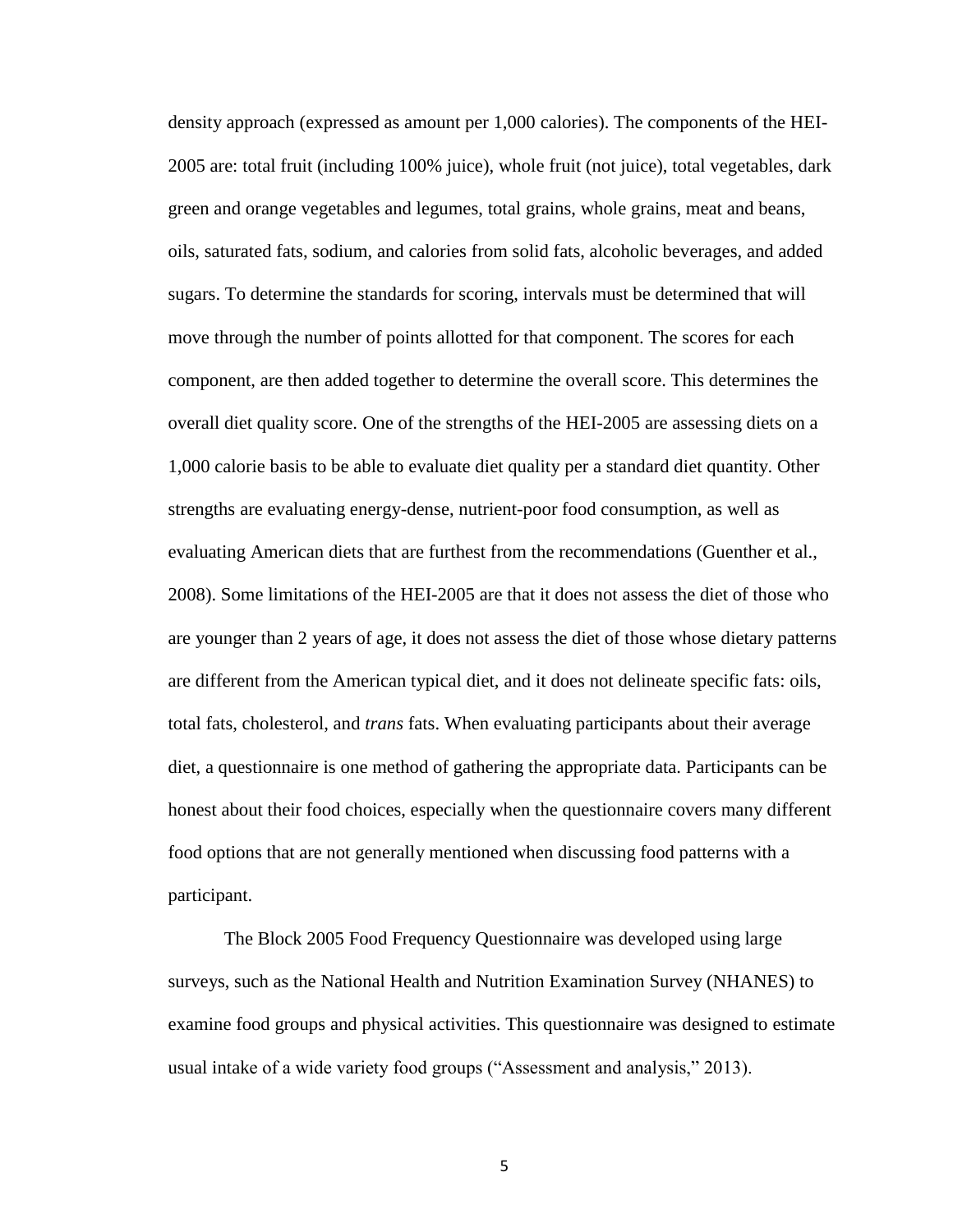This self-administered diet history food frequency questionnaire was tested and found to be valid and reliable by a study that contained 11,658 adult participants in the Second National Health and Nutrition Examination Survey (NHANES II) for a selfadministered diet history questionnaire (Block, Hartman, Dresser, Carroll, Gannon, & Gardener, 1986). This study evaluated the total caloric intake of the participants and seventeen nutrients. Based on this questionnaire, composition values were determined by how frequent these foods were consumed. When nutrient information was collected on the survey, this food list combined with appropriate portion sizes was used to determine amount of nutrients. This study showed correlations of r>0.70. These results are those found nationally.

#### <span id="page-14-0"></span>**Nutrition Knowledge of an Athlete**

Athletes receive their nutrition knowledge from many different sources. Some of these sources are the athletes themselves, coaches, strength and conditioning specialists and athletic trainers (Torres-McGehee et al., 2012). In a study by Torres-McGehee et al., 2012, each of these groups was evaluated on basic nutrition knowledge. Individuals were examined on how much nutrition knowledge they had to determine their confidence levels with nutrition. There were 579 participants that consisted of 185 athletes, 131 coaches, 192 athletic trainers, and 71 strength and conditioning coaches in the study. The participants were asked to answer questions on basic nutrition knowledge, supplements and their relationship to performance, weight management, and hydration. To have adequate nutrition knowledge, the participants needed to score at least a 75% in all domains (with the highest possible score being 100%). This study found that the participants had an average score of 68.5% in all domains. Strength and conditioning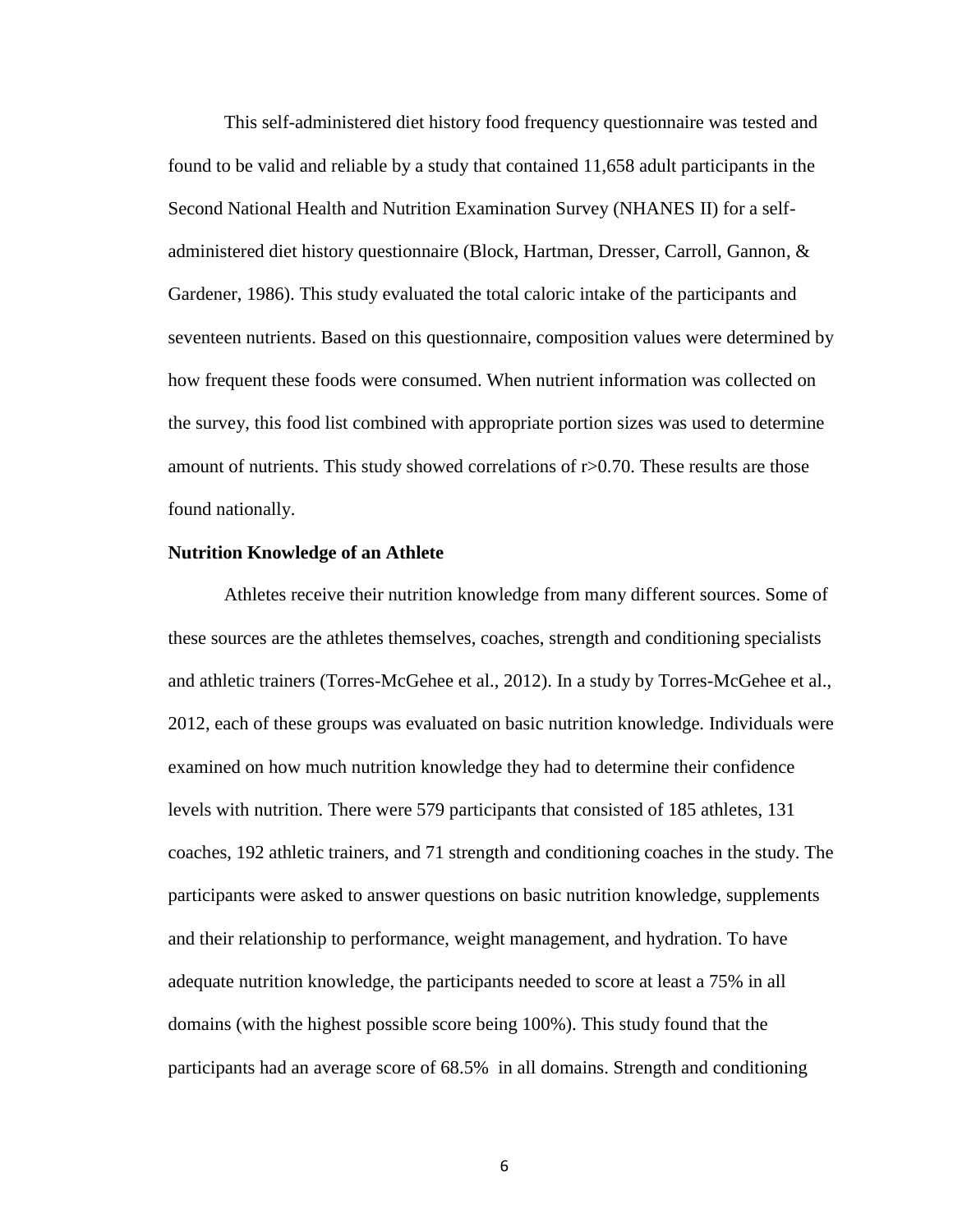specialists had the highest nutrition knowledge with 83.1%, athletic trainers with 71.4%, coaches had 35.9%, and athletes having only a 9%. Registered dietitians were the main resources reportedly used by the coaches', strength and conditioning coaches', athletic trainers' nutrition knowledge. It was concluded that athletic trainers and strength and conditioning specialists offer the most adequate nutrition knowledge of all the surveyed personnel for an athlete. The study suggested that the coaches and support staff receive the most nutritional education and as they are around the athletes often, they may set a good example. In addition, they may develop nutrition programs for these athletes. There is little research available because this is a relatively new and growing area. The small amount of research that has been done in this field has had very small participant numbers.

If an athlete receives nutrition education, it depends on the athlete to apply the knowledge to his/her actual diet. In a study that consisted of collegiate, female swimmers, it was concluded that although the athletes have the nutrition knowledge for an adequate diet, the recommended dietary allowance (RDA) for all three macronutrients (fat, carbohydrates, protein) was not met (Hoogenboom, Morris, Morris, & Schaefer, 2009). This study consisted of eighty-five female collegiate swimmers from six Michigan Universities that were asked to complete a nutrition knowledge questionnaire and a 24 hour recall survey. The purpose of this study was to determine the nutrition knowledge of these swimmers and to assess if they effectively apply this knowledge to their everyday diet. A limitation of this study was that the participants had difficulty remembering their intake for the 24-hour recall and a rough estimate of the portion sizes. Although 71.75% of the participants chose the correct answers on the nutritional knowledge questionnaire,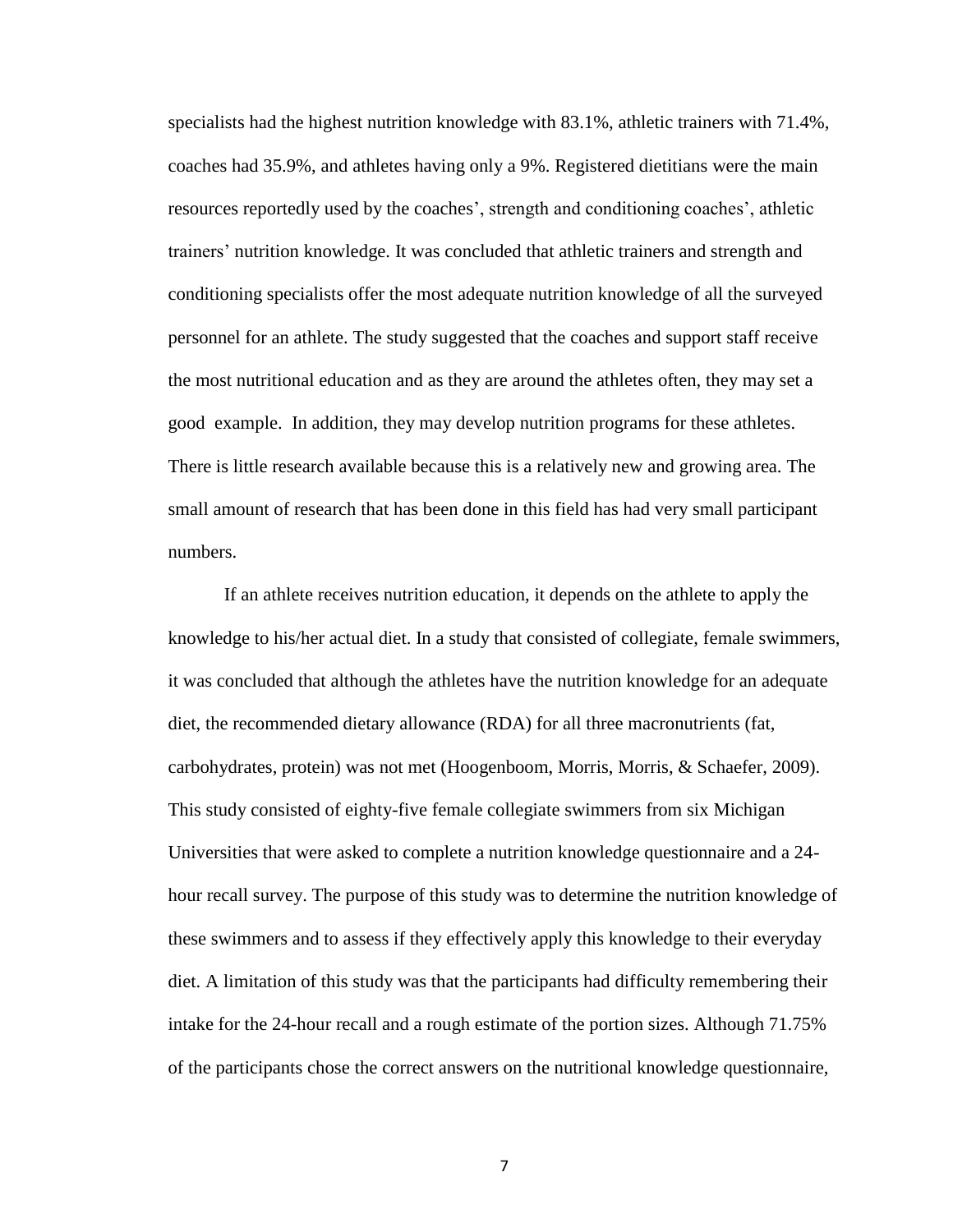from the 24-hour recall, 95.9% of the participants did not meet the recommended dietary allowance (RDA) for all three macronutrients. This study confirms that though some athletes receive some nutrition education, their diet does not represent such knowledge.

Some athletes do not believe that nutrition can play a role in performance. These athletes believe that training and practice are all that is needed for optimal performance. A group of Division I NCAA athletes (328), were asked to complete a nutrition knowledge questionnaire during their yearly physicals. This questionnaire was used to determine if the nutrition knowledge from a registered dietitian is beneficial to the athletes and if the athletes were actually applying the education to their lifestyles. This questionnaire was used to evaluate their knowledge of specific nutrients and their roles on the body and performance effects (Rosenbloom, Jonnalagadda, & Skinner, 2002). Results from this study showed that 63% of men and 54% of women knew that carbohydrates and fat were the main energy sources for activity. Out of all the participants, 74% of men and 75% of women knew that consuming excess carbohydrates will make them gain weight. About half of these athletes were aware that high-fat meals should not be consumed between 2-3 hours before an event. The majority of the participants of this study believe that consuming sugary foods and drinks prior to an event will adversely affect performance. A little less than half of the athletes that participated in the study believe that protein is the main energy source for the muscle. Approximately 34% of the women and 35% of the men believe that protein supplements are necessary. It was concluded from these results that athletes could benefit from more information about the role of protein as an energy source as well as for improving muscle mass. Most of these participants knew that dehydration has an effect on performance.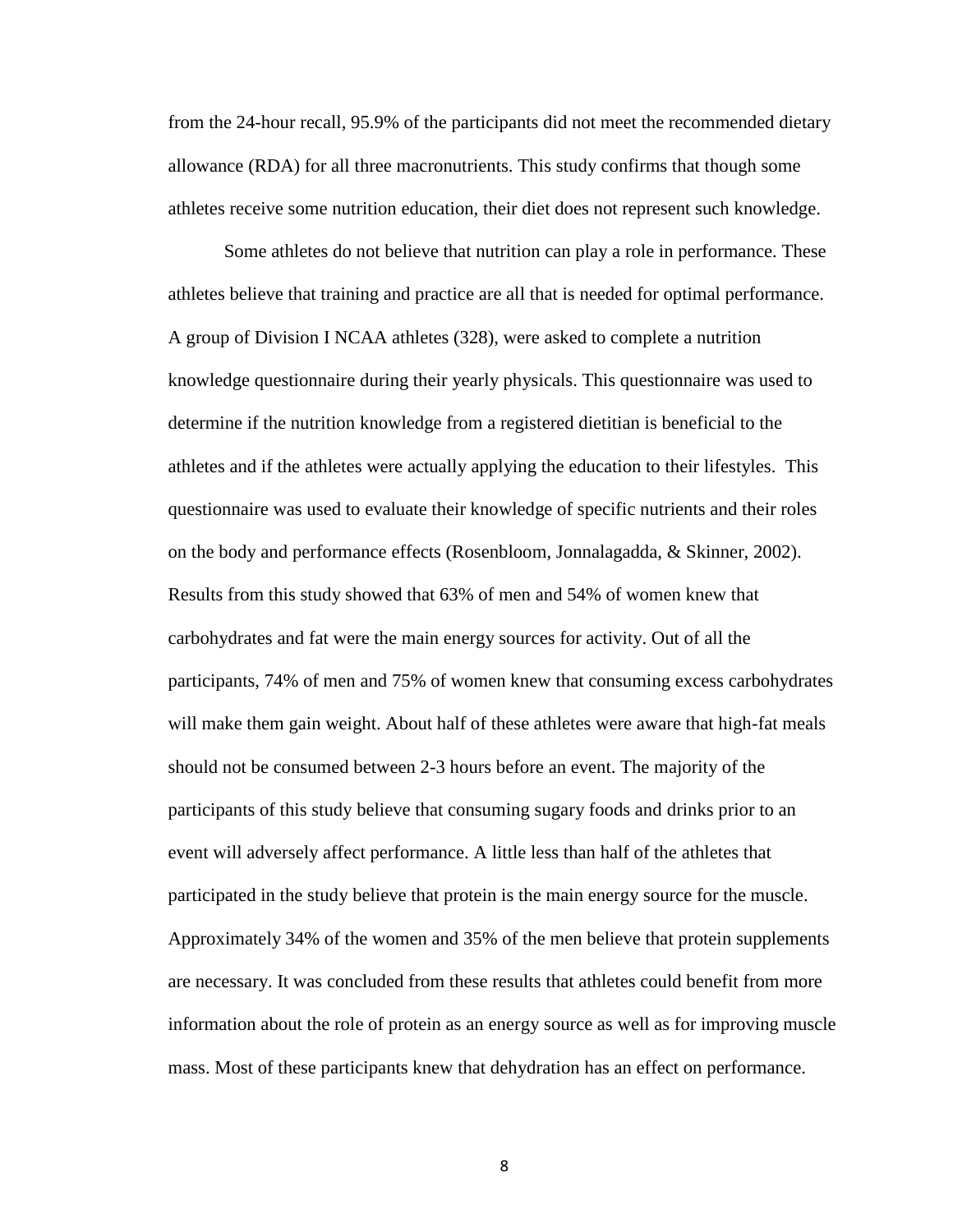Limitations are that this sample represents a small sample of the Division I NCAA and cannot be generalized for all collegiate athletes. Despite this limitation, this study adequately demonstrates that athletes would benefit from in depth education on how foods affect the body.

### <span id="page-17-0"></span>**Male versus Female Athletes**

Most male and female athletes are aware that they must consume adequate calories to meet the needs required for the body to produce enough energy to avoid altering performance. A study that evaluated "Personal Food Systems of Male Collegiate Football Players: A grounded Theory Investigation" proposed a theoretical model explaining the personal food choice processes of collegiate football players (Long, Perry, Unruh, Lewis, & Stanek-Krogstrand, 2011). This study had fifteen football players that were purposefully sampled. This group represented the different positions, years of athletic eligibility, and ethnic backgrounds. These athletes were asked predetermined, open-ended questions. They were asked about their process on making food choices. The findings were verified by research members, an external audit, and a nutrition specialist. The results from this study indicated that time and peer-influences were important factors for the athletes. With the stresses from both academics and athletics, these athletes were limited on time which influenced their food choices. An important priority for these athletes was hydration. The athletes first choice of food were foods high in protein because they thought their bodies needed protein to remain healthy. A limitation in this study would be the focus group style of face-to-face interview. There is a possibility that the athletes provided the interviewer what they thought the interviewer wanted to hear. In addition responses may be been influenced by other participants' responses.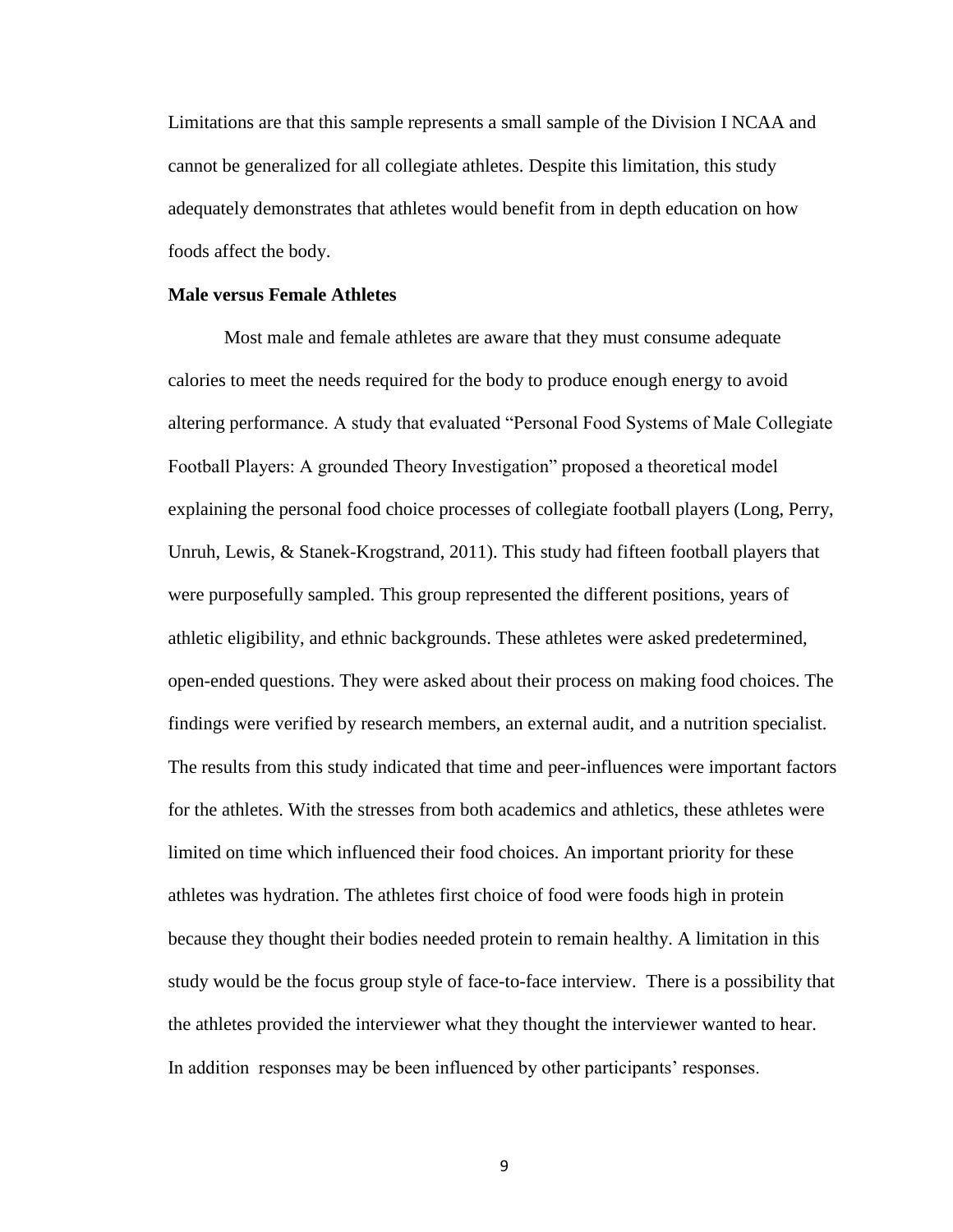The female athlete's diet is a concern to many health professionals because there are so many health risks that can be issues for women after their athletic career. Some of the concerns that female athletes should be aware of are higher risks of arthritis, problems with child-bearing, and obesity after their athletic career. A study of fifty-two NCAA Division I female collegiate athletes compared the dietary intake and eating habits to the current guidelines for sports nutrition of female athletes (Shriver, Betts, & Wollenberg, 2012). The study lasted from January 2009 to May 2010. Dietary intake was collected for a total of three days. This may not be long enough duration to receive the most adequate results depending on how much physical activity was performed for these days, if it was a day the athlete had a competition, and variations of intake due to seasonal availability of foods. The athletes completed anthropometric measurements and dietary assessment using a 3-day food record, a 24-hour recall and the Nutrition Questionnaire that was previously used for the Combined Events Athlete Department (CEAD) project for the USA athletes for Track and Field. Results from this study were that these female athletes were not meeting their recommendations on calories and carbohydrates. For athletes, the recommended amount of carbohydrates are 6 to 10g/kg body weight per day (Rodriguez, DiMarco, & Langley, 2009). Carbohydrates are needed to aid in training performance, however, 75% of the participants failed to meet these requirements. Most of the participants were not consuming a regular breakfast. Many of these female athletes did not monitor or meet their hydration needs. This study concluded that nutrition interventions are needed to improve the overall diet in female collegiate athletes. Limitations of this study were a small sample size, time and commitment, and knowledge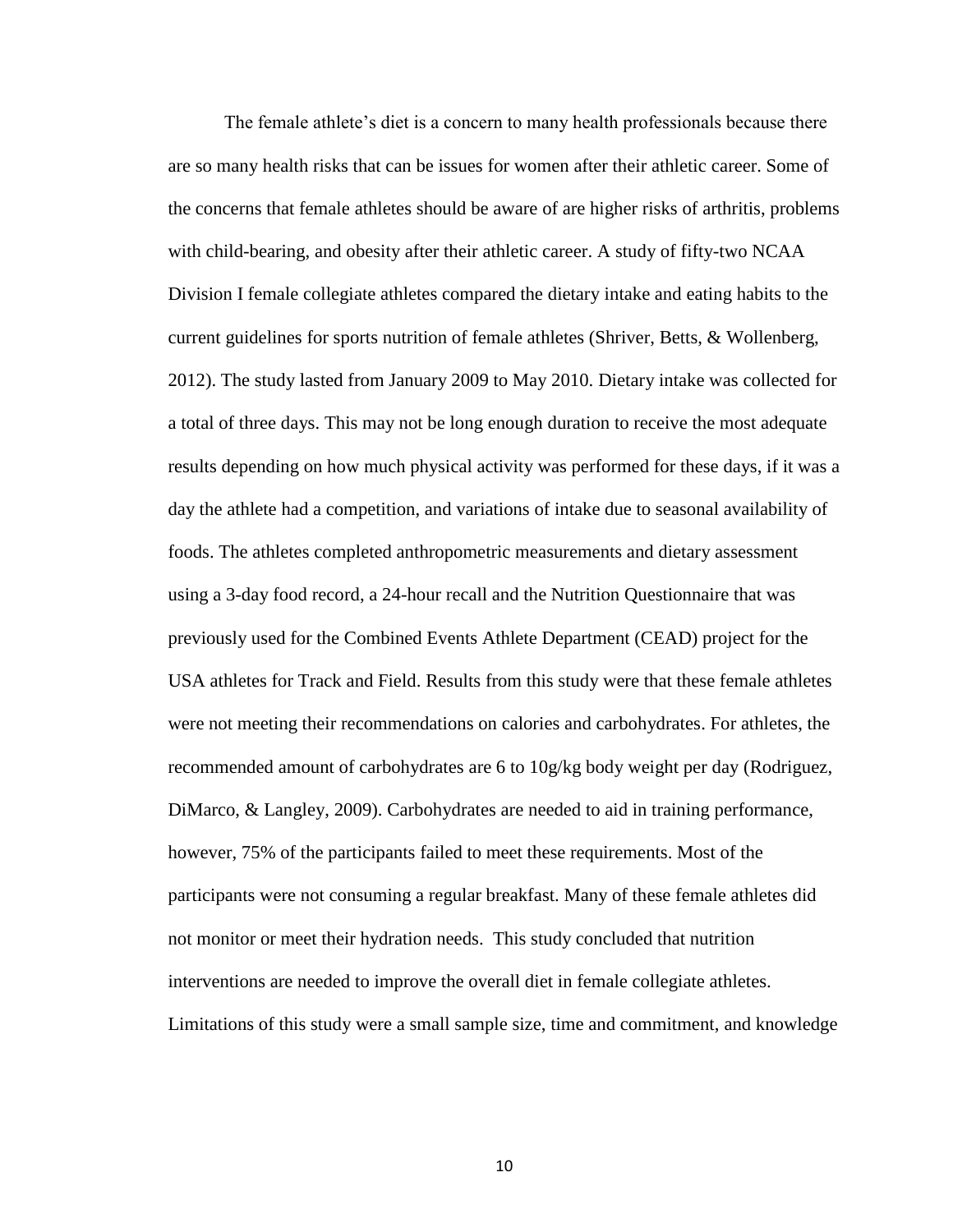of nutrition. These results cannot be generalized to all female collegiate athletes. A larger sample size and a random selection of athlete participants should be studied.

### <span id="page-19-0"></span>**Macronutrient Recommendation**

Macronutrients are important when considering athletic performance and the health of the athlete after his/her career. Athletes consume macronutrients (proteins, carbohydrates, and fat) throughout their day, however, it is important to determine if these athletes are consuming adequate amount of these nutrients to meet the demand of the body.

According to the position paper developed by American Dietetic Association, Dietitians of Canada, and the American College of Sports Medicine: Nutrition and Athletic Performance, the overall physical activity and athleticism of an athlete can be amplified by nutrition (Rodriguez et al., 2009). Consuming adequate energy intake is important for an athlete whether his/her sport is high-intensity and/or long in duration. Caloric intakes are based on individual basis using an individual's height, weight, and physical activity demands for the athlete. When an athlete consumes adequate caloric intakes, this will help maintain body weight and distinguish training effects. If proper caloric intake is not met, athletes may see a decreased amount of lean muscle mass and bone density. Female athletes may suffer from the Female Athlete Triad, which is when there is an energy deficit, osteoporosis, and cessation of menstrual cycles.

From the position statement, carbohydrate recommendations for an athlete range from 6-10g/kg body weight per day (Rodriguez et al., 2009). An athlete requires carbohydrates in the body because carbohydrates help maintain blood sugar levels and help replace glycogen stores. The amount that is needed is calculated on an individual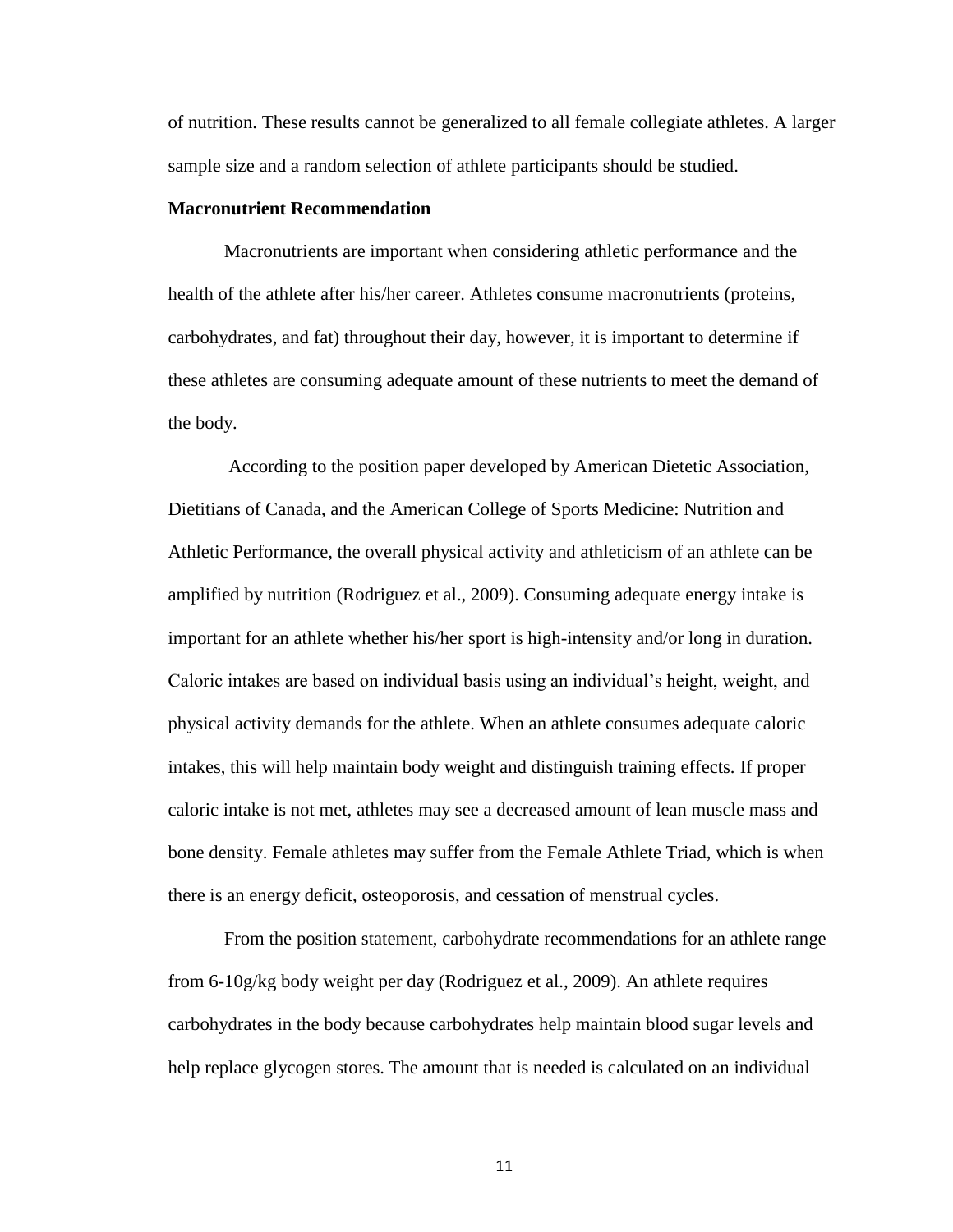basis. Some of the criteria that contribute to the determination of the needed amount are total energy expenditure, sport, gender, and environment (Rodriguez et al., 2009). With these recommendations, many athletes do not meet their recommended amount of carbohydrates in their diet.

Protein needs are easily met through the diet. Most athletes do not require supplementation for protein or amino acids. Protein recommendations for endurance and strength-training athletes range from 1.2-1.7  $g/kg$ , which is greater than the average adult needs of 0.8g/kg daily (Rodriguez et al., 2009). It has been determined that protein and amino acids are needed to produce and maintain muscle mass in the body (Phillips, 2012). With the knowledge of benefits of protein and muscle health, athletes try to consume enough protein to ensure adequate muscle health, however, most athletes consume more than the recommended intake of protein on a regular basis without trying.

Athletes should consume a diet with adequate amount of fat on a regular basis. If the amount of fat is too high or too low in the diet, it can hinder athletic performance. Fat intake should be 20%-35% of total calories. Fat is important in the diet because it provides a source of fat-soluble vitamins, essential fatty acids, and is a good source of energy (Rodriguez et al., 2009). Foods that contain fat should be chosen in moderation with more healthy fats rather than the unhealthy fats. Healthier fats contain monounsaturated fatty acids and polyunsaturated fatty acids.

# <span id="page-20-0"></span>**Micronutrients and Athletic Performance**

#### **Calcium.**

Calcium is an important mineral for athletes to have in their diet. Calcium helps promote bone health, maintenance of calcium blood levels, regulate muscle contraction,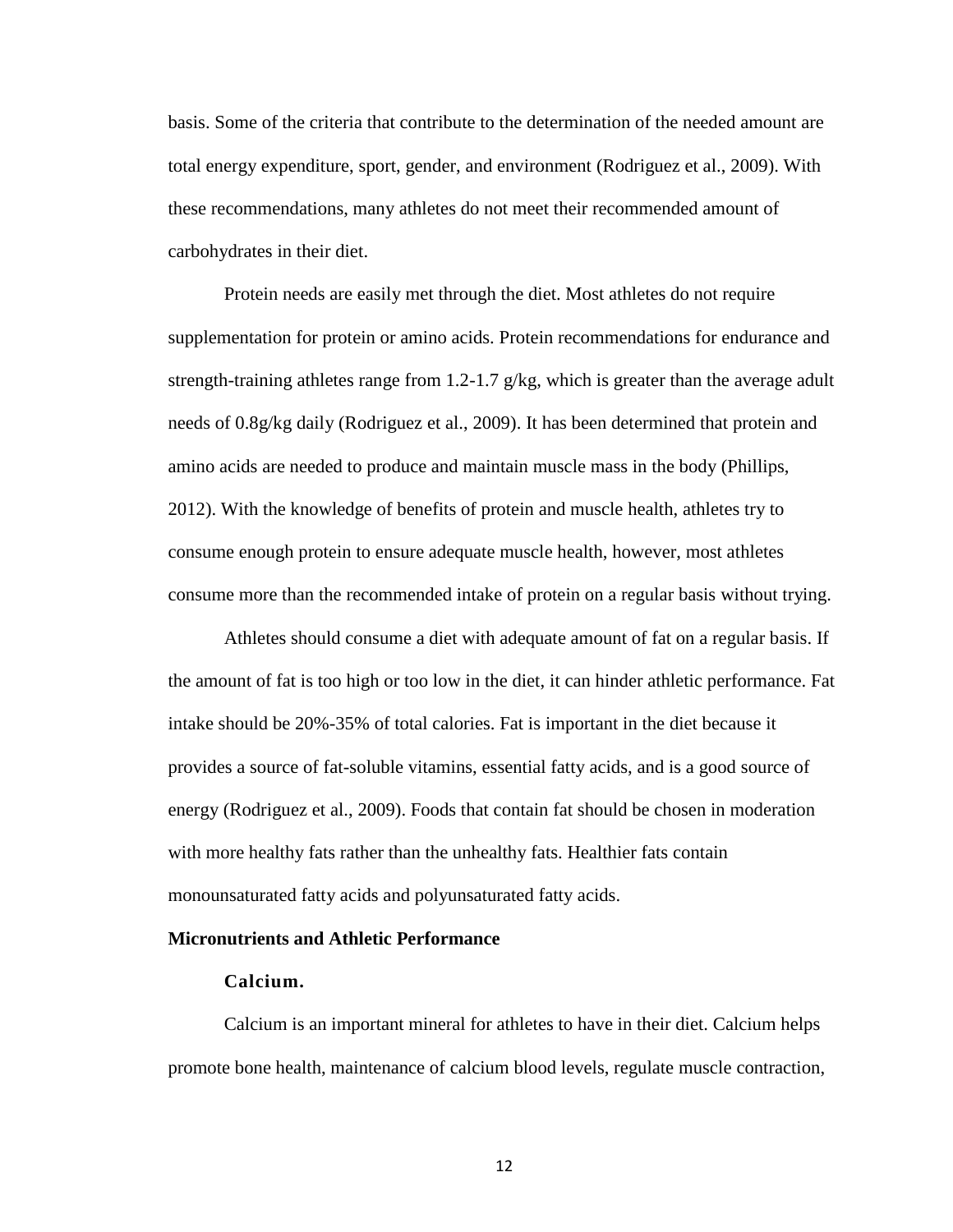nerve conduction, and normal blood clotting (Rodriguez et al., 2009). If an athlete is deficient in calcium, they are at a higher risk of suffering from bone fractures and/or low bone-mineral density. If an athlete's diet does not show sources of calcium, supplementation of 1500 mg daily may be recommended. Because of major health concerns for calcium supplements, it is encouraged that dietary sources of calcium are consumed (Maughan, 1999). Adequate amount of calcium in the diet is important when discussing diet quality as calcium ensures bone health.

# **Iron.**

Iron is used to aid in blood cell formation and enzymes involved in energy production. Red blood cells (which carry oxygen around the body) are particularly essential for endurance athletes (Rodriguez et al., 2009). This helps promote oxygen flow through the body, nervous system function, behavioral system, and immune system. Iron requirements for endurance athletes (distance runners) are increased by approximately 70%. The Recommended Dietary Allowances for all other athletes are: women 18mg and men 8mg. Adequate amount of iron can be used to enhance athletic performance by lengthen the duration of physical activity by providing more oxygen through the body. With low iron levels, red blood cells are not capable of carrying the amount of oxygen throughout the body that is demanded during physical activity.

### **Vitamin C.**

The recommendation for vitamin C intake for males is 90mg per day and 75mg per day for females. If the diet is adequate in vitamin C containing food, then supplementation is not necessary. There has not been a proven effect of vitamin C as an ergogenic aid for athletes (Rodriguez et al., 2009). For an athlete who does not consume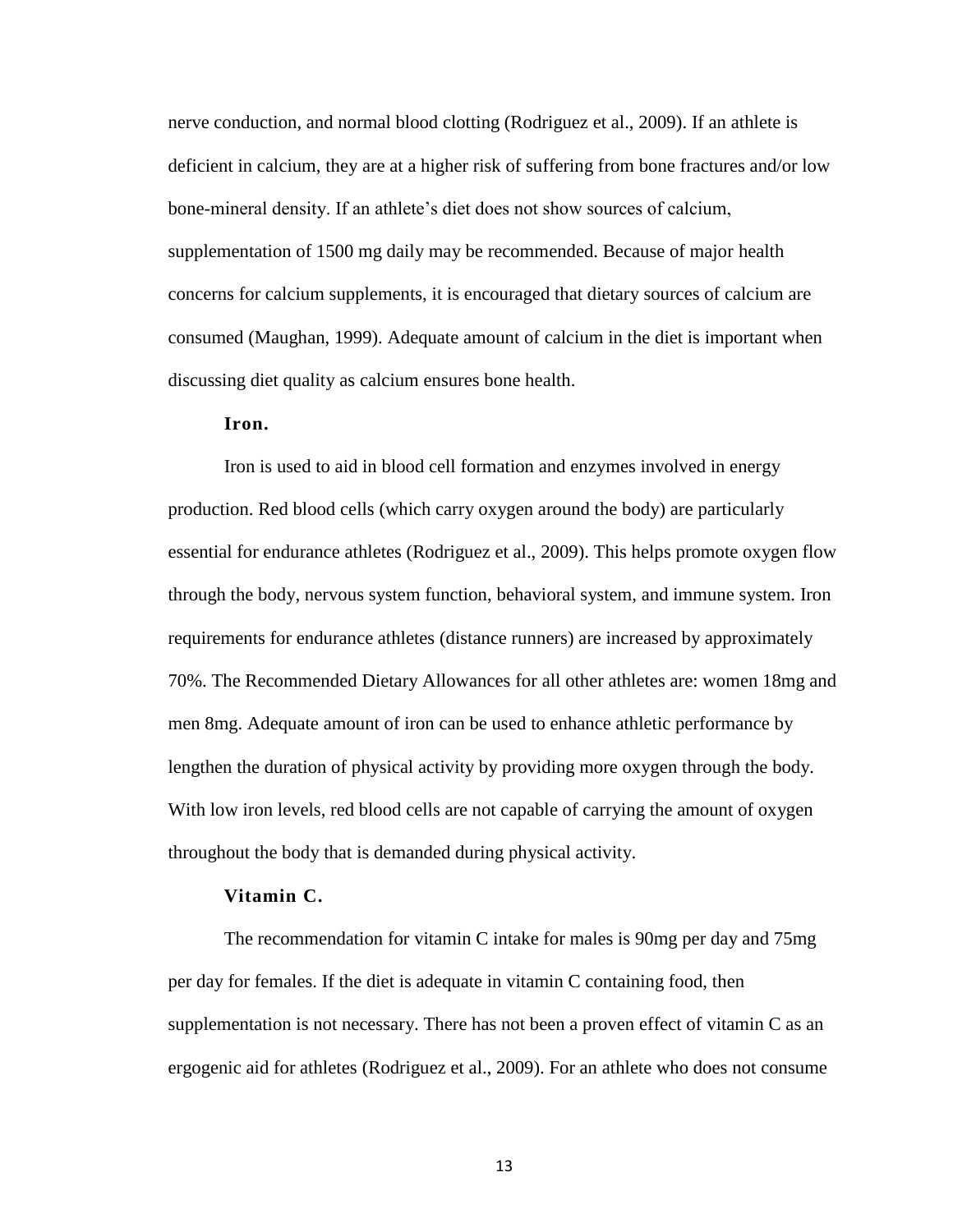adequate amounts of vitamin C, athletic performance may be hindered from oxidative stress on the muscles and other cells leading to lipid peroxidation.

### **Sodium.**

Sodium is a crucial electrolyte and mineral that is required by every person, especially athletes. Athletes with high sweat rates (endurance athletes) and those who are in certain environmental areas can require a higher amount. The Tolerable Upper Intake Level is 2.3g/day (Rodriguez et al., 2009). However, most athletes reach this level without supplementation. Sodium is found naturally in many food items, added to many foods for preservatives and flavor and in sport beverages. According to research, beverages that contain electrolytes (specifically sodium and potassium) can help maintain fluid balance and can benefit performance (Rodriguez et al., 2009). These electrolytes and fluids help with sweat replacement when nutrients and fluids are lost. Muscle cramps and muscle fatigue are often associated with hyponatremia. Sodium also helps retain fluids. An athlete with too much fluid retention can be damaging to the joints.

### **Fiber.**

Though there is no research for specific fiber needs for athletes, it is important to consider the fiber requirements for this age group. Collegiate athletes typically range from ages 18-23 years old. The recommended intake for dietary fiber for this age group is 25 grams for females and 38 grams for males ("Position of the American Dietetic Association: Health Implications of Dietary Fiber," 2008). Dietary fiber has been shown to provide many health benefits throughout the lifecycle. Adequate dietary intake can benefit many different body systems throughout life. Some of these are: aiding in cardiovascular health, gastrointestinal function and the immune system as well as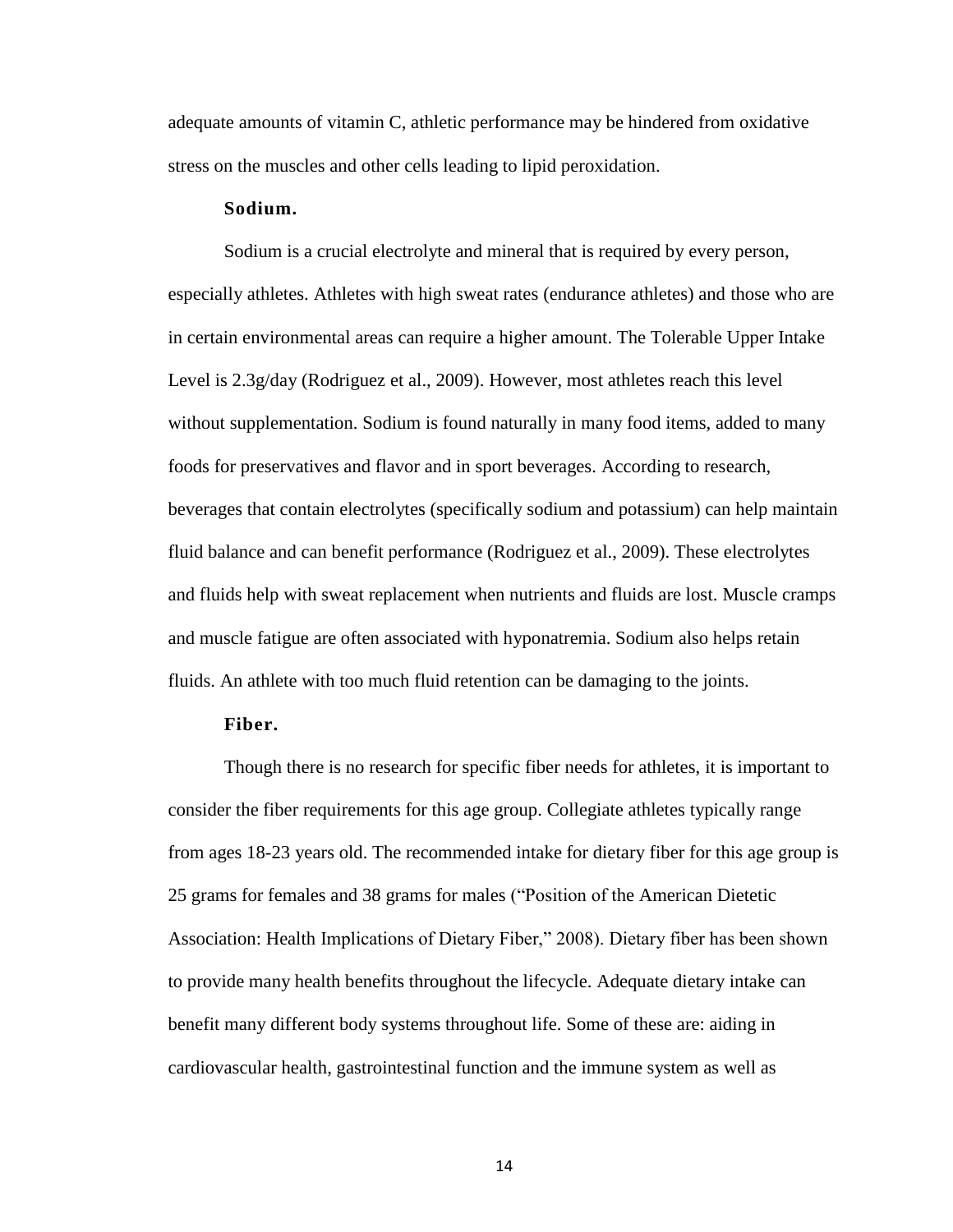preventing stroke, type 2 diabetes mellitus, and obesity, (Anderson, Baird, Davis, Ferreri, Knudtson, Koraym, & Williams, 2009). Fiber can be helpful for constipation and diarrhea ("Position of the American Dietetic Association: Health Implications of Dietary Fiber," 2008). It is important for an athlete to have regular bowel movements during performance times because it will help keep the athlete comfortable during athletic performance.

In review, literature states that the Healthy Eating Index 2005 accurately evaluates diet quality (Guenther, Reedy, Krebs-Smith, & Reeve, 2008). Using the information gathered from the Block 2005 Food Frequency Questionnaire as well as the Healthy Eating Index 2005 jointly, one can accurately assess the diet and its quality in the selected participants. Athletes gain nutrition knowledge from a variety of sources, some of which are not reliable. Registered dietitians may significantly help improve athletic performance by offering accurate education about macronutrients and micronutrients, and how vital these are throughout the body. Athletes that apply this education to their everyday lifestyle might see a significant improvement in their performance.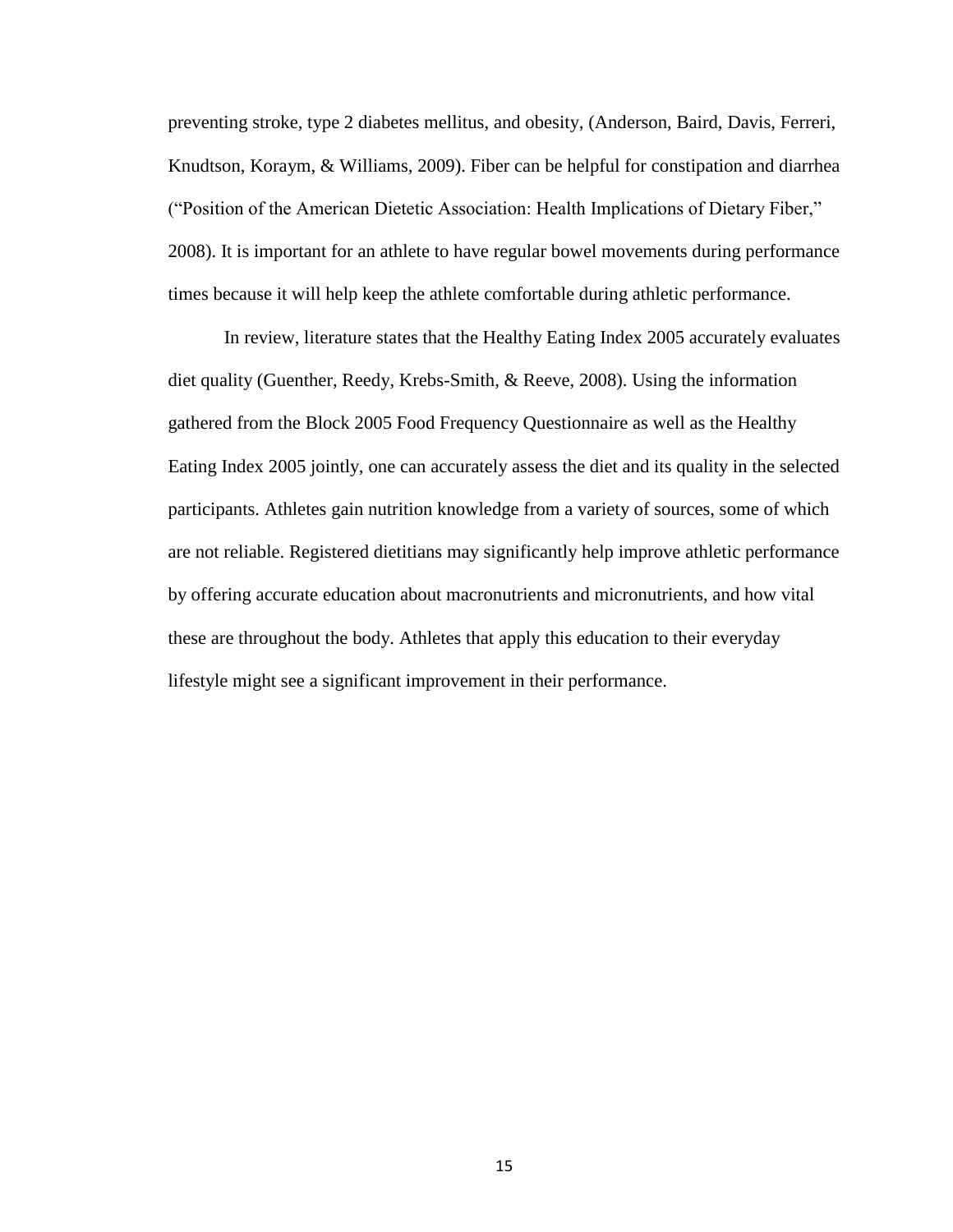#### <span id="page-24-0"></span>**CHAPTER THREE: Methodology**

#### <span id="page-24-1"></span>**Study Design**

This was a cross-sectional study and data were collected between September 2010 and January 2012 on collegiate athletes who volunteered for this study. The study received approval from IRB prior to the start of this study. All data were taken from the first measurement of an individual athlete which had more than one assessment during that time period. The athletes' height and weight were measured and his/her body composition was determined using the BodPod®. The BodPod® is a tool to measure body composition using air displacement plethysmography. The athlete's demographics were also collected by questionnaire at this initial meeting. The athletes were asked to complete a Block 2005 Food Frequency Questionnaire to be used to evaluate their diet. The diet quality score was calculated using the Block 2005 Food Frequency Questionnaire© and the Healthy Eating Index 2005.

#### <span id="page-24-2"></span>**Participants**

There were a total of 138 participating collegiate athletes in this study. There were both male and female participants for the study. There were 15 African American participants. All participants were 18 years of age and over and were on the active roster for a collegiate sports team.

#### <span id="page-24-3"></span>**Food Frequency Questionnaire**

The Block 2005 Food Frequency Questionnaire© was used to assess the athletes' diets. The questionnaire contains questions on over 100 foods and includes portion size and frequency of consumption. The scale for frequency was: never, a few times a year, once per month, 2-3 times per month, once per week, 2 times per week, 3-4 times per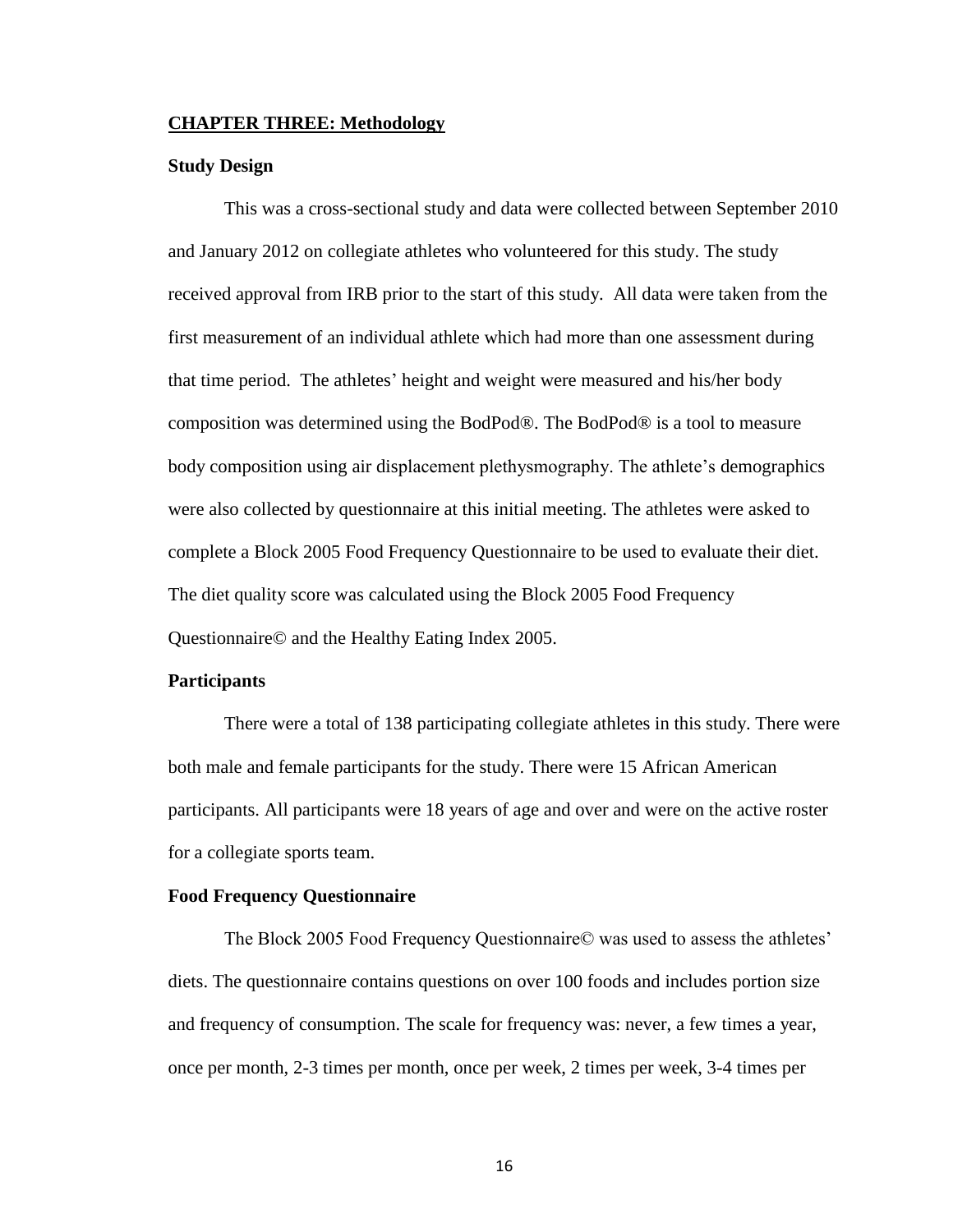week, 5-6 times per week, and every day. The questionnaire was analyzed by the Nutrition Quest Company and results were returned to the research team. SPSS statistical analysis software was used to analyze the data.

# <span id="page-25-0"></span>**The Healthy Eating Index 2005 Point System**

The results of the food frequency questionnaire were used to determine the diet quality of the athletes. The Healthy Eating Index (HEI) 2005 was used as the measurement of diet quality. This measure of diet quality assesses diet quality that conforms to federal dietary guidance and recommendations. The components on the HEI 2005 index and the scoring standards are shown in Appendix I (Guenther, Krebs-Smith, Reedy, Britten, Juan, Lino, Carlson, Hiza & Basiotis, 2005). These standards are expressed per 1,000 calories.

The scores for each of the twelve components of the HEI-2005 were determined by the maximum and minimum standard score represented as on a designated point system. Ten components were expressed on a "per 1,000 Calorie" basis. Two components were based on a "percentage of energy" score. These points were added together to determine the overall diet quality score based on these twelve components.

Scores for each of the 12 categories were calculated as follows:

First, the total Calories consumed by each participant were divided by 1000. This variable will be called "calorie factor" throughout the remaining equations.

For the total fruit (that includes 100% juice) calculation, the total fruit in cups was divided by "calorie factor" to give the number of cups of fruit consumed per 1000 Calories. This amount of fruit was then translated into points on a scale of 0-5 per the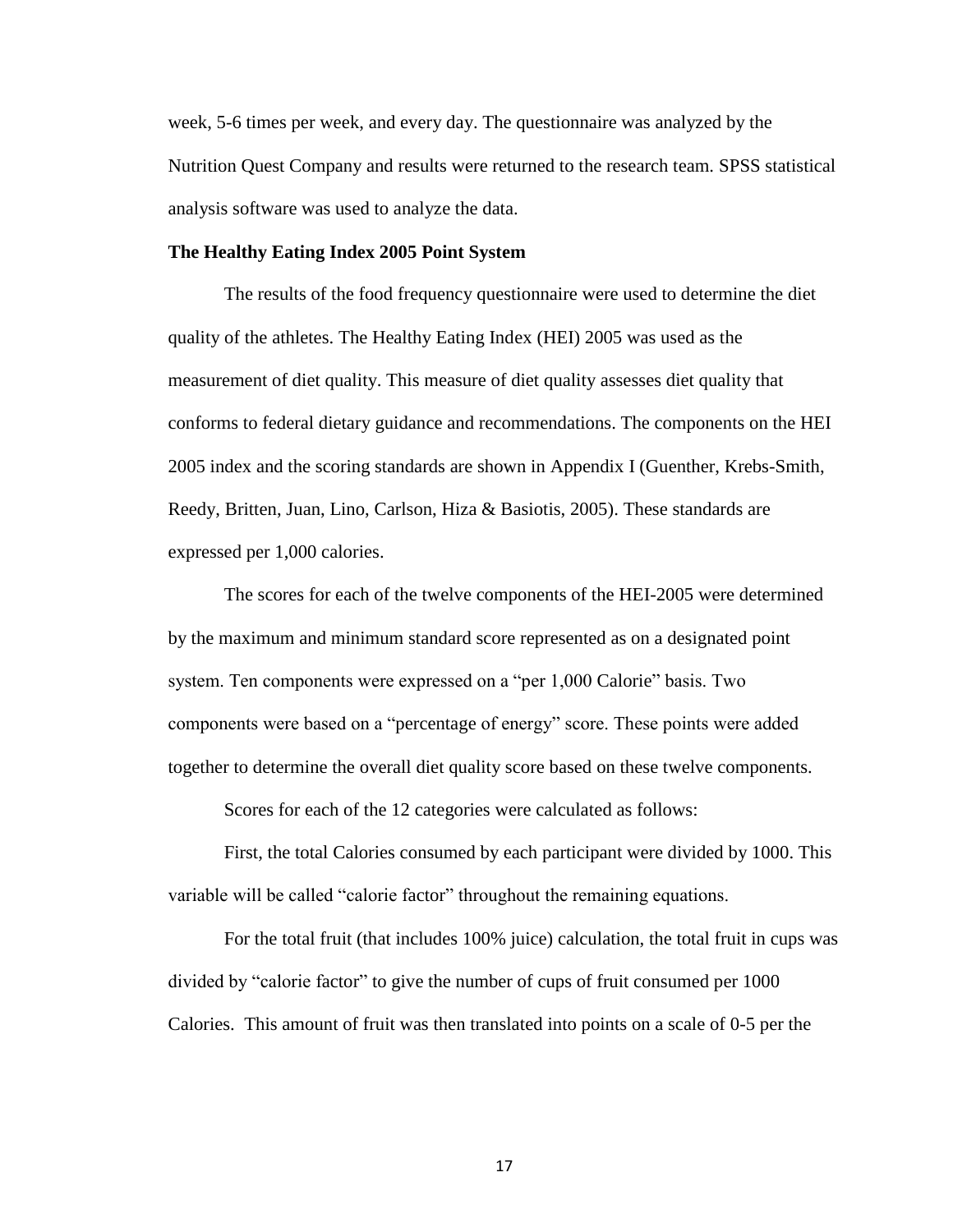scoring system of the HEI 2005. Any amount  $\geq 0.8$  cup equivalents per 1000 Calories was given a score of 5. Consumption of 0.4 cup equivalents was given a score of 2.5.

| Points   | 5.0         | 4.5  | 4.0  | 3.5  | 3.0  | 2.5  | 2.0  | 1.5  | 1.0  | 0.5  | 0.0  |
|----------|-------------|------|------|------|------|------|------|------|------|------|------|
| Amount   | $\geq 0.80$ | 0.72 | 0.64 | 0.56 | 0.48 | 0.40 | 0.32 | 0.24 | 0.16 | 0.08 | 0.00 |
| Consumed |             |      |      |      |      |      |      |      |      |      |      |
| (cups)   |             |      |      |      |      |      |      |      |      |      |      |

**Table 3.1 HEI Point Distribution for Total Fruits**

To calculate whole fruit (excluding juice), the total solid fruit in cups was divided by "calorie factor" to give the number of cups of whole fruit consumed per 1000 Calories. The amount of solid fruit was then translated into points on a scale of 0-5 per the scoring system of the HEI 2005. Any amount  $\geq 0.4$  cup equivalents per 1000 Calories was given a score of 5. Consumption of 0.2 cups equivalent received a score of 2.5 points.

**Table 3.2 HEI Point Distribution for Whole Fruits**

| 5.0         | 4.5 | 4.0 | 3.5 | 3.0                  | 2.5  | 2.0 | 1.5  | 1.0  | 0.5  | 0.0  |
|-------------|-----|-----|-----|----------------------|------|-----|------|------|------|------|
|             |     |     |     |                      |      |     |      |      |      |      |
| $\geq 0.40$ |     |     |     |                      | 0.20 |     | 0.12 | 0.08 | 0.04 | 0.00 |
|             |     |     |     |                      |      |     |      |      |      |      |
|             |     |     |     |                      |      |     |      |      |      |      |
|             |     |     |     |                      |      |     |      |      |      |      |
|             |     |     |     | $0.36$   0.32   0.28 | 0.24 |     | 0.16 |      |      |      |

For the calculation for total vegetables, the total vegetables in cups was divided by "calorie factor" to give the number of cups of vegetables consumed per 1000 Calories. The amount of vegetables consumed was then translated into points on a scale of 0-5 per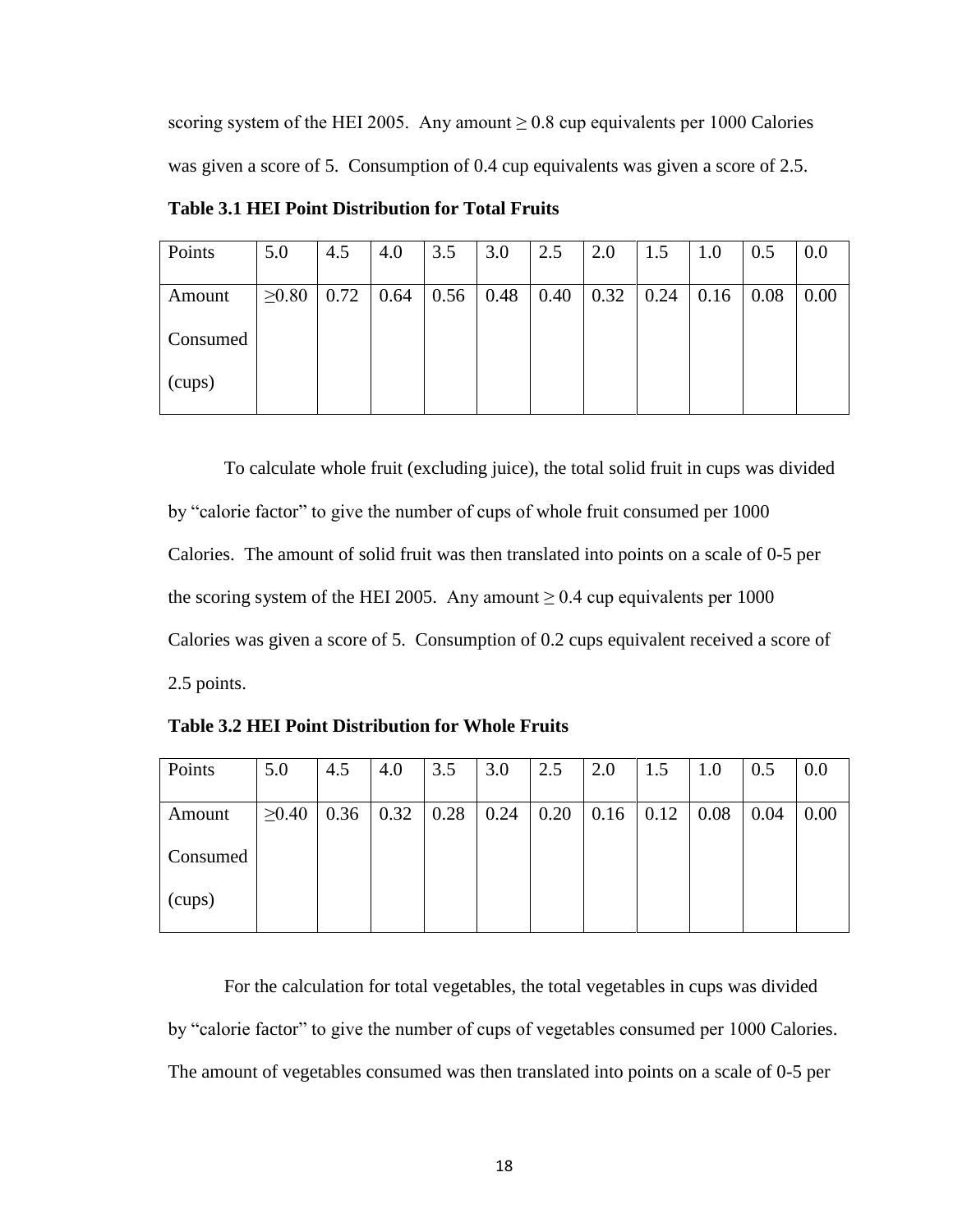the scoring system of the HEI 2005. Any amount  $\geq 1.1$  cup equivalents per 1000 Calories was given a score of 5. Consumption of 0.55 cups equivalents received a point of 2.5.

| Points   | 5.0        | 4.5  | 4.0  | 3.5  | 3.0  | 2.5  | 2.0  | 1.5  | 1.0  | 0.5  | 0.0  |
|----------|------------|------|------|------|------|------|------|------|------|------|------|
| Amount   | $\geq 1.1$ | 0.99 | 0.88 | 0.77 | 0.66 | 0.55 | 0.44 | 0.33 | 0.22 | 0.11 | 0.00 |
| Consumed |            |      |      |      |      |      |      |      |      |      |      |
| (cups)   |            |      |      |      |      |      |      |      |      |      |      |

**Table 3.3 HEI Point Distribution for Total Vegetables**

The total of dark green and orange vegetables, as well as legumes, was calculated as the sum total of the three variables that was reported in cups and was then divided by "calorie factor". The amount of cups from the sum of these variables was translated into points on a scaled of 0-5 points per the scoring system of HEI 2005. Any amount above 0.40 cup equivalent per 1,000 Calories received a score of 5.0. Consumption of 0.2 cups received 2.5 points.

|                | Table 3.4 HEI Point Distribution for Dark Green and Orange Vegetables, and |  |  |  |
|----------------|----------------------------------------------------------------------------|--|--|--|
| <b>Legumes</b> |                                                                            |  |  |  |

| Points   | 5.0         | 4.5  | 4.0  | 3.5  | 3.0  | 2.5  | 2.0  | 1.5  | 1.0  | 0.5  | 0.0  |
|----------|-------------|------|------|------|------|------|------|------|------|------|------|
|          |             |      |      |      |      |      |      |      |      |      |      |
| Amount   | $\geq 0.40$ | 0.36 | 0.32 | 0.28 | 0.24 | 0.20 | 0.16 | 0.12 | 0.08 | 0.04 | 0.00 |
|          |             |      |      |      |      |      |      |      |      |      |      |
| Consumed |             |      |      |      |      |      |      |      |      |      |      |
|          |             |      |      |      |      |      |      |      |      |      |      |
| (cups)   |             |      |      |      |      |      |      |      |      |      |      |
|          |             |      |      |      |      |      |      |      |      |      |      |
|          |             |      |      |      |      |      |      |      |      |      |      |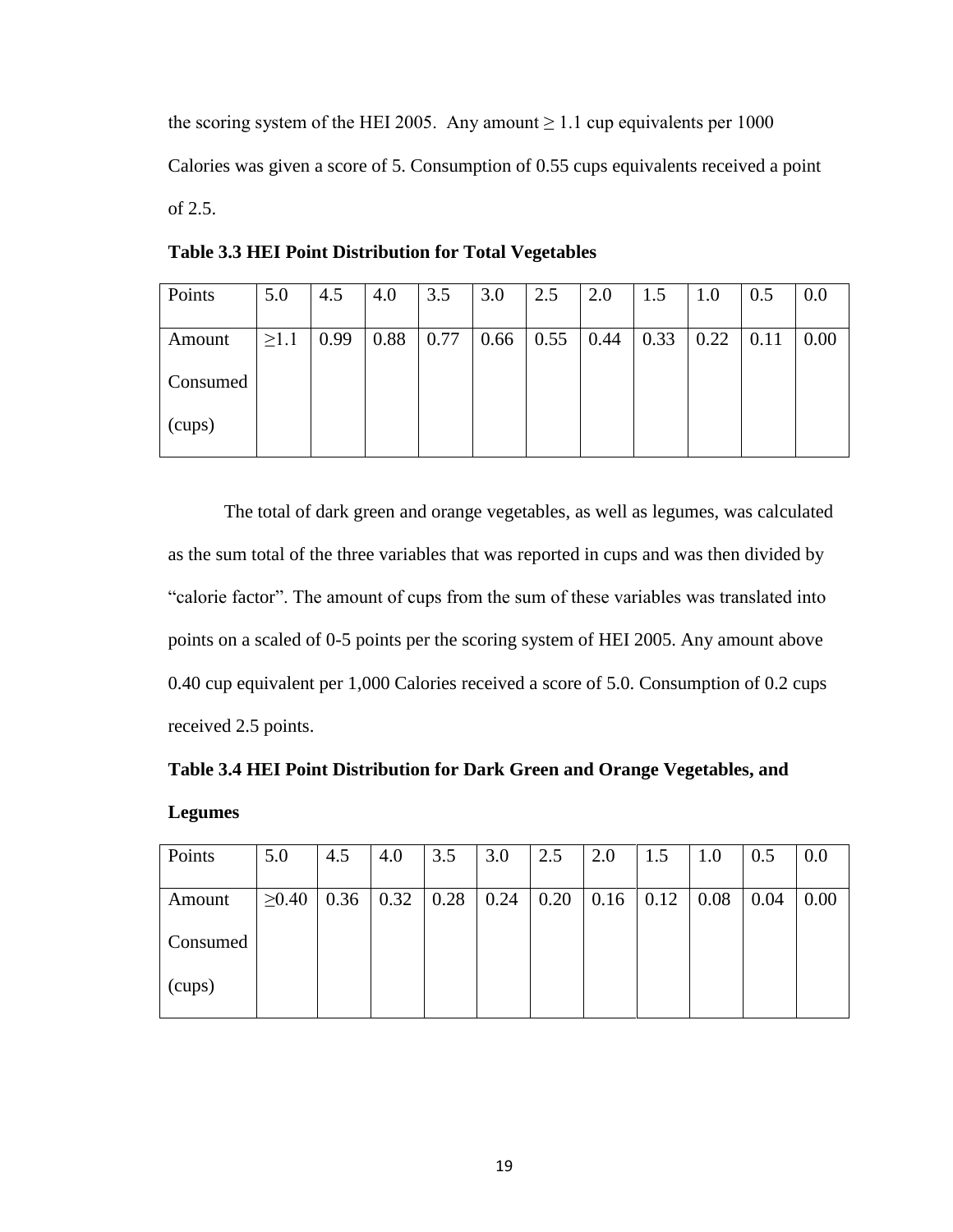Total grains were calculated by the total amount of grains reported in ounces divided by "calorie factor". The amount of total grains consumed was translated in a points scale from 0-5 points per the scoring system of HEI 2005. Any amount that was greater than 3.0 ounces equivalent per 1,000 Calories received a score of 5.0.Consumption of 1.5 ounces received 2.5 points.

**Table 3.5 HEI Point Distribution for Total Grains**

| Points   | 5.0        | 4.5  | 4.0  | 3.5  | 3.0  | 2.5  | 2.0  | 1.5  | 1.0  | 0.5  | 0.0  |
|----------|------------|------|------|------|------|------|------|------|------|------|------|
| Amount   | $\geq 3.0$ | 2.70 | 2.40 | 2.10 | 1.80 | 1.50 | 1.20 | 0.90 | 0.60 | 0.30 | 0.00 |
| Consumed |            |      |      |      |      |      |      |      |      |      |      |
| (ounces) |            |      |      |      |      |      |      |      |      |      |      |

Whole grains were calculated using the number of whole grains reported in ounces divided by "calorie factor" to get whole grains in ounces. Whole grains score was based on a 0-5 point scaled that was determined by the scoring system by HEI 2005. Any ounces equivalent greater than 1.5 per 1,000 Calories received a score of 5.0. Points of 2.5 were given if consumption of 0.75 ounces were given 2.5 points.

**Table 3.6 HEI Point Distribution for Whole Grains**

| Points   | 5.0        | 4.5  | 4.0  | 3.5  | 3.0  | 2.5  | 2.0  | 1.5  | 1.0  | 0.5  | 0.0  |
|----------|------------|------|------|------|------|------|------|------|------|------|------|
|          |            |      |      |      |      |      |      |      |      |      |      |
| Amount   | $\geq$ 1.5 | 1.35 | 1.20 | 1.05 | 0.90 | 0.75 | 0.60 | 0.45 | 0.30 | 0.15 | 0.00 |
|          |            |      |      |      |      |      |      |      |      |      |      |
| Consumed |            |      |      |      |      |      |      |      |      |      |      |
|          |            |      |      |      |      |      |      |      |      |      |      |
| (ounces) |            |      |      |      |      |      |      |      |      |      |      |
|          |            |      |      |      |      |      |      |      |      |      |      |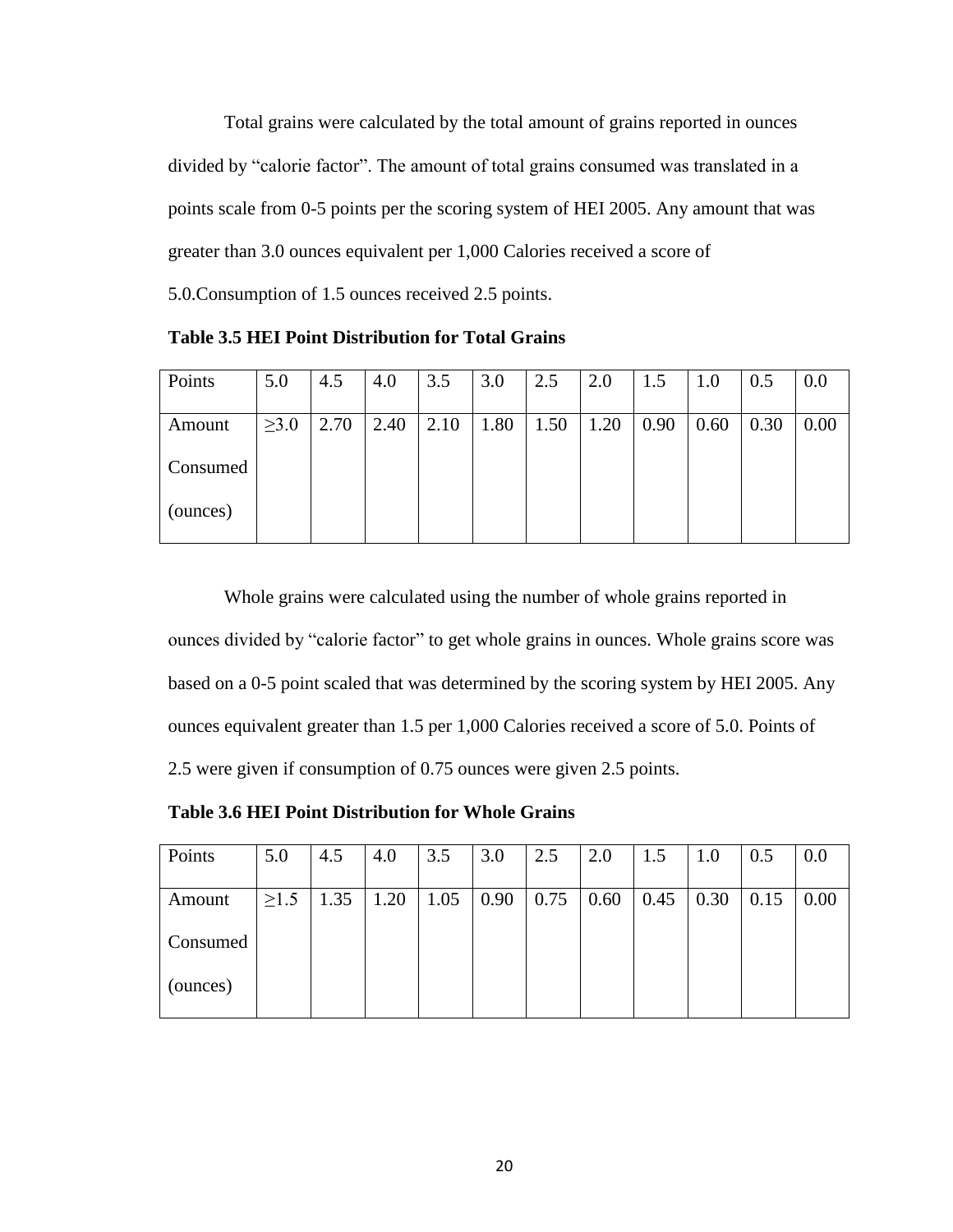The total amount of milk in cups was determined by using the milk reported in cups and dividing by "calorie factor". The amount of milk in cups consumed was translated into a point system from 0-10 according to the scoring system standards by HEI 2005. Any amount above 1.3 equivalent cups per 1,000 Calories received a score of 10.

Points | 10.0 | 9.0 | 8.0 | 7.0 | 6.0 | 5.0 | 4.0 | 3.0 | 2.0 | 1.0 | 0.0 Amount Consumed (cups)  $\geq$ 1.3 | 1.17 | 1.04 | 0.91 | 0.78 | 0.65 | 0.52 | 0.39 | 0.26 | 0.13 | 0.00

**Table 3.7 HEI Point Distribution for Amount of Milk**

For the component score for meat, the sum of ounces for meat, fish and poultry was divided by "calorie factor". The amount of meat, fish and poultry consumed was translated into a score between 0-10 points based on HEI 2005. Any amount above 2.5 ounce equivalent per 1,000 Calories received a score of 10.

**Table 3.8 HEI Point Distribution for Sum of Ounces of Meat, Fish, and Poultry**

| Points   | 10.0       | 9.0  | 8.0  | 7.0  | 6.0  | 5.0  | 4.0  | 3.0  | 2.0  | 1.0  | 0.0  |
|----------|------------|------|------|------|------|------|------|------|------|------|------|
|          |            |      |      |      |      |      |      |      |      |      |      |
| Amount   | $\geq$ 2.5 | 2.25 | 2.00 | 1.75 | 1.50 | 1.25 | 1.00 | 0.75 | 0.50 | 0.25 | 0.00 |
|          |            |      |      |      |      |      |      |      |      |      |      |
| Consumed |            |      |      |      |      |      |      |      |      |      |      |
|          |            |      |      |      |      |      |      |      |      |      |      |
| (ounces) |            |      |      |      |      |      |      |      |      |      |      |
|          |            |      |      |      |      |      |      |      |      |      |      |

Discretionary fats and oils in grams were calculated fats and oils reported and divided by "calorie factor". Discretionary fats and oils in grams per 1,000 Calories were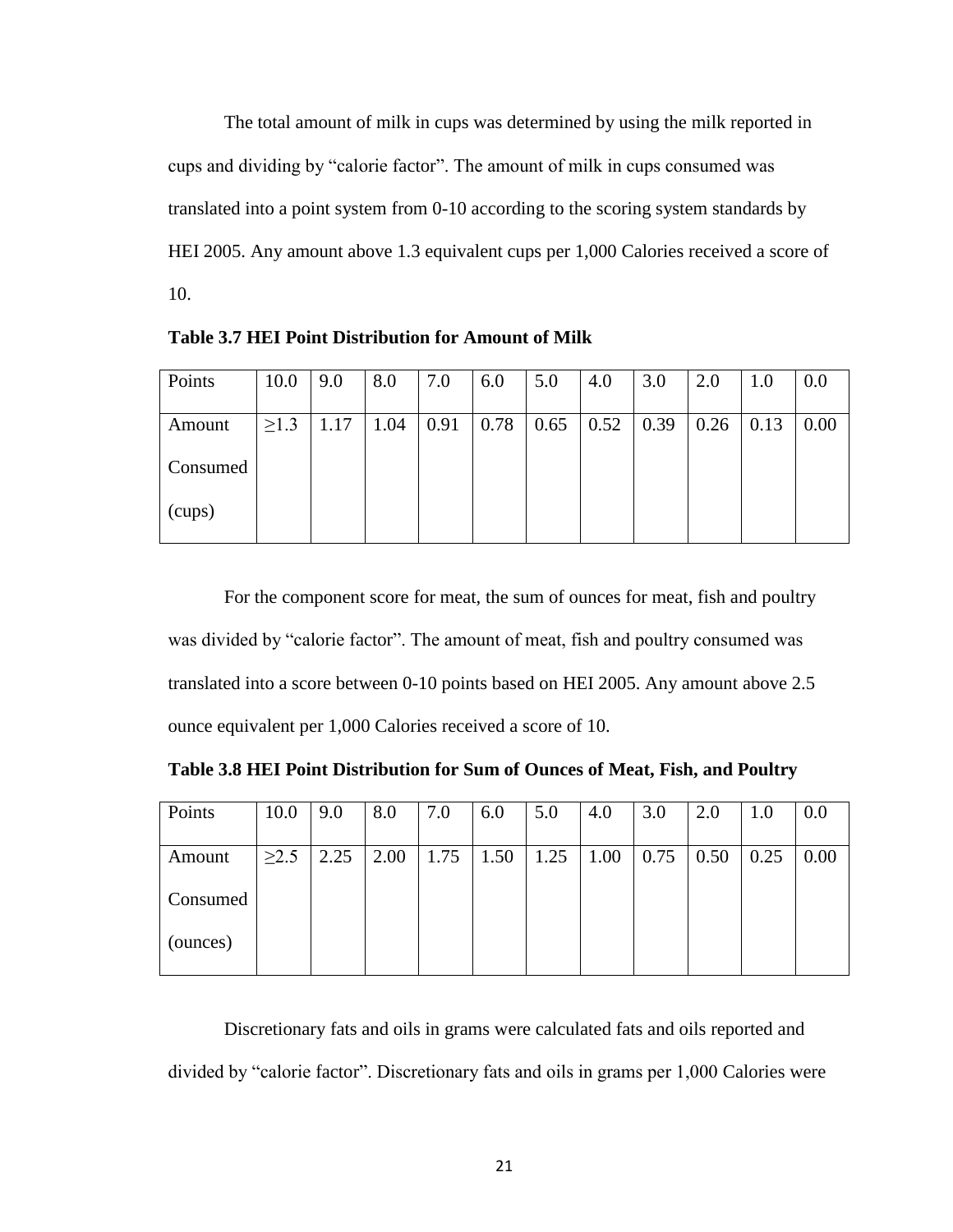translated in a 0-10 point system per the HEI 2005 standards. Any score greater than 12 grams received a score of 10.

| Points   | 10.0         | 9.0   | 8.0  | 7.0  | 6.0  | 5.0  | 4.0  | 3.0  | 2.0  | 1.0  | 0.0  |
|----------|--------------|-------|------|------|------|------|------|------|------|------|------|
| Amount   | $\geq$ 12.00 | 10.80 | 9.60 | 8.40 | 7.20 | 6.00 | 4.80 | 3.60 | 2.40 | 1.20 | 0.00 |
| Consumed |              |       |      |      |      |      |      |      |      |      |      |
| (grams)  |              |       |      |      |      |      |      |      |      |      |      |

**Table 3.9 HEI Point Distribution for Discretionary Fats and Oils**

Sodium was calculated by taking sodium in grams and divide by "calorie factor".

The sodium score was determined by HEI 2005 standards and was on a scale from 0-10

points. Any amount above 0.7 grams per 1,000 Calories received a score of 10.

**Table 3.10 HEI Point Distribution for Sodium**

| Points   | 10.0       | 9.0  | 8.0  | 7.0  | 6.0  | 5.0  | 4.0  | 3.0  | 2.0  | 1.0  | 0.0  |
|----------|------------|------|------|------|------|------|------|------|------|------|------|
| Amount   | $\geq 0.7$ | 0.63 | 0.56 | 0.49 | 0.42 | 0.35 | 0.28 | 0.21 | 0.14 | 0.07 | 0.00 |
| Consumed |            |      |      |      |      |      |      |      |      |      |      |
| (grams)  |            |      |      |      |      |      |      |      |      |      |      |

Saturated fats were calculated by the total saturated fat grams consumed

multiplied by 9 Calories per gram, and then the Calories from saturated fats was divided by the total number of Calories consumed. The amount of saturated fats that was consumed was translated to a 0-10 point system according to HEI 2005 standards. Any score less than 7% per 100 Calories received a score of 10.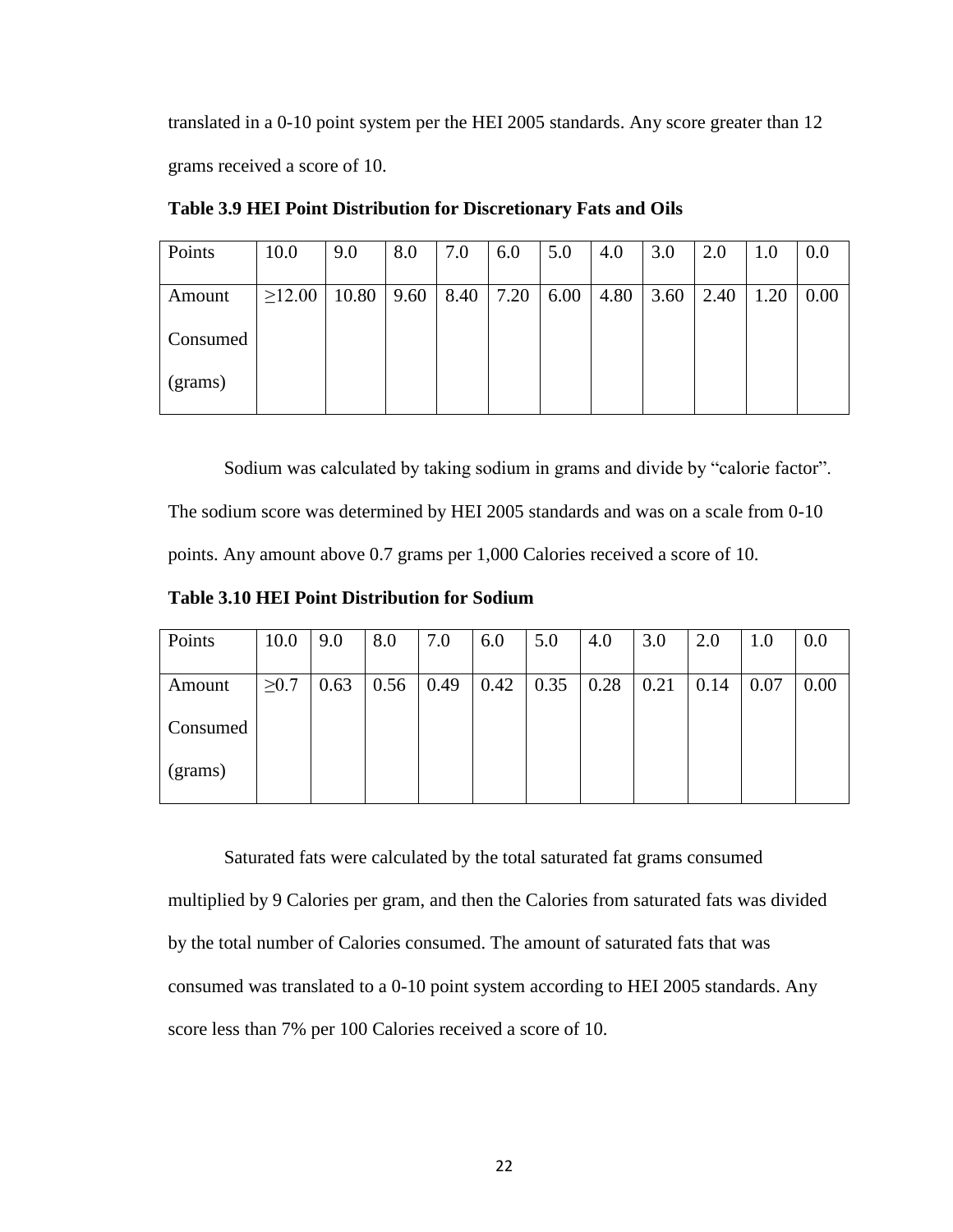| Points                           | 10.0       | 9.0  | 8.0  | 7.0  | 6.0  | 5.0   | 4.0   | 3.0  | 2.0  | 1.0  | 0.0         |
|----------------------------------|------------|------|------|------|------|-------|-------|------|------|------|-------------|
| Amount                           | $\leq 7\%$ | 7.80 | 8.60 | 9.40 | 10.2 | 11.00 | 11.80 | 12.6 | 13.4 | 14.2 | $\geq$ 15.0 |
| Consumed                         |            |      |      |      |      |       |       |      |      |      |             |
| $(% \mathcal{L}_{0}^{\infty}$ of |            |      |      |      |      |       |       |      |      |      |             |
| energy)                          |            |      |      |      |      |       |       |      |      |      |             |

**Table 3.11 HEI Point Distribution for Saturated Fats**

To calculate the total calories from solid fat, alcohol, and added sugar (SoFAS), the researchers used discretionary fat in grams that was consumed and multiplied that amount by 9 Calories fat to get Calories of fat. The percentage of Calories that came from alcohol was multiplied by total Calorie intake. This indicated the total Calories of alcohol. Added sugars, in teaspoon equivalents, were multiplied by 16 Calories per teaspoon of sugar to get Calories of sugar. All three, Calories of sugar, Calories of alcohol, and Calories of fat are added together to get the total number of SoFAS that is then divided by the total Calories overall to get the percentage of energy. The percentage of SoFAS consumed per 1,000 Calories was translated into a point system based on 1,000 Calories. This point system was a 0-20 point system determined by the HEI 2005 standards. Any score less than 20%, received a score of 20.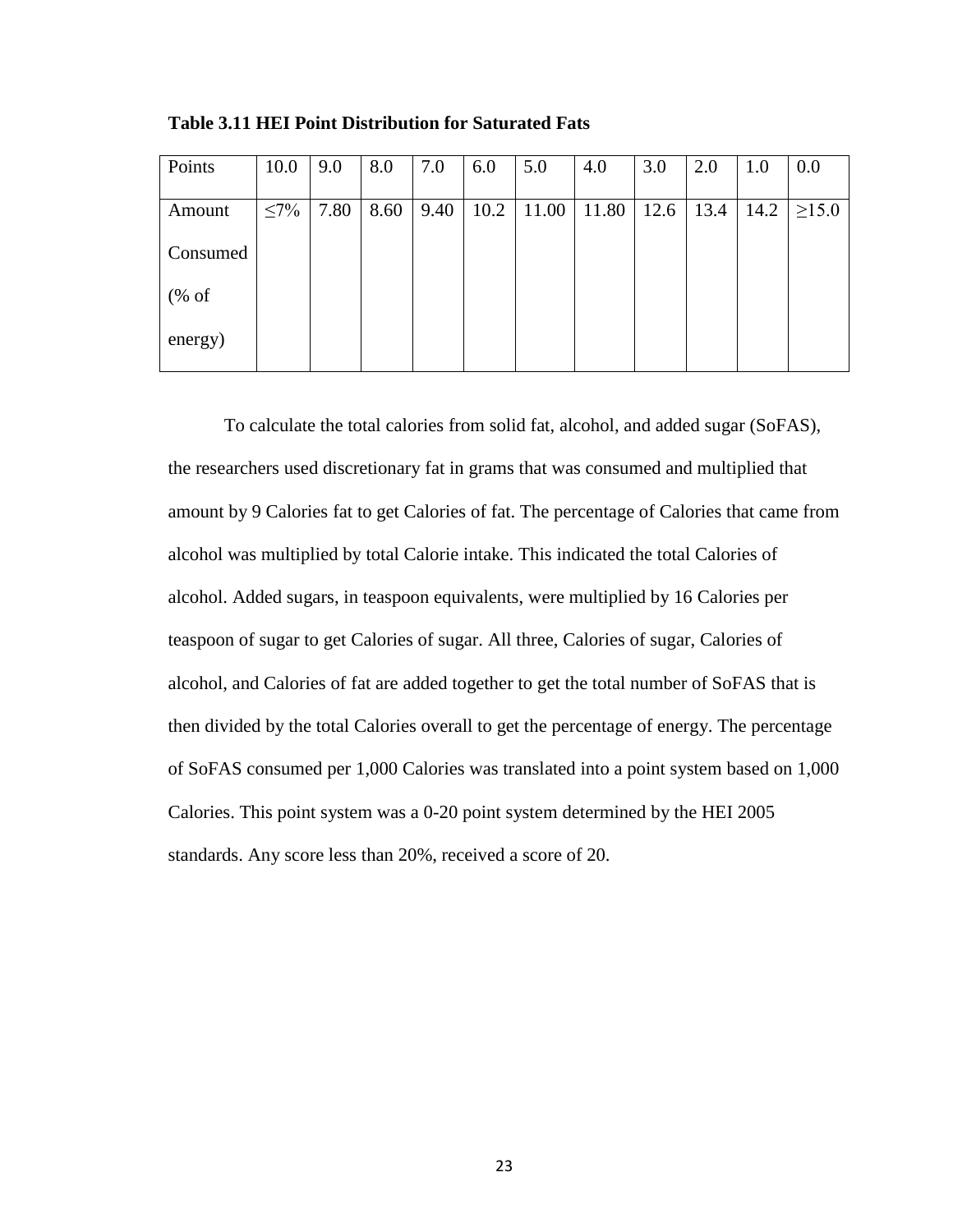| Points                           | 20.0       | 18.0 | 16.0 | 14.0 | 12.0 | 10.0 | 8.0 | 6.0 | 4.0 | 2.0 | 0.0         |
|----------------------------------|------------|------|------|------|------|------|-----|-----|-----|-----|-------------|
| Amount                           | $\leq$ 20% | 23%  | 26%  | 29%  | 32%  | 35%  | 38% | 42% | 45% | 48% | $\geq 50\%$ |
| Consumed                         |            |      |      |      |      |      |     |     |     |     |             |
| $(% \mathcal{L}_{0}^{\infty}$ of |            |      |      |      |      |      |     |     |     |     |             |
| energy)                          |            |      |      |      |      |      |     |     |     |     |             |

**Table 3.12 HEI Point Distribution for SoFAS**

The overall diet quality score was determined by adding up the points for each of the above 12 components.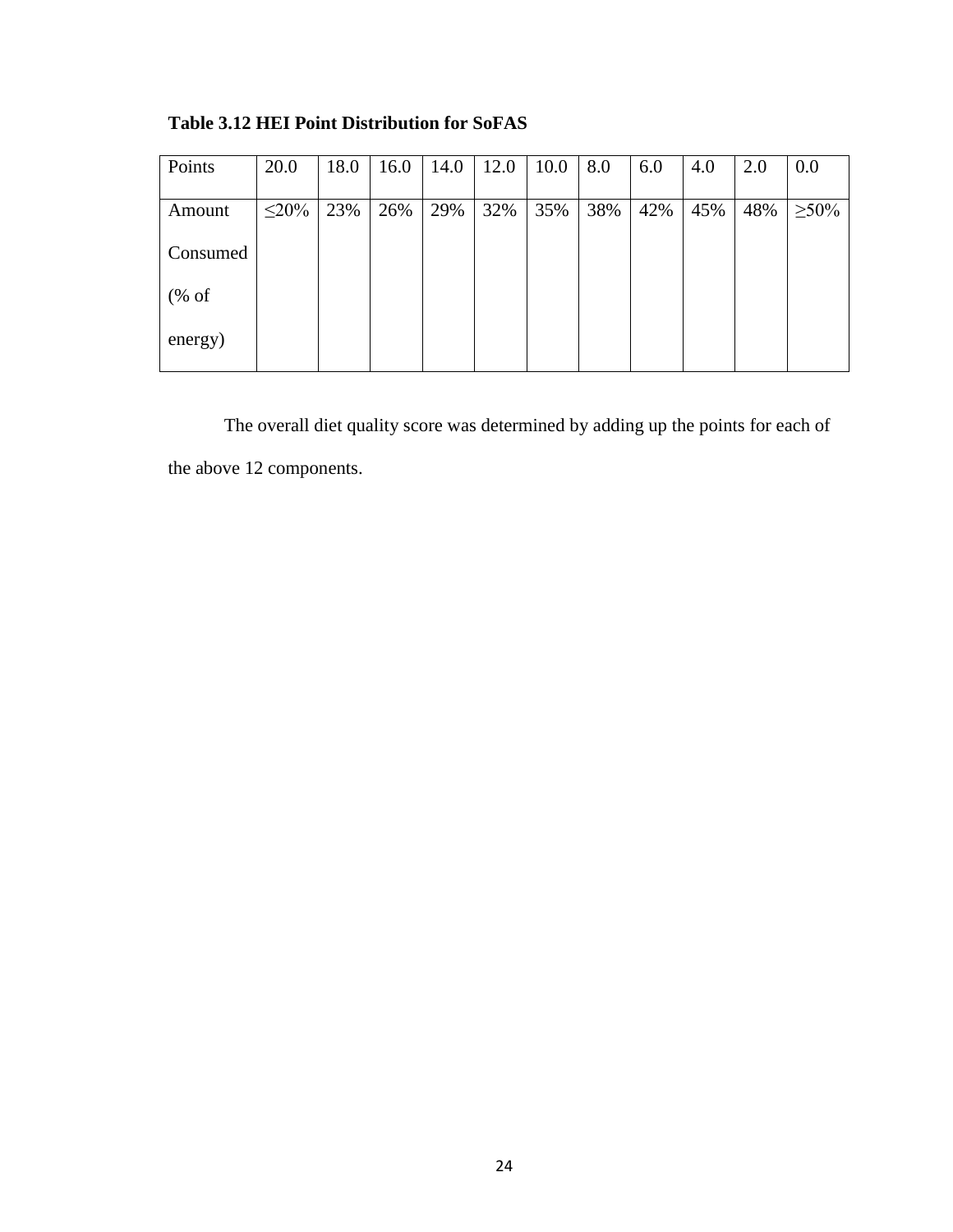#### <span id="page-33-0"></span>**CHAPTER FOUR: Results**

There were a total of 138 participants in the study. There were 48 male and 90 female athletes participating in the study. The average age of all the participants was 19.4 years old. Of the total participants, 10.9% were African American. There were five sports represented in this study: swim/dive, soccer, basketball, volleyball, and gymnastics. There were five different academic class levels represented in this study. Those in their first year of school made up 42.8% of the study. Out of all the participants, 28.3% were in their second year of school and 18.8% were in their third year of school. Participants in their fourth year of school were 9.4% and in the fifth year was 0.7%.

The mean body mass index for all of the participants was  $23.2$  (2.3) kg/m<sup>2</sup>. The male participants had a mean body mass index of 23.6 (2.4) kg/m<sup>2</sup>. The female had a mean body mass index of 22.9 (2.2) kg/m<sup>2</sup> (P=0.07). All of the participants had an average body fat of 17.8 (6.5%). The male participants had a body fat of 11.1(3.9%), females were 24.1 (4.5%) (P<0.001). All of the participants had an average total Calories of 2476.2 (SD 1742.9). The female participants' mean of total Calories was 1866.9 (SD 976.8). The mean of total Calories for the male participants was 3615.8 (SD 2238.4; P<0.001).

The average HEI score overall for all of the participants was 51.2 (SD: 8.8). The male average HEI score was 47.7 (SD: 7.9). The overall HEI score for females was 53.1  $(SD: 8.6)$  (p<0.001). All of the participants consumed 1.7  $(SD: 1.2)$  cups of fruit on average. The average amount of fruit consumed by the male participants was 1.8 (SD: 1.1) cups. The female participants consumed an average of 1.6 (SD: 1.2) cups of fruit (P=0.40). The amount of vegetables that was consumed by all the participants was 2.4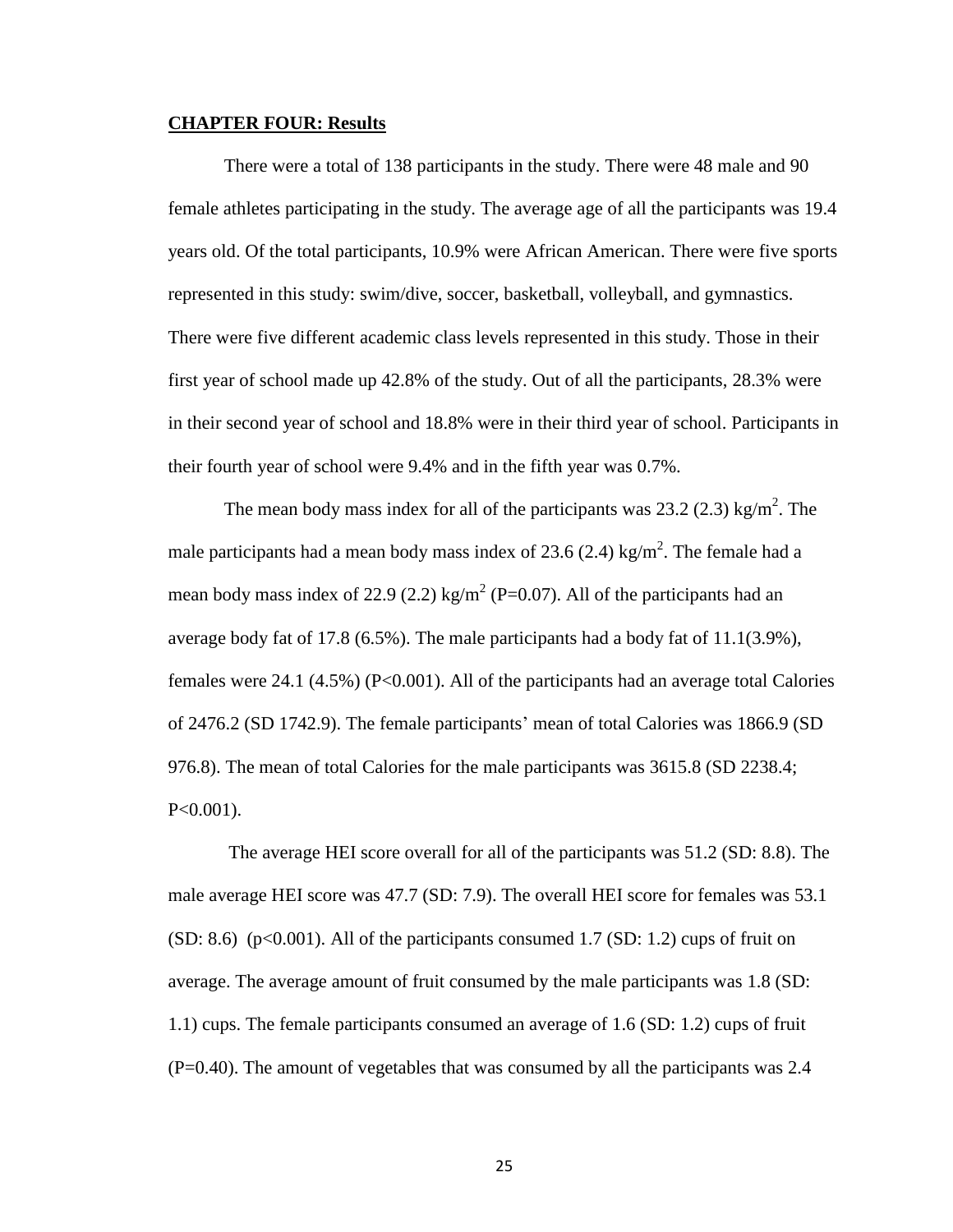(SD: 1.2) cups. The males consumed 3.1 (SD: 2.4) cups and the females consumed 2.0  $(SD: 1.6)$  cups total vegetables  $(P=0.003)$ . The dietary fiber averaged 20.5  $(SD: 14.2)$ grams. The females consumed 16.9 (SD: 9.8) grams and the males consumed 27.3 (SD: 18.4; P<0.001). The Calories from solid fats, alcoholic beverages, and added sugars (SoFAS) that were consumed by the group as a whole was 1231.3 (SD: 907) Calories. The Calories from SoFAS that were consumed by males were an average of 1844.6 (SD: 1174.1). The females had 900.6 (SD: 468.2) of SoFAS that contributed to their Calorie intake(P<0.001).

Sodium consumption for all the participants was 3893.7 (SD: 3001.1) milligrams. The male participants consumed 5803.2 (SD: 3996.5) milligrams. The females had an average consumption of sodium of 2875.3 (SD: 1553.6) milligrams (P<0.001).

There is a negative correlation between diet score and percent body fat  $(r = -0.481;$ P<0.001). as no correlation between BMI and diet score, r=0.031; P=0.722.



**Figure 4.1 Male and Female Recommendations compared to Intake of Fruits and Vegetables**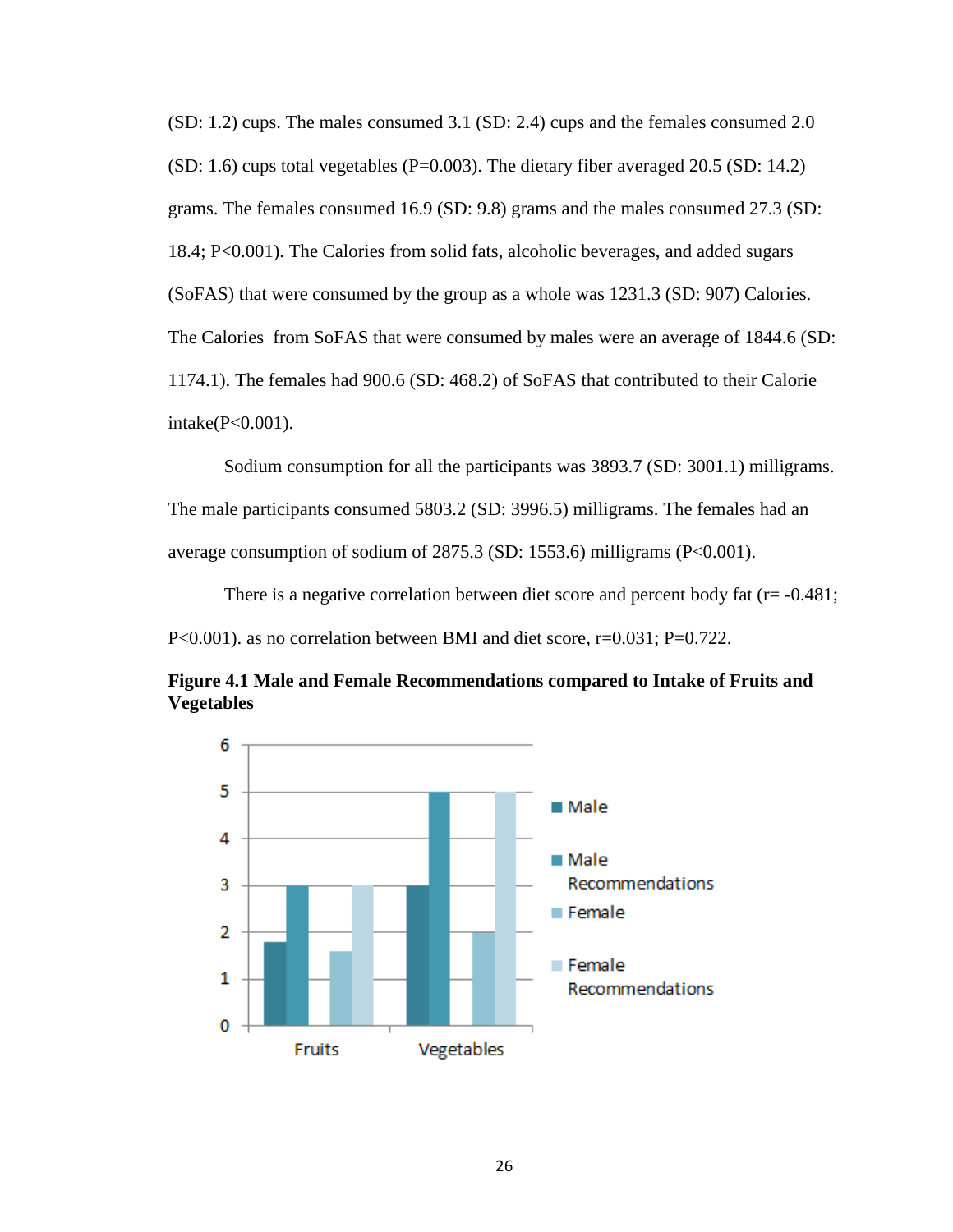

**Figures 4.2 Male and Female Recommendations compared to Intake of Sodium and** 



**Figures 4.3 Male and Female Recommendations compared to Intake of Fiber**

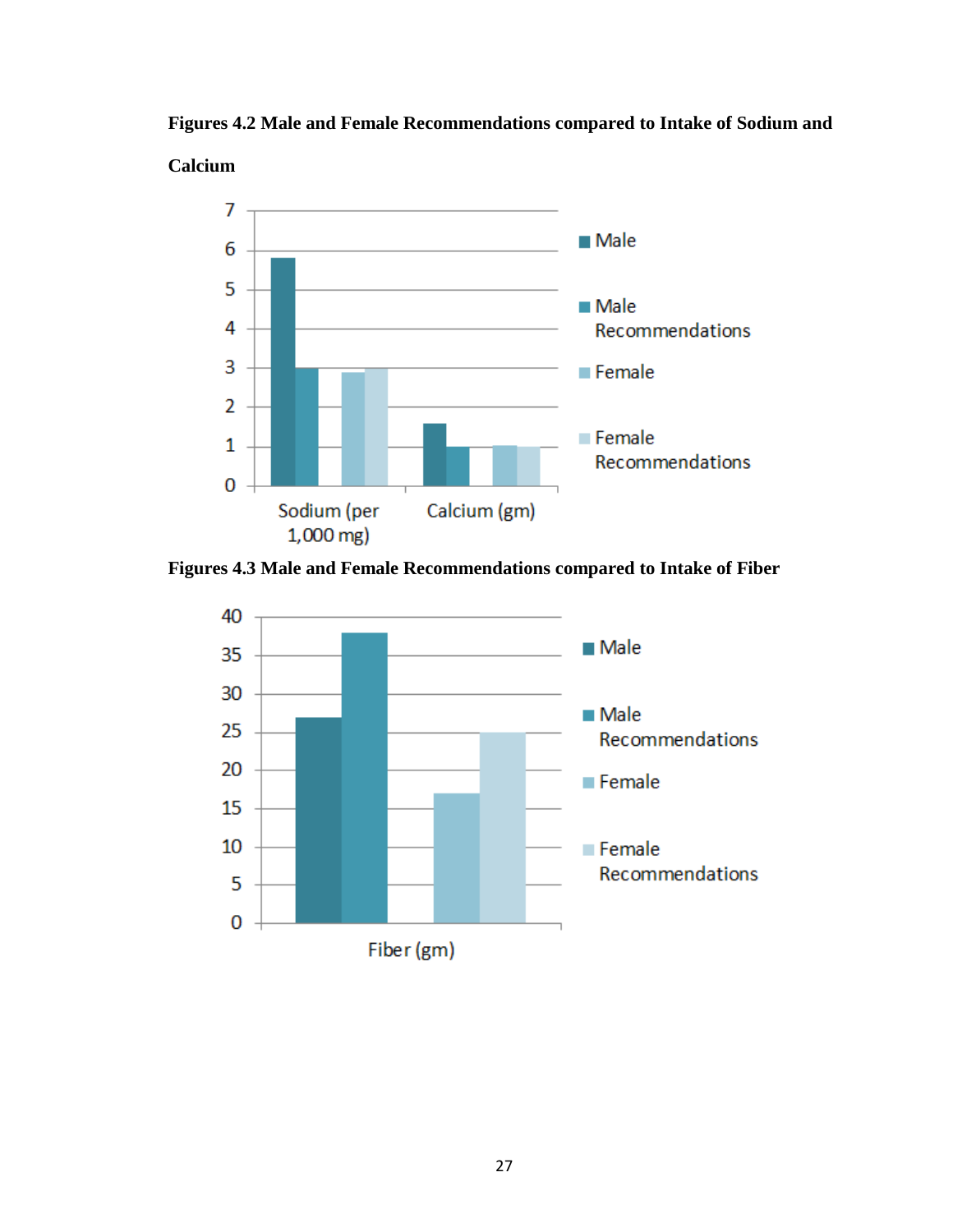





**Fat**

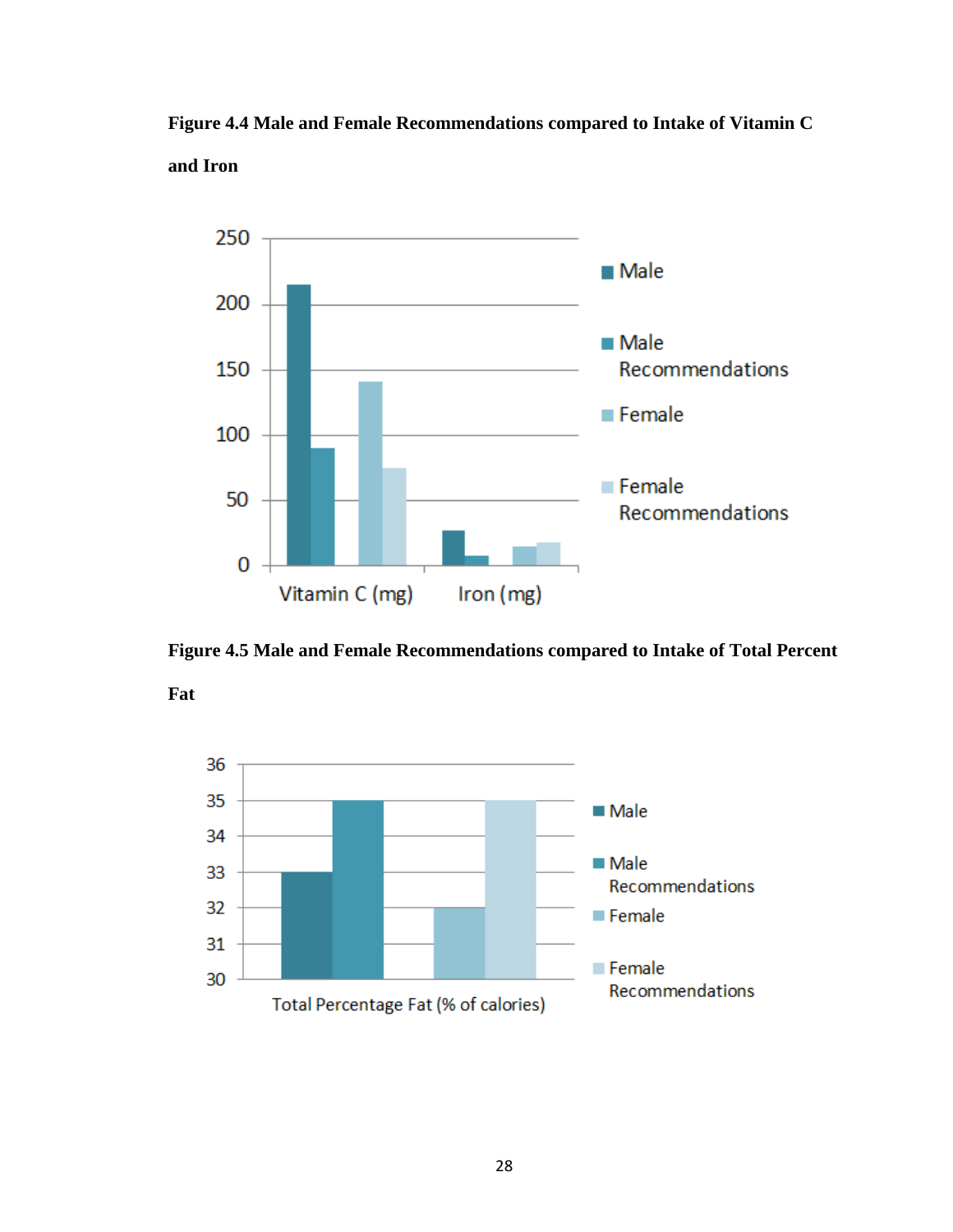#### <span id="page-37-0"></span>**CHAPTER FIVE: Discussion**

The purpose of this study was to assess and compare the diet quality between male and female collegiate athletes in the sample. These results were compared to diet recommendations for the age and gender of these athletes. The average age of these participants were 19.4  $(\pm 1.2)$  years. Out of all the participants, 65% were female athletes. The average diet quality score was 51 (SD: 8.75). Based on these findings, athletes do not have a high diet quality score.

Athletes' knowledge concerning nutrition and their diets, generally, do not come from a registered dietitian, however, they receive basic knowledge from various positions surrounding athletics. This research demonstrates that athletes could benefit from additional education from dietitians. Dietitians can offer more accurate information as well as being more individualized for the athlete and specific sport. With continuous education on nutrition, athletes may be more accepting to the changes needed in their diet to affect their athletic performance.

Based on these findings from this study, there are some nutrients that athletes are consuming in excess, others are consumed in adequate amounts, and still others are deficient in the athletes' diets. These variations in consumption may affect the overall performance for an athlete. Iron was found to be an excess in males but deficient in females. This could be related to the higher consumption of meat products in male athletes. Both male and female athletes consumed an excess of sodium. This could be a result of the types of foods consumed as well as sport beverages which are often high in sodium. Based on the recommended intake for both calcium and vitamin C, both males and females receive an excess of these nutrients. Calcium consumption can be associated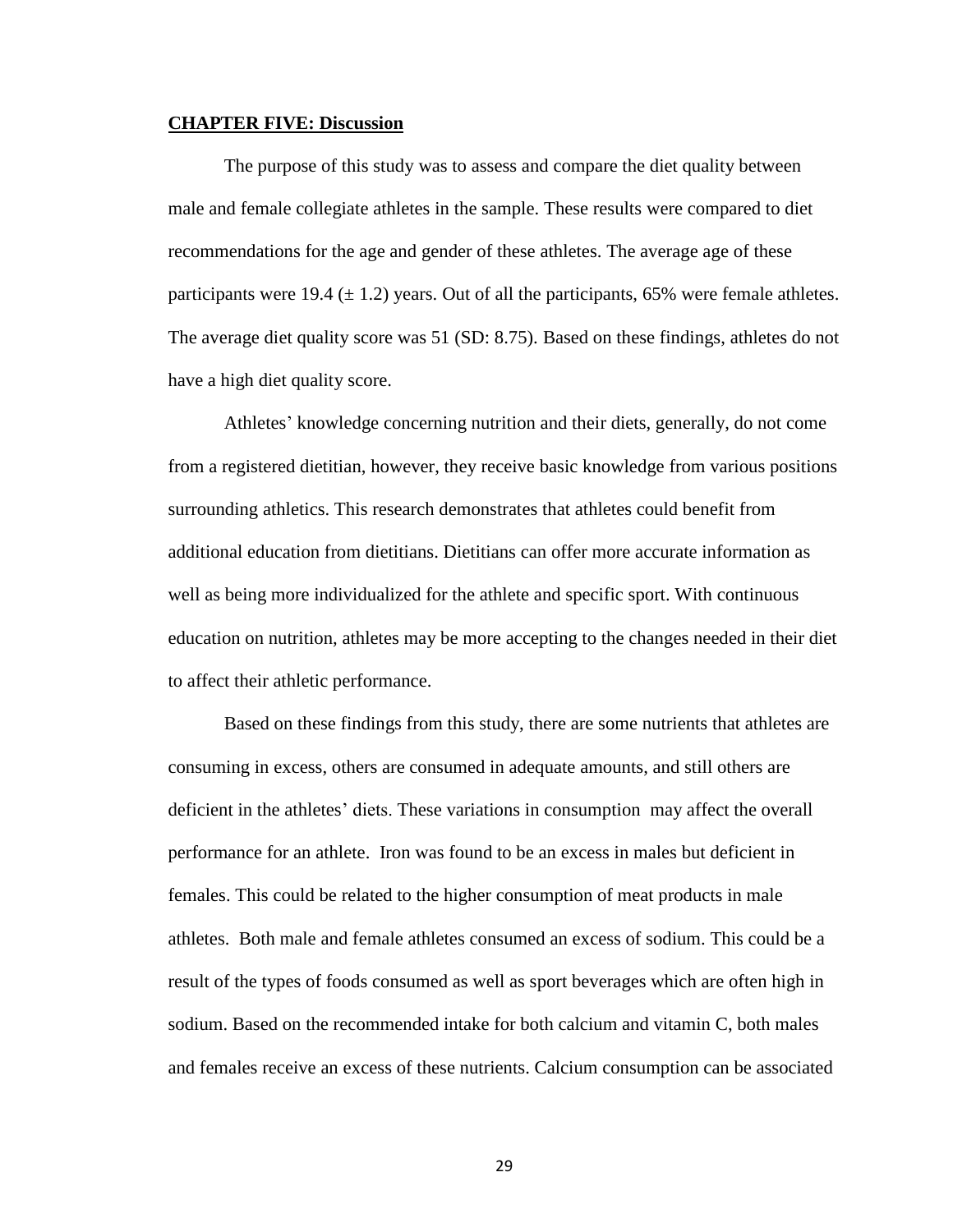with the amounts of dairy products consumed. Vitamin C was determined based on the fruits and vegetables consumed. The percent fat consumed was in excess for both male and female athletes. Based on the literature and this study, this may be due to athletes choosing high fat foods rather than leaner food items.

These athletes also had deficiencies in some areas of their intakes. Some of these deficiencies were in fruit and vegetable consumption as well as fiber. Fiber may be less due to the lack of fruit and vegetable consumption. Both fruits and vegetables contain amounts of fiber. If athletes do not consume appropriate amount of fruits and vegetables, their fiber intake will be less. Based on research, some athletes do not receive adequate nutrition education and may not be aware of all the benefits of consuming fruits and vegetables.

The HEI diet quality score gives a good representation of the diet of an athlete. With nutrition education, athletes will improve their diet and performance that is affected by the diet as well as start lifelong diet trends that will be beneficial after their athletic career. Based on the results from this study, there is a strong positive correlation between the HEI score and percent body fat. This means that the athletes who have a leaner body mass, have a lower HEI diet score. This is a good indication that just because athletes may have a BMI in a healthy range and are physically active, athletes are unaware or do not demonstrate a healthy lifestyle based on their diet intake. A diet education intervention from a registered dietitian may be appropriate for collegiate athletes.

#### <span id="page-38-0"></span>**Limitations**

The limitations of this study include a small sample size, therefore this may not be a good representation of other athletes. Some of the answers that were reported on the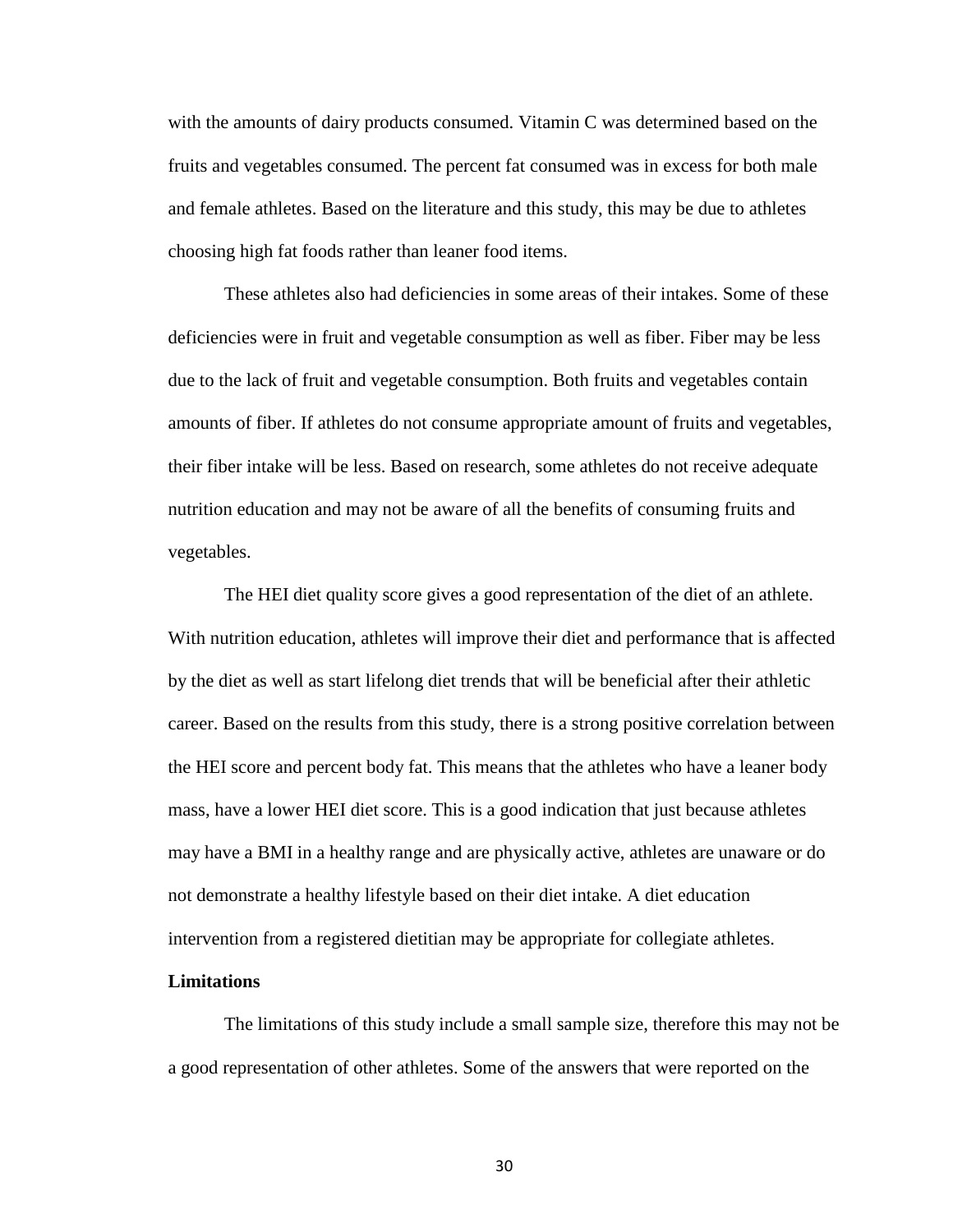food frequency questionnaire may not be completely accurate for some of the individuals of the study. Another limitation is that the researchers did not assess if athletes were currently in or out of season; this could influence some of their dietary choices depending on their current physical activity state. The research also did not attempt to assess current levels of physical activity. The results for the specific nutrient intakes was based on entire diet reports from the FFQ, however, HEI score was based on a "per 1,000 Calories" score.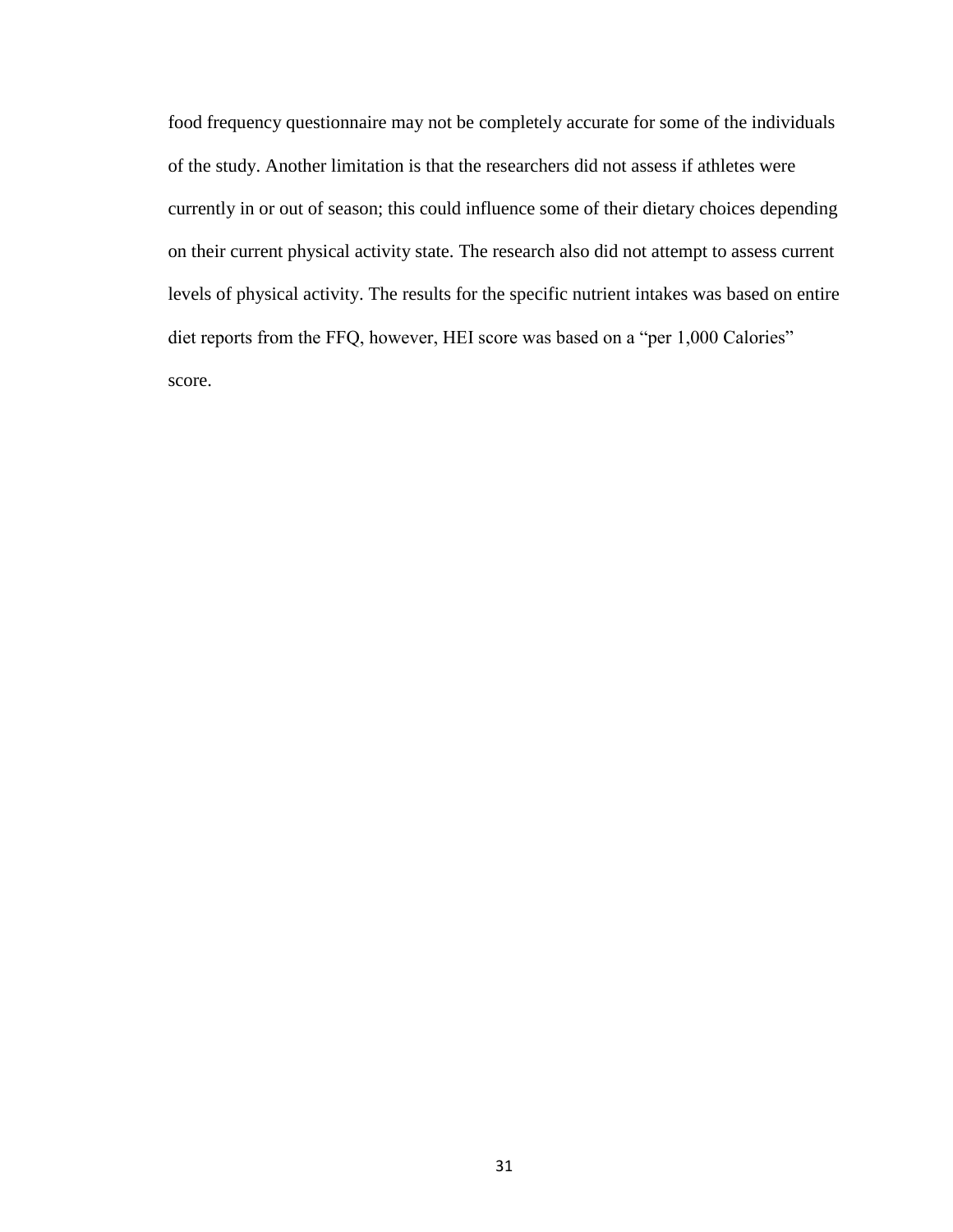# <span id="page-40-0"></span>**CHAPTER SIX: Conclusion**

Based on this study and the related research to this study, it is clear that though athletes appear to be very healthy, they may not know how to choose appropriate food items. A dietary intervention is appropriate for athletes to help them achieve their highest athletic ability and may improve their overall performance. It will be most beneficial for athletes to receive this nutrition information from registered dietitians because this is the area in which they are educated and can give the most accurate information to these athletes.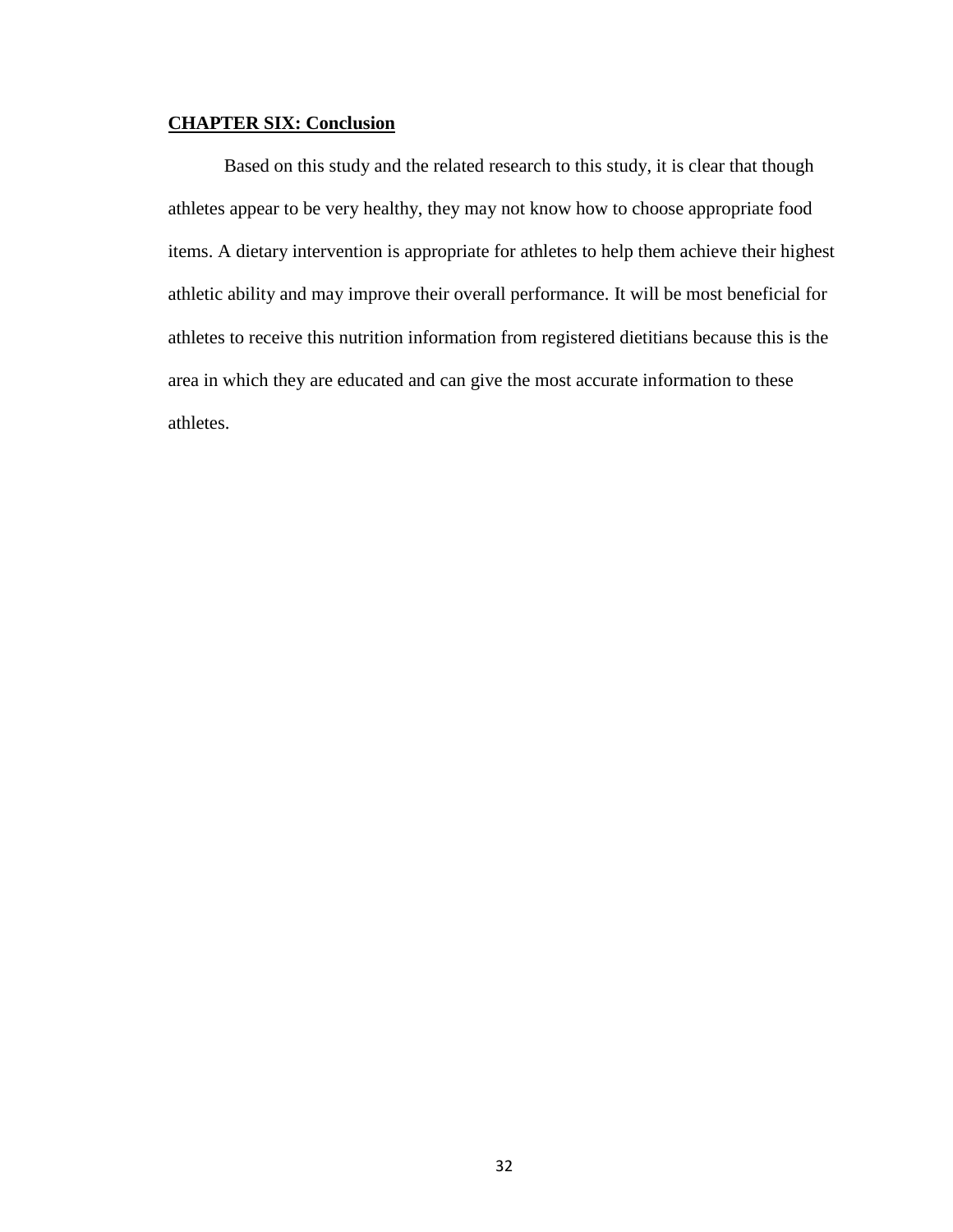# APPENDECES

# <span id="page-41-1"></span><span id="page-41-0"></span>Appendix I: Healthy Eating Index 2005

| Component                    | <b>Maximum Points</b> | Standard for               | Standard for              |
|------------------------------|-----------------------|----------------------------|---------------------------|
|                              |                       | <b>Maximum Score</b>       | minimum score of          |
|                              |                       |                            | zero                      |
| <b>Total Fruit (includes</b> | 5                     | $\geq$ 0.8 cups equiv. per | No Fruit                  |
| 100% juice)                  |                       | 1,000 Calorie              |                           |
| Whole Fruit (not             | 5                     | $\geq$ 0.4 cups equiv. per | No Whole Fruit            |
| juice)                       |                       | 1,000 Calorie              |                           |
| <b>Total Vegetables</b>      | 5                     | $\geq$ 1.1 cups equiv. per | No Vegetables             |
|                              |                       | 1,000 Calorie              |                           |
| Dark Green and               | $\overline{5}$        | $\geq$ 0.4 cups equiv. per | No Dark Green or          |
| <b>Orange Vegetables</b>     |                       | 1,000 Calorie              | <b>Orange Vegetables</b>  |
| and Legumes                  |                       |                            | or Legumes                |
| <b>Total Grains</b>          | 5                     | $\geq$ 3.0 cups equiv. per | No Grains                 |
|                              |                       | 1,000 Calorie              |                           |
| <b>Whole Grains</b>          | 5                     | $\geq$ 1.5 cups equiv. per | No Whole Grains           |
|                              |                       | 1,000 Calorie              |                           |
| Milk                         | 10                    | $\geq$ 1.3 cups equiv. per | No Milk                   |
|                              |                       | 1,000 Calorie              |                           |
| Meat and beans               | 10                    | $\geq$ 2.5 oz equiv. per   | No Meat or Beans          |
|                              |                       | 1,000 Calorie              |                           |
| Oils                         | 10                    | $\geq$ 12 grams equiv.     | No Oil                    |
|                              |                       | per 1,000 Calorie          |                           |
| <b>Saturated Fat</b>         | 10                    | $\leq$ 7% of energy        | $\geq$ 15% of energy      |
| Sodium                       | 10                    | $\geq$ 0.7 grams equiv.    | $\geq$ 2.0 grams of 1,000 |
|                              |                       | per 1,000Calorie           | Calorie                   |
| <b>Calories from Solid</b>   | 20                    | $\leq$ 20% of energy       | $\geq$ 50% of energy      |
| Fats, Alcoholic              |                       |                            |                           |
| beverages, and               |                       |                            |                           |
| added sugars                 |                       |                            |                           |
| (SoFAS)                      |                       |                            |                           |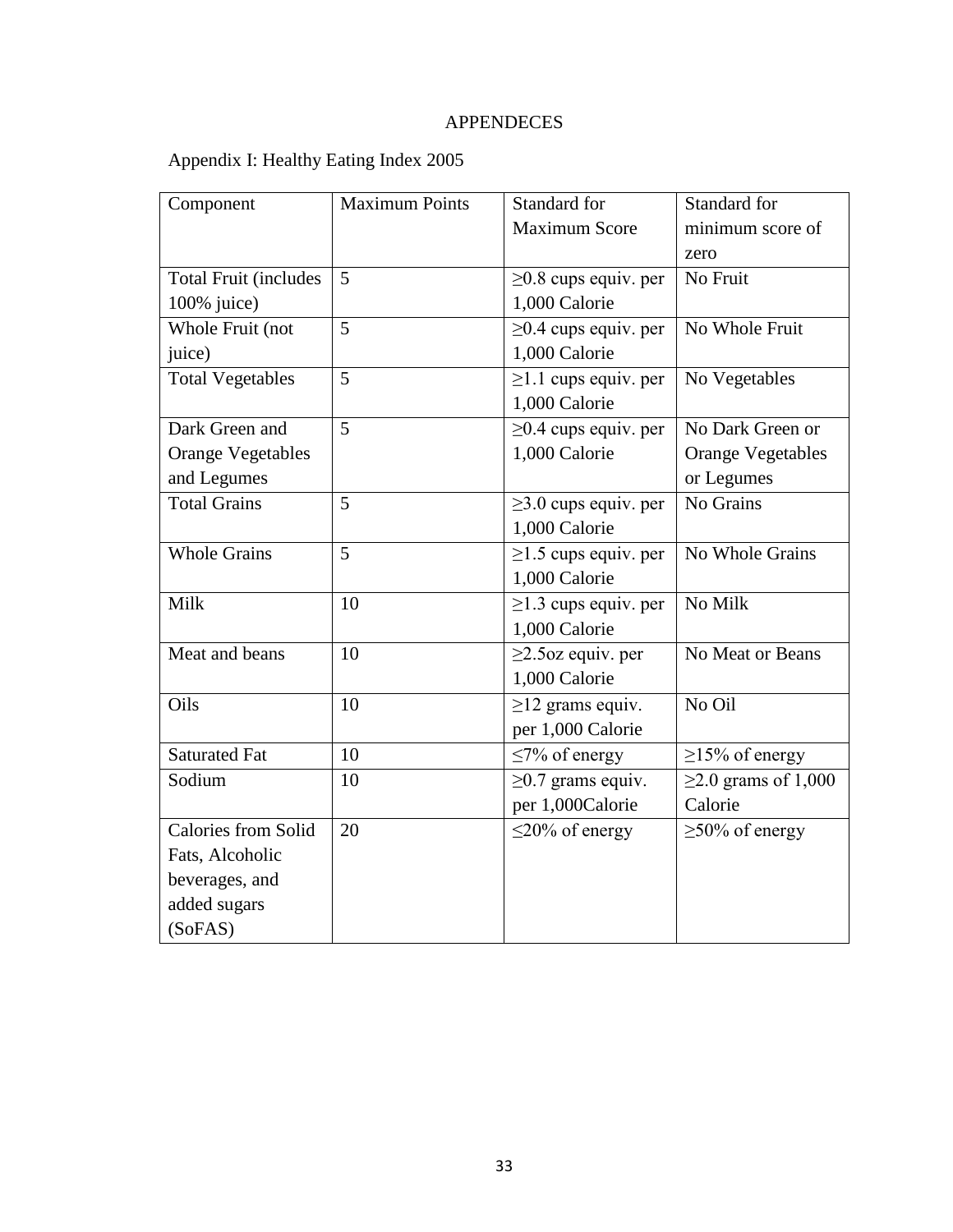<span id="page-42-0"></span>Appendix II: Definition of Terms

- 1. Diet Quality: is the food choices that are made on a regular basis. An example of food items are: whole grains, lean meats, fresh fruits and vegetables and low-fat milk consumption.
- 2. Collegiate Athletes: People who perform in sports during their college career
- 3. Healthy Eating Index 2005: a point system that was developed to determine a diet's quality that evaluates twelve different components based on the federal guidelines
- 4. Block 2005 Food Frequency Questionnaire©: a questionnaire that evaluates different food groups and physical activity
- 5. Nutrition Knowledge: the amount of information from education and experiences about nutrition that one knows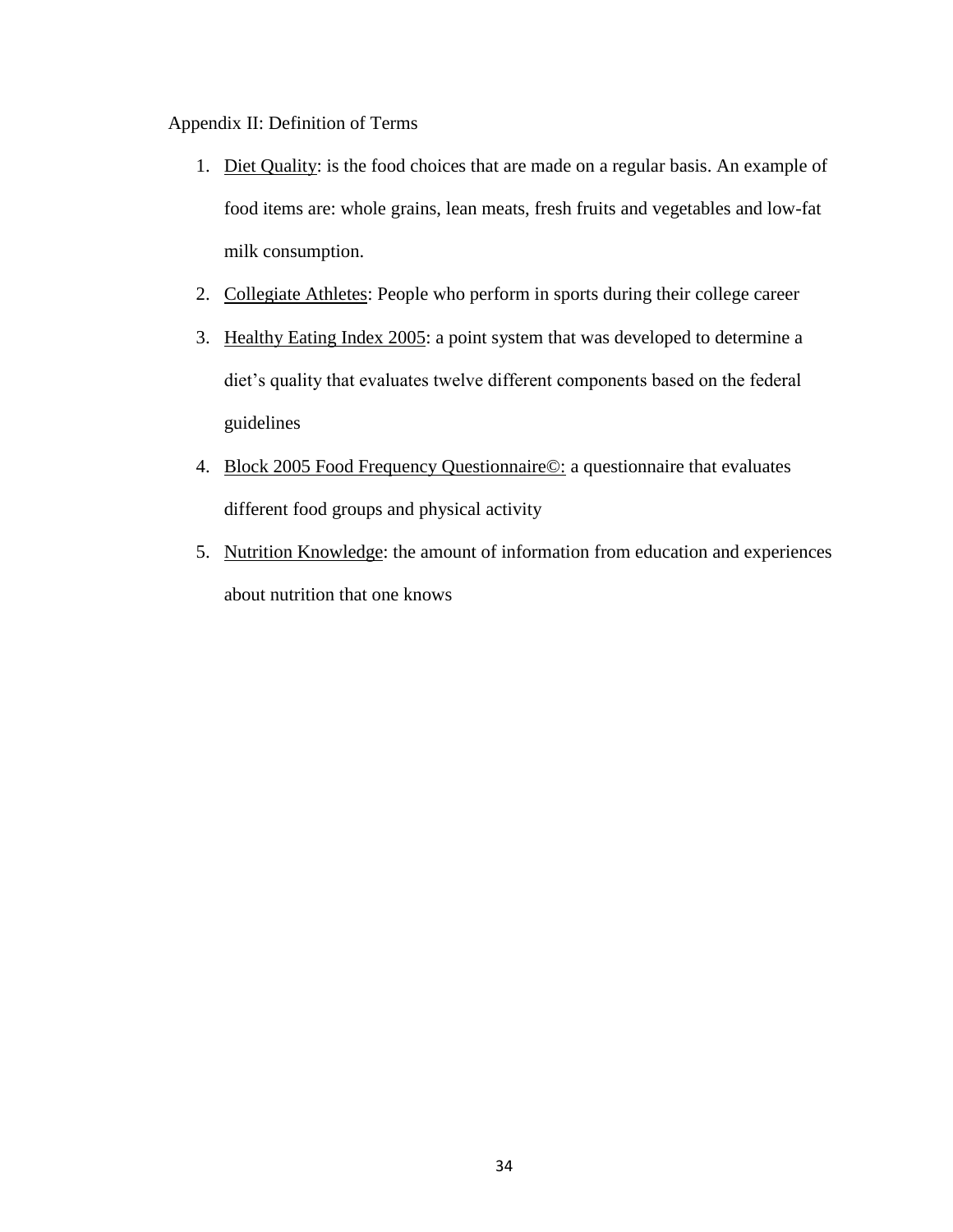#### BIBLIOGRAPHY

- <span id="page-43-0"></span>*Assessment and analysis services: Questionnaires and screeners*. (2013). Retrieved from http://www.nutritionquest.com/assessment/list-of-questionnaires-and-screeners/
- Bonci, L. J. (2011). Eating for performance: bringing science to the training table. *Clinics in sports medicine, 30*(3), 661.
- *Diet quality and nutrition*. (2013). Retrieved from http://www.ers.usda.gov/topics/foodchoices-health/diet-quality-nutrition.aspx
- Fields, D., Hunter, G., & Goran, M. (2000). Validation of the BOD POD with hydrostatic weighing: influence of body clothing. *International journal of obesity and related metabolic disorders: journal of the International Association for the Study of Obesity, 24*(2), 200.
- Franko, D. L., Cousineau, T. M., Trant, M., Green, T. C., Rancourt, D., Thompson, D., .. . Ciccazzo, M. (2008). Motivation, self-efficacy, physical activity and nutrition in college students: Randomized controlled trial of an internet-based education program. *Preventive medicine, 47*(4), 369-377.
- Guenther, P. M., Krebs-Smith, S. M., Reedy, J., Britten, P., Juan, W. Y., Lino, M., Carlson, A., & Basiotis, P. P. (2005). *Healthy eating index-2005*. Retrieved from website:

http://www.cnpp.usda.gov/Publications/HEI/healthyeatingindex2005factsheet.pdf

Guenther, P. M., Reedy, J., & Krebs-Smith, S. M. (2008). Development of the Healthy Eating Index-2005. *Journal of the American Dietetic Association, 108*(11), 1896.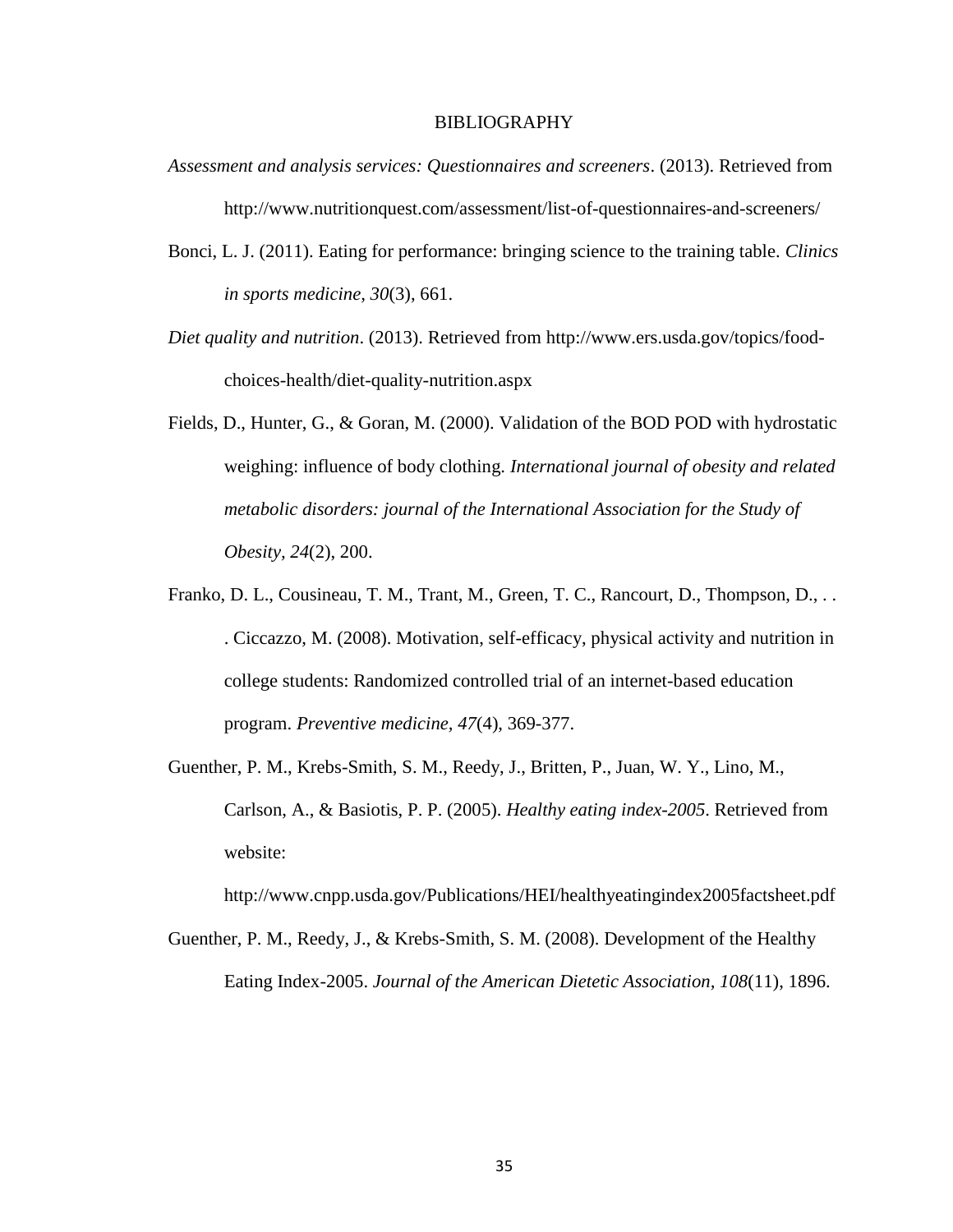- Hoogenboom, B. J., Morris, J., Morris, C., & Schaefer, K. (2009). Nutrition Knowledge And Eating Behaviors Of Female, Collegiate Swimmers *North American Journal of Sports Physical Therapy 4*(3), 139-148.
- Long, D., Perry, C., Unruh, S. A., Lewis, N., & Stanek-Krogstrand, K. (2011). Personal food systems of male collegiate football players: a grounded theory investigation. *Journal of Athletic Training, 47*(1), 688-695.
- Maughan, R. J. (1999). Role of micronutrients in sport and physical activity. *British medical bulletin, 55*(3), 683-690.
- Phillips, S.M. (2012). Dietary protein requirements and adaptive advantages in athletes *British Journal of Nutrition, 108, S158.*
- Position of the American Dietetic Association: Health Implications of Dietary Fiber. (2008). *Journal of the American Dietetics Association, 108(10),* 1716-1731. doi: <http://dx.doi.org/10.1016/j.jada.2008.08.007>
- Rodriguez, N.R. DiMarco, N.M., & Langley, S. (2009). Position of the American dietetics association, dietitians of Canada, and the American college of sports medicine: nutrition and athletic performance. *Journal of the American Dietetic Association, 109(3),* 509-527*.*
- Rosenbloom, C. A., Jonnalagadda, S. S., & Skinner, R. (2002). Nutrition knowledge of collegiate athletes in a Division I National Collegiate Athletic Association Institution. *Journal of the American Dietetic Association, 102*(3), 418-420.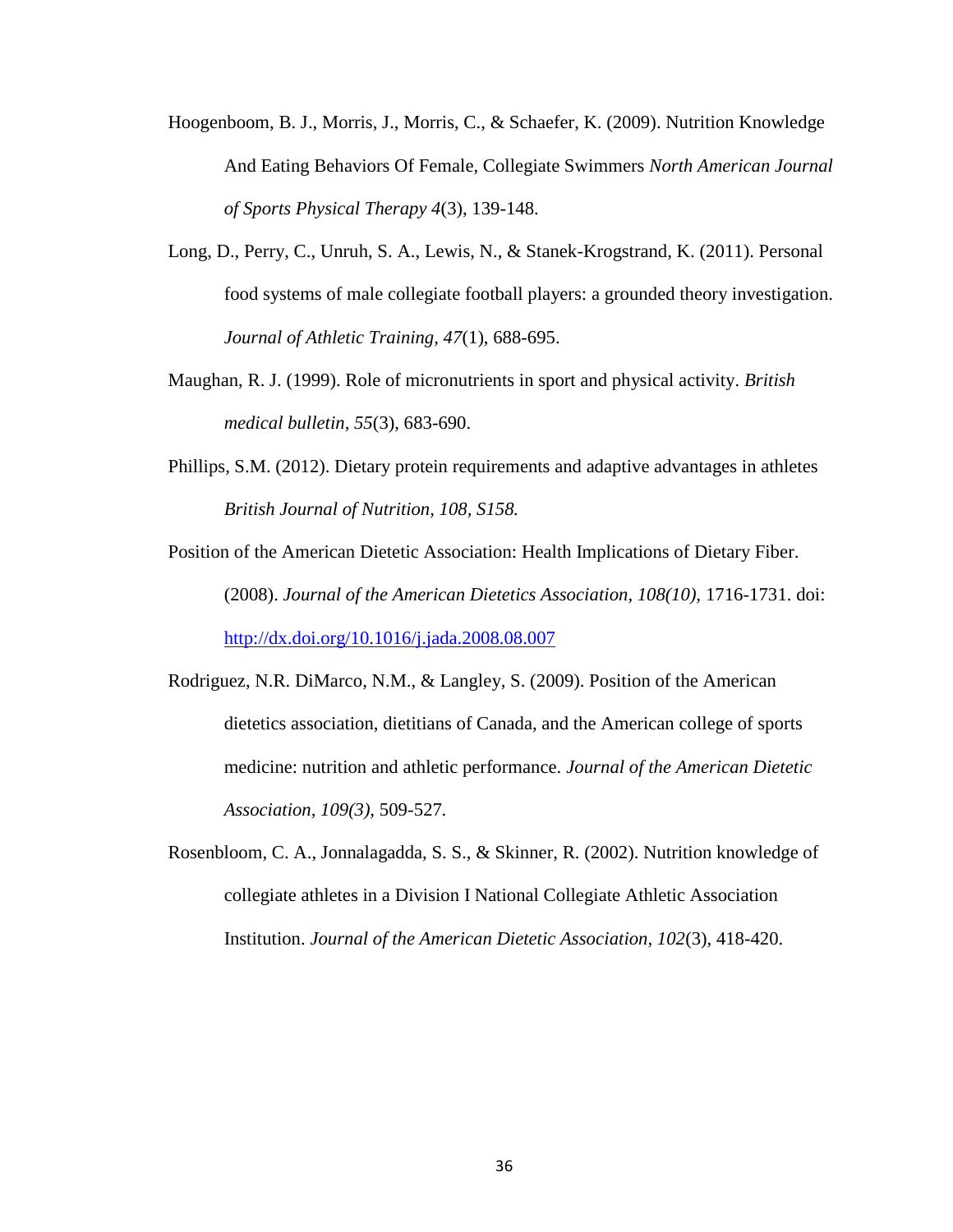Shriver, L.H., Betts, N.M., & Wollenberg G. (2012). Dietary Intakes and Eating Habits of College Athletes: Are Female College Athletes Following the Current Sports Nutrition Standards? *Journal of American College Health, 61(1),* 10-16. doi: 10.1080/07448481.2012.747536

Torres-McGehee, T. M., Pritchett, K. L., Zippel, D., Minton, D. M., Cellamare, A., & Sibilia, M. (2012). Sports Nutrition Knowledge Among Collegiate Athletes, Coaches, Athletic Trainers, and Strength and Conditioning Specialists. *Journal of Athletic Training, 47*(2), 205-211.